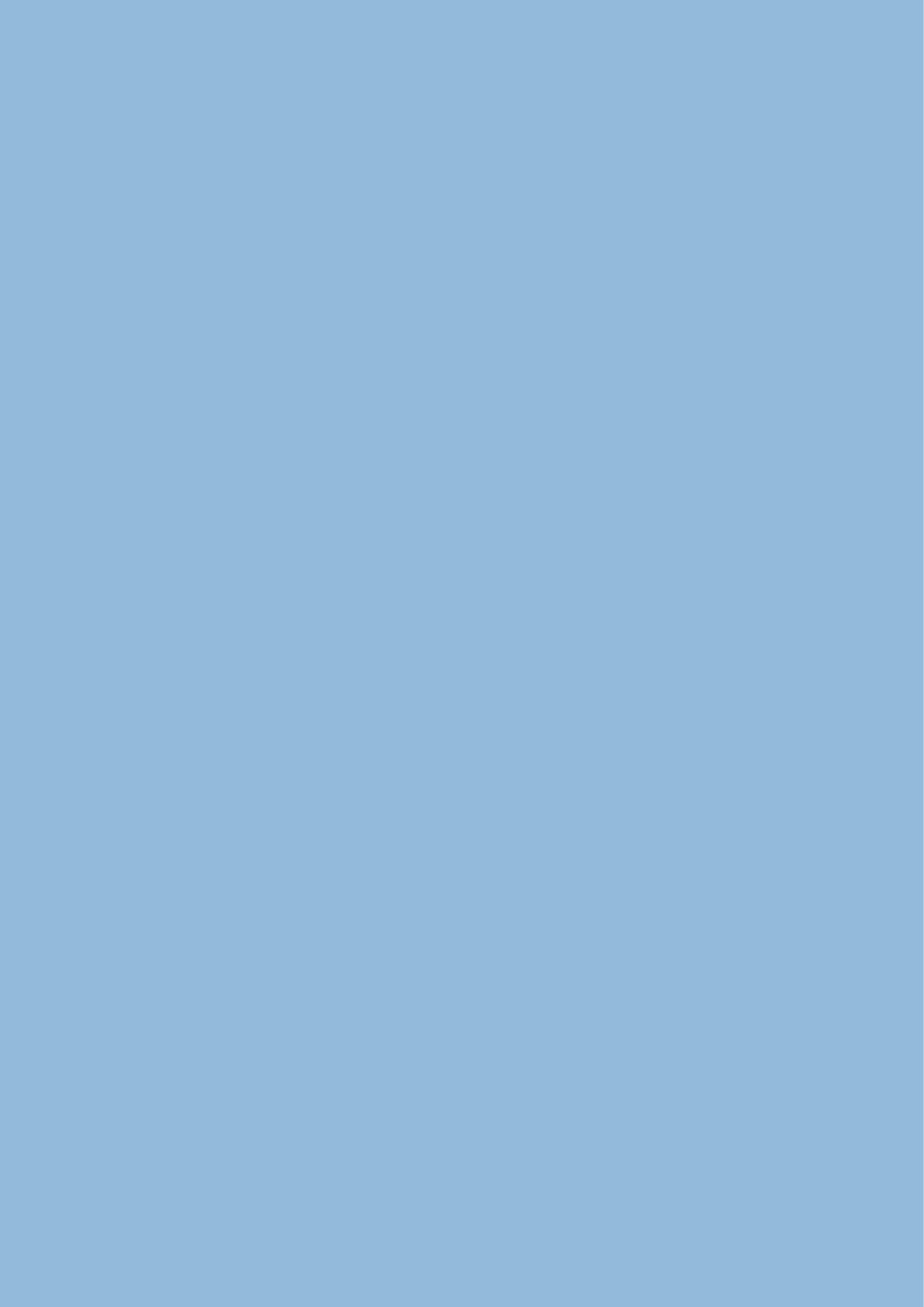## **Contents**

| Introduction                                                                                                                                                                                                                                                                                                                                                        | 4                                                  |
|---------------------------------------------------------------------------------------------------------------------------------------------------------------------------------------------------------------------------------------------------------------------------------------------------------------------------------------------------------------------|----------------------------------------------------|
| <b>Executive summary</b>                                                                                                                                                                                                                                                                                                                                            | 6                                                  |
| The not-for-profit sector<br>1<br>1.1 Size of the sector<br>1.2 Diversity of the sector<br>1.3 Survey participants<br>1.4 Location<br>1.5 Category of not-for-profit organisations<br>1.6 Employees & volunteers<br>1.7 Operations                                                                                                                                  | 9<br>9<br>9<br>9<br>9<br>10<br>10<br>11            |
| How fraud is perceived by the not-for-profit sector<br>$\overline{2}$<br>2.1 Organisation versus sector perception<br>2.2 What does the future hold?                                                                                                                                                                                                                | 13<br>13<br>17                                     |
| 3<br>Fraud in the not-for-profit sector<br>3.1 How many frauds are occurring?                                                                                                                                                                                                                                                                                       | 21<br>22                                           |
| <b>Specific fraud</b><br>4<br>4.1 What types of fraud were reported<br>4.2 Who committed the fraud?<br>4.3 Was collusion involved?<br>4.4 What was the value of the fraud?<br>4.5 How was the fraud discovered?<br>4.6 When was the fraud discovered?<br>4.7 What motivated the person to commit the fraud?<br>4.8 What action was taken after the fraud discovery? | 25<br>25<br>27<br>28<br>30<br>31<br>32<br>32<br>33 |
| Fraud prevention in the not-for-profit sector<br>5<br>5.1 Do organisations consider fraud prevention to be important?<br>5.2 What are the main methods currently used to prevent the risk of fraud?<br>5.3 Do organisations have specific fraud related policies and assessments?                                                                                   | 37<br>37<br>39<br>41                               |
| Appendix<br>6<br>6.1 International classification of non-profit organisations                                                                                                                                                                                                                                                                                       | 43<br>43                                           |
| Contacts                                                                                                                                                                                                                                                                                                                                                            | 51                                                 |
| <b>Survey contributors</b>                                                                                                                                                                                                                                                                                                                                          | 52                                                 |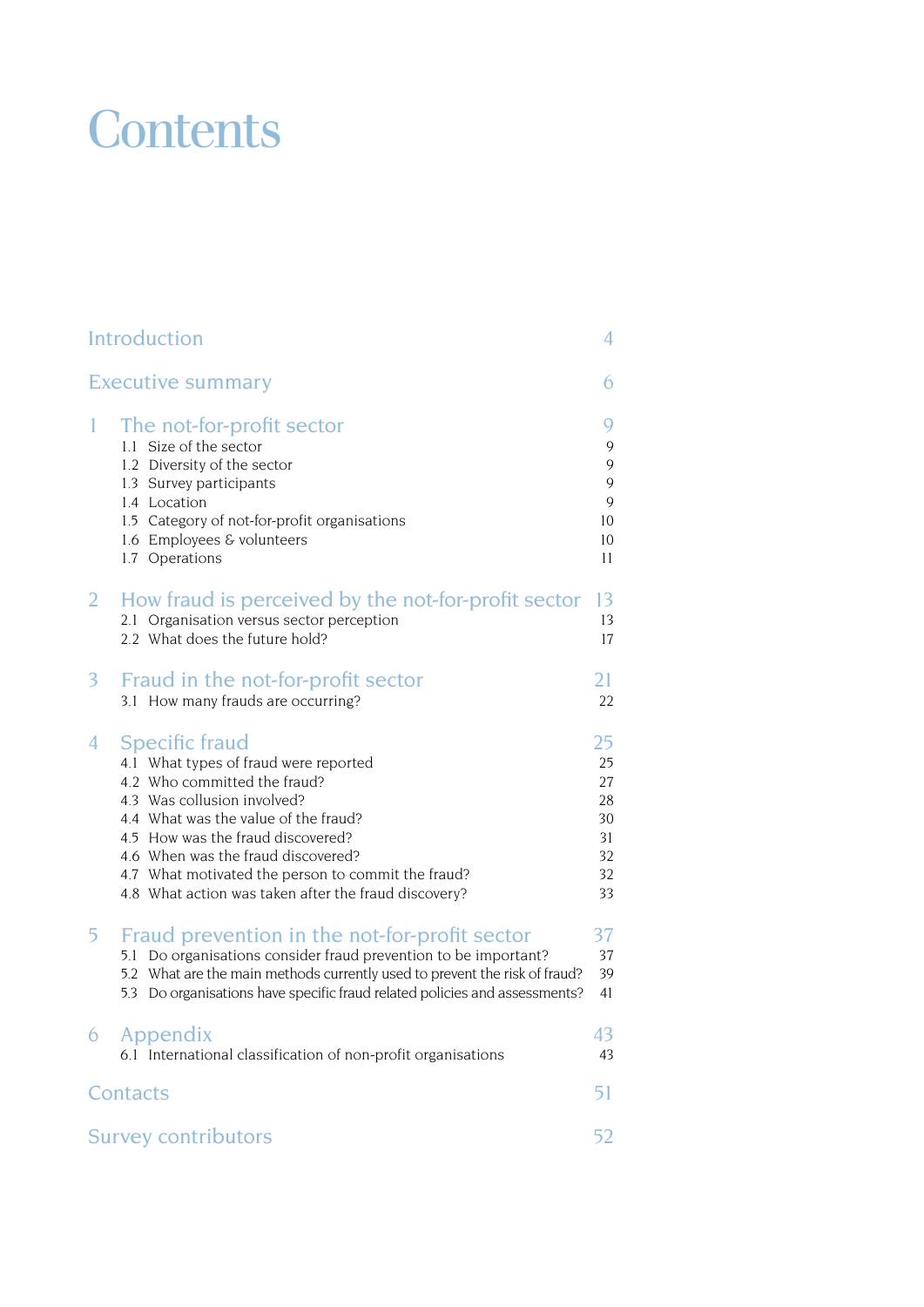## Introduction

Welcome to the BDO not-for-profit fraud survey 2006.

BDO has been involved in the not-for-profit sector for the past 30 years, providing advice in the areas of audit, tax, consulting and general accounting. Our clients cross the full gamut of size and organisation category found in the not-for-profit sector.

As advisers we feel that it is our role to help protect not only our clients but also other organisations from the ravages of fraud. Regardless of how safe a not-for-profit organisation feels because of its moral standing in the community, it is not necessarily protected from a person motivated to commit fraud.

It is only through strong preventative measures that organisations can protect themselves from fraud – and even then they are not immune.

In many cases fraud will not destroy an organisation, but as history has shown, it can. A specific example was a not-for-profit organisation that thought they were doing the right thing by conducting external audits and implementing controls they believed were appropriate for the tasks at hand. What they did not count on was an employee finding gaps in the system, taking advantage and ultimately forcing them into liquidation.

As advisers we regularly see the effects fraud has on organisations in the not-for-profit sector  $-$  a sector where the purpose of many of the organisations is for the better good of the community at large.

This has been a catalyst towards the development of the BDO not-for-profit fraud survey. Considering the contribution not-for-profit organisations make to the economy and the community, we believe it is important to look at the effect fraud has on these organisations.

Fraud is not only an issue for the not-for-profit sector. It is an issue for every organisation, whether they are in the corporate, government or not-for-profit sector. While there has already been success in capturing information about fraud in other sectors, we feel it is important to capture this information specifically for the not-for-profit sector.

We are pleased by the positive results of the survey and are confident that others will see it in this light as well. The sector should be proud of their work to-date knowing that the fight against fraud will continue.

To those who participated in the survey, we thank you for your candid and open responses. Without your involvement the survey would not have been possible.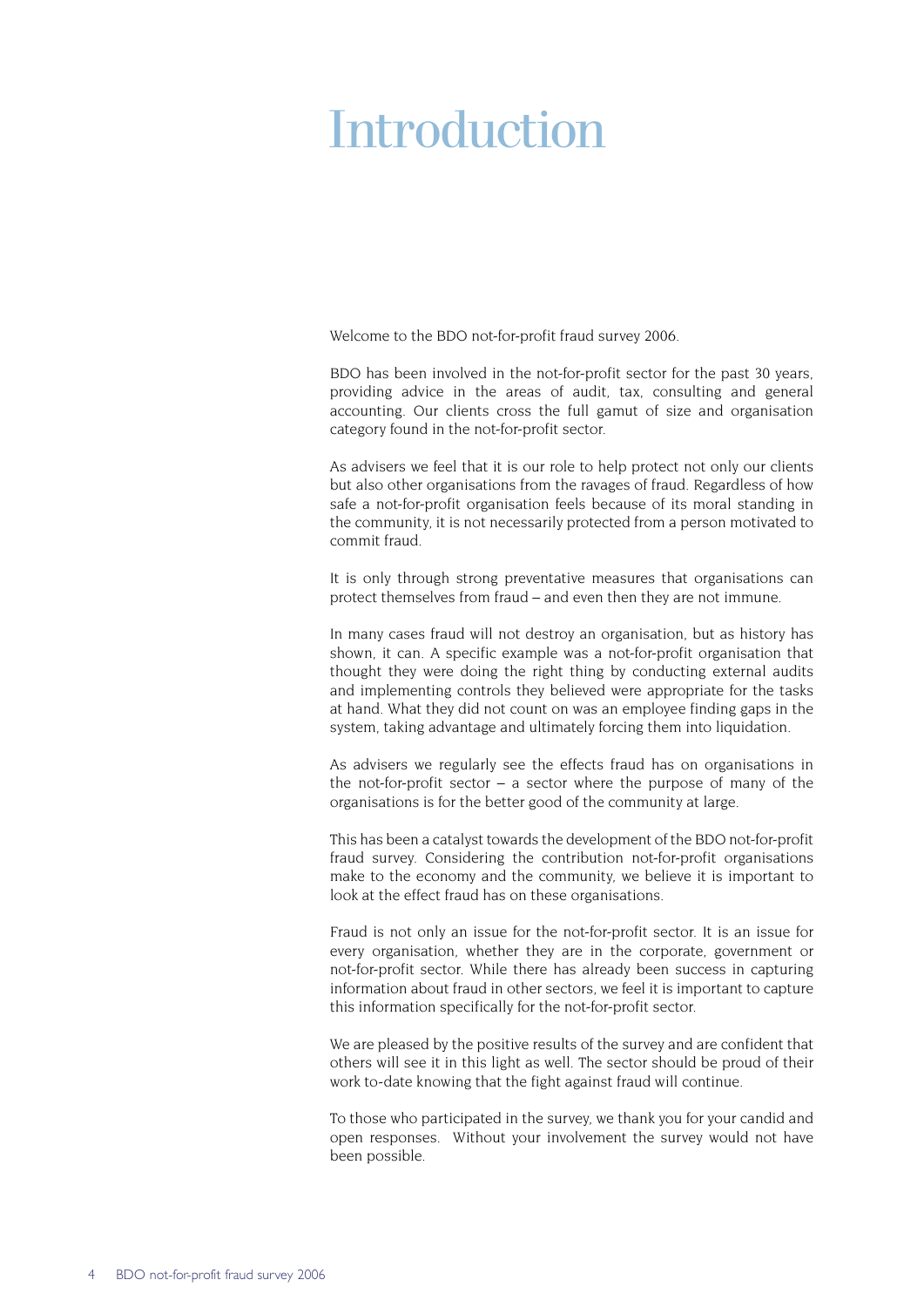We would also like to thank Associate Professor Dr Peter Best and Sherrena Buckby from the Queensland University of Technology for the significant contribution of time in analysing the survey data and also Belinda Busoli from the BDO Forensic Services Not-for-Profit Network for her continued efforts to bring this survey to fruition.

We believe this survey can become a guide for not-for-profit organisations to gain a better understanding of the nature of fraud in the sector.

Lisa Bundesen Partner BDO Forensic Services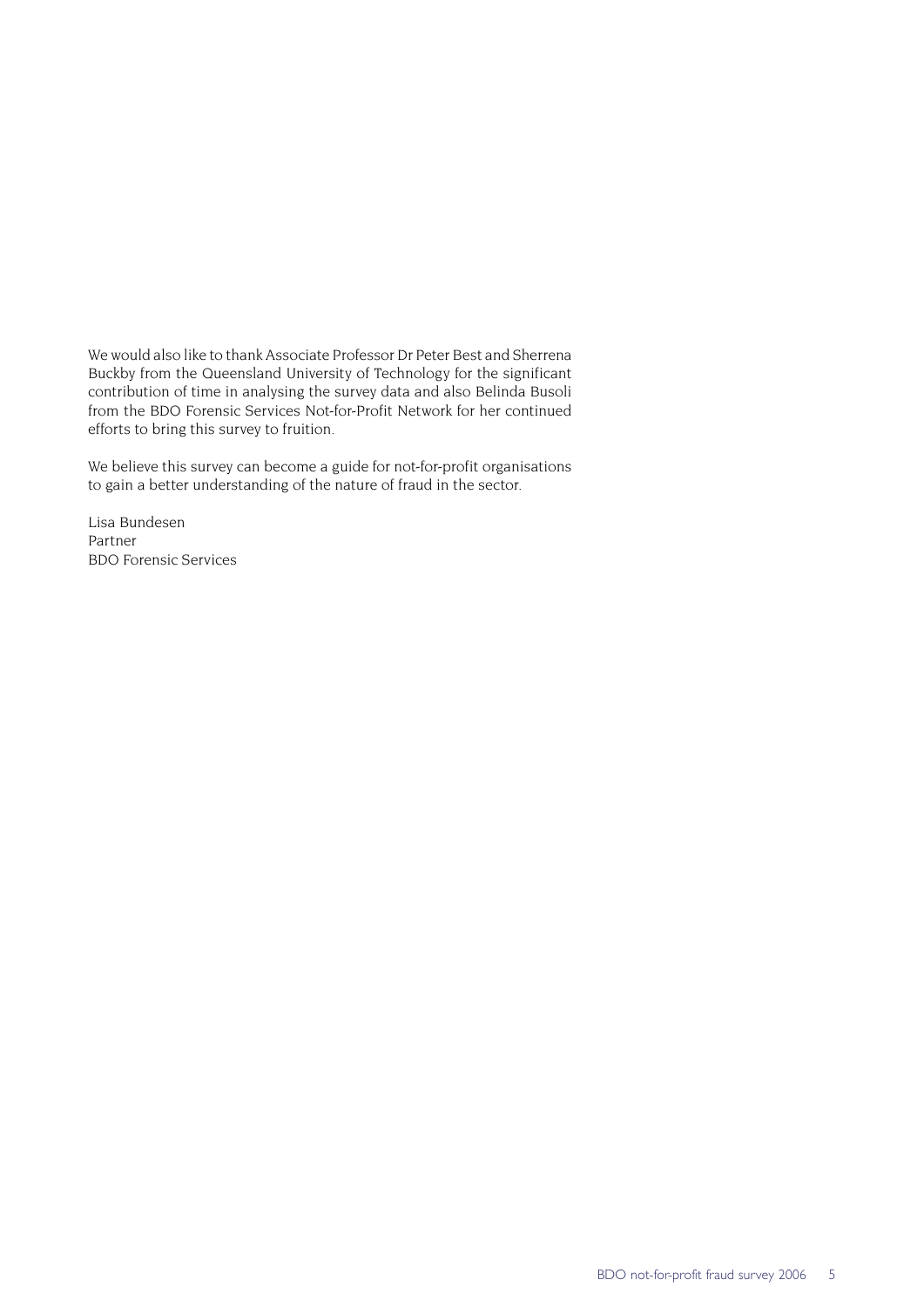## Executive summary

The information produced from this survey provides a benchmark for notfor-profit organisations revealing the perception and level of fraud in the sector, examining specific incidences of fraud and what the sector is doing to prevent fraud occurring.

The sector as a whole performed extremely well both in the level of fraud currently occurring and the steps being taken to reduce the likelihood of fraud occurring in their organisation. As the first survey of its kind for the not-for-profit sector, a number of comparisons have been drawn with large organisations in the public and private sector.

While this comparison has been necessary to provide the sector with a marker for their performance it is also important to recognise the inherent differences which exist between organisations in the not-for-profit sector and other sectors and the way they operate.

Sector snapshot: There are around 700,000 not-for-profit organisations in Australia and 40,000 in New Zealand. Some 380,000 of these are incorporated in some way; 35,000 employ staff; they have a combined income of \$33.5 billion dollars; and as a sector employ over 604,000 people.

At one end of the spectrum there are member-benefit organisations and at the other are public-benefit organisations. Organisations range from business and professional associations to exchange and friendship programs to international disaster relief organisations and crisis intervention programs.

A total of 547 responses were received from the not-for-profit sector. It is important to note that not all respondents answered every question and also some questions may have resulted in a respondent providing more than one answer.

Our major findings include:

- Not-for-profit organisations perceived fraud to be a problem more so for the sector (65%) rather than their individual organisations (16%).
- Of those organisations that responded only 19% had experienced fraud over the past two years.
- Of those organisations that had experienced fraud almost all had experienced multiple cases of fraud.
- The largest number of frauds reported occurred in organisations in the \$1,000,000 - \$9,999,999 turnover bracket.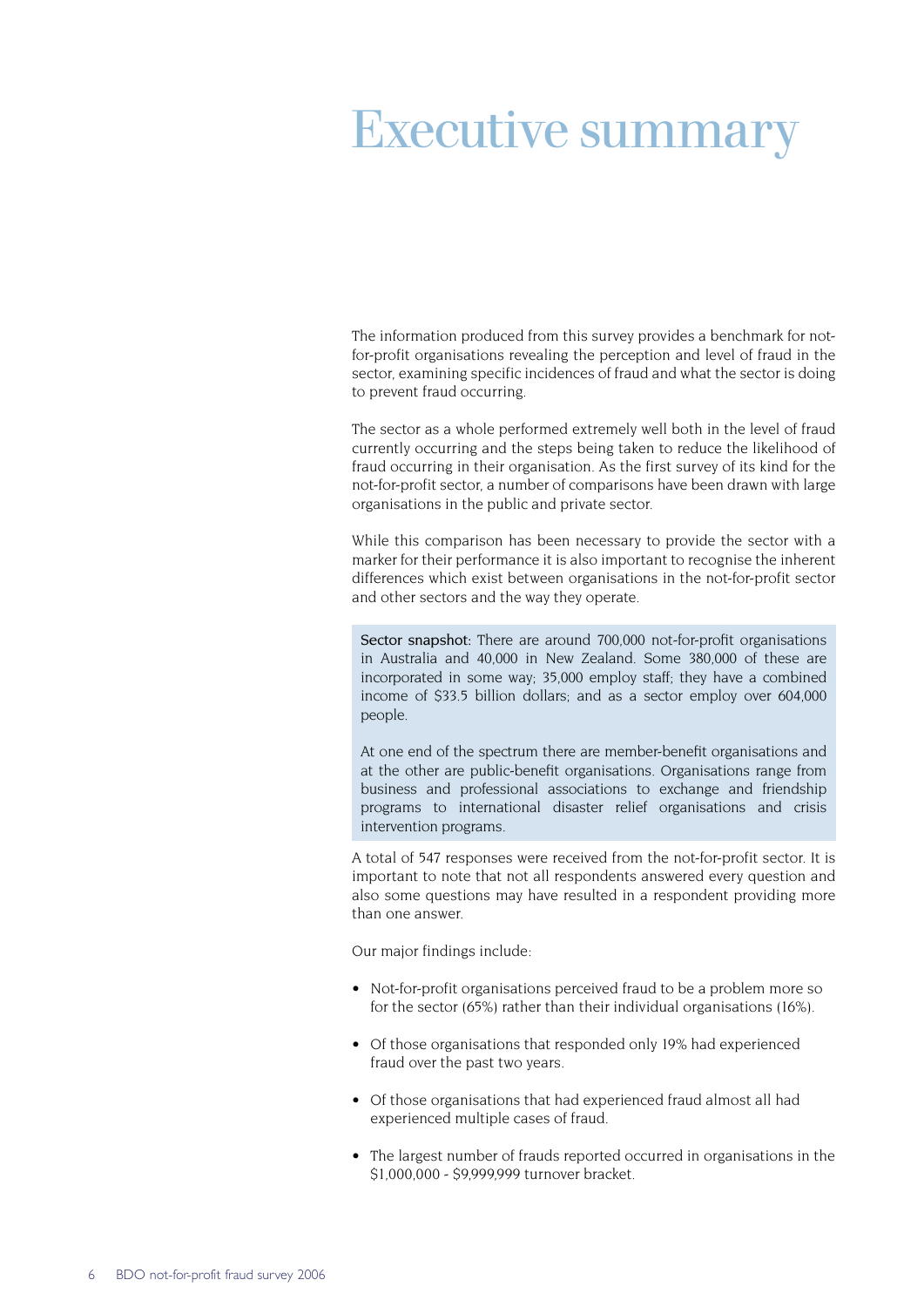- Cash theft and expense account fraud were reported as the most common types of fraud perpetrated.
- Correlations could be made between the type of organisation and the nature of their assets and the type of fraud perpetrated.
- In not-for-profit organisations the typical fraudster is female, in her forties and a paid non-accounting employee.
- Only 15% of fraud was committed by unpaid volunteers.
- In the majority of cases (81%) collusion was not involved in the perpetration of fraud.
- 89% of reported frauds in the not-for-profit sector are under \$50,000.
- Of the reported cases of fraud, 50% of respondents believed they discovered the full extent of the fraud.
- 37% of fraud is discovered by tip offs, while only 8% of organisations have a whistleblowers policy and only 3% of organisations have whistleblowers facilities.
- Financial problems and pressures (26%), maintaining a lifestyle (19%) and revenge (17%) were the three key motivations behind why a person committed fraud.
- Only 36% of fraud cases were reported to the police.
- 85% of survey participants considered fraud prevention to be important, very important or extremely important to the organisation.

Has this survey raised issues for your organisation in terms of your perception of fraud and the methods you are currently using to deter and detect fraud? These results should provide a guide as to how fraud is occurring and the key methods that have worked in discovering fraud. While the results have been positive overall for the not-for-profit sector, organisations must not let their guard down in their fight against fraud – vigilance is imperative.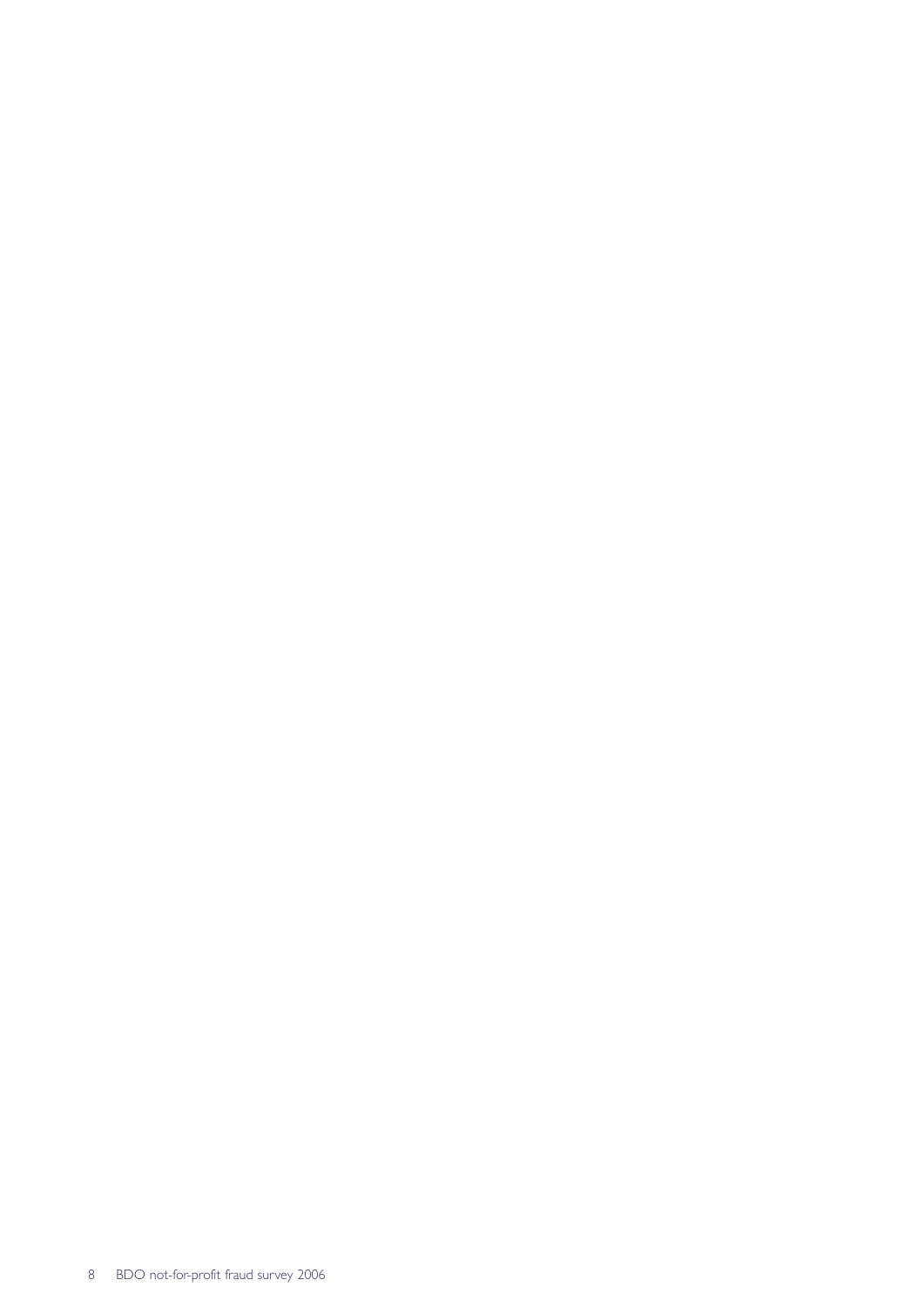## 1. The not-for-profit sector

## 1.1 Size of the sector

According to authorities on the sector, there are around 700,000 not-forprofit organisations in Australia and 40,000 in New Zealand. Of the 700,000 not-for-profit organisations in Australia, approximately 380,000 of these are incorporated in some way – meaning they have their own legal identity. Of these, 35,000 employ staff. In total they have a combined income of \$33.5 billion dollars and employ over 604,000 people.<sup>i</sup>

## 1.2 Diversity of the sector

The not-for-profit-sector is said to be larger than the communications industry and around the same as the agriculture industry. But unlike those sectors, the not-for-profit sector is also exceptionally diverse.

To illustrate, consider the not-for-profit sector as a spectrum. At one end you have member-benefit organisations and at the other end you have publicbenefit organisations. In between these two extremes you have hybrids of varying types. These organisations range from business and professional associations to exchange and friendship programs to international disaster relief organisations and crisis intervention programs.<sup>ii</sup>

## 1.3 Survey participants

Due to the diversity of the not-for-profit sector it is important to understand the type of organisations responding to the survey, the different industries in which they operate, the number of employees and volunteers they employ, their turnover and their main source of funding. All of these issues appear to impact on the type and occurrence of fraud experienced by the not-for-profit sector.

A total of 547 responses were received to the survey from a variety of notfor-profit organisations. Not all respondents answered every question.

## 1.4 Location

Geographically respondents are located predominantly throughout Australia and New Zealand.

| <b>AUSTRALIA</b>         | %              |  |
|--------------------------|----------------|--|
| NEW SOUTH WALES/ACT      | 22             |  |
| <b>VICTORIA</b>          | 17             |  |
| QUEENSLAND               | 16             |  |
| <b>WESTERN AUSTRALIA</b> | 7              |  |
| SOUTH AUSTRALIA          | 4              |  |
| <b>AUSTRALIA WIDE</b>    | $\overline{2}$ |  |
| <b>TASMANIA</b>          | $\mathfrak{D}$ |  |
| NORTHERN TERRITORY       |                |  |

*The not-for-profit sector is said to be larger than the communications industry...*

*Chart 1.2 – Location of respondents in Australia*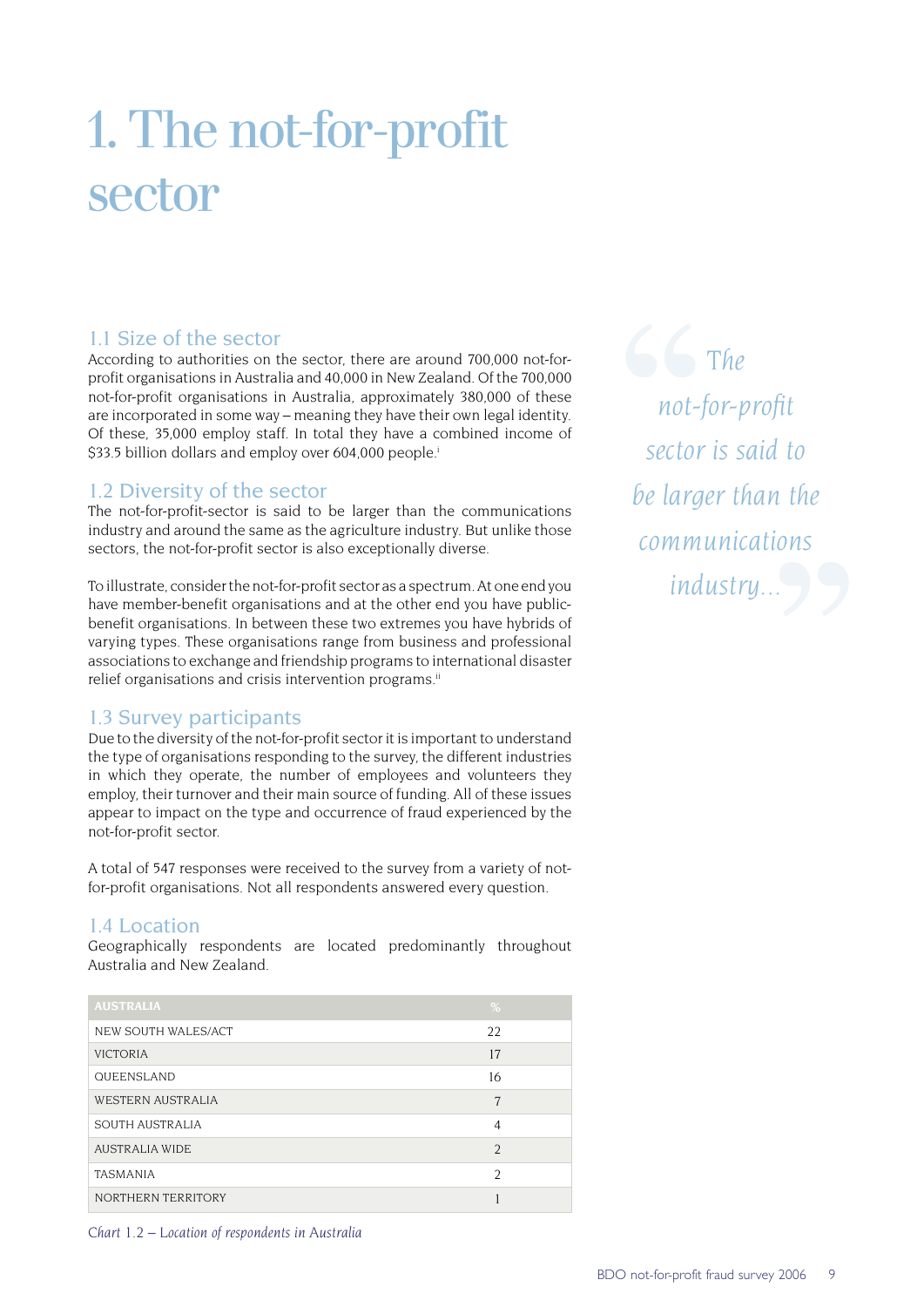

#### *Chart 1.1 – Location of respondents*

#### 1.5 Category of not-for-profit organisations

Internationally, the not-for-profit sector is classified into twelve main categories. These international categories are applied in the survey to group respondents into consistent industry or task oriented groupings.

| <b>CATEGORY</b>                                                | %              |  |
|----------------------------------------------------------------|----------------|--|
| <b>HEALTH</b>                                                  | 28             |  |
| <b>EDUCATION &amp; RESEARCH</b>                                | 18             |  |
| BUSINESS & PROFESSIONAL<br>ASSOCIATIONS, UNIONS                | 18             |  |
| SOCIAL SERVICES                                                | 16             |  |
| <b>CULTURE &amp; RECREATION</b>                                | 13             |  |
| DEVELOPMENT & HOUSING                                          | 6              |  |
| <b>ENVIRONMENT</b>                                             | 5              |  |
| LAW, ADVOCACY & POLITICS                                       | 5              |  |
| <b>RELIGION</b>                                                | $\overline{4}$ |  |
| PHILANTHROPIC INTERMEDIARIES &<br><b>VOLUNTARISM PROMOTION</b> | 3              |  |
| <b>INTERNATIONAL</b>                                           | $\mathcal{D}$  |  |
| <b>OTHER</b>                                                   | 11             |  |

#### *Chart 1.3 – Categories across which respondents operate*

Most respondents indicated that their major operations tend to span more than one category (eg. a not-for-profit organisation that is involved in the health area could also have significant education and research operations).

#### 1.6 Employees & volunteers

Not-for-profit organisations rely on both paid employees and volunteers to operate successfully.

Volunteers' roles can vary from basic fundraising activities to having active roles on the boards and committees of not-for-profit organisations.

The estimated number of volunteers aged 18 years and over in 2000 was 4,395,600, representing 32% of the population of the same age. This represents an increase since 1995, when the estimated 3,189,400 volunteers represented 24% of the population. In 2000, volunteers contributed 704.1 million hours of voluntary work, an increase on the 1995 figure of 511.7 million hours.<sup>iii</sup>

The majority of respondents use a combination of employees and volunteers to carry out their day-to-day operations.

**For a detailed list of the** types of organisations that form part of each category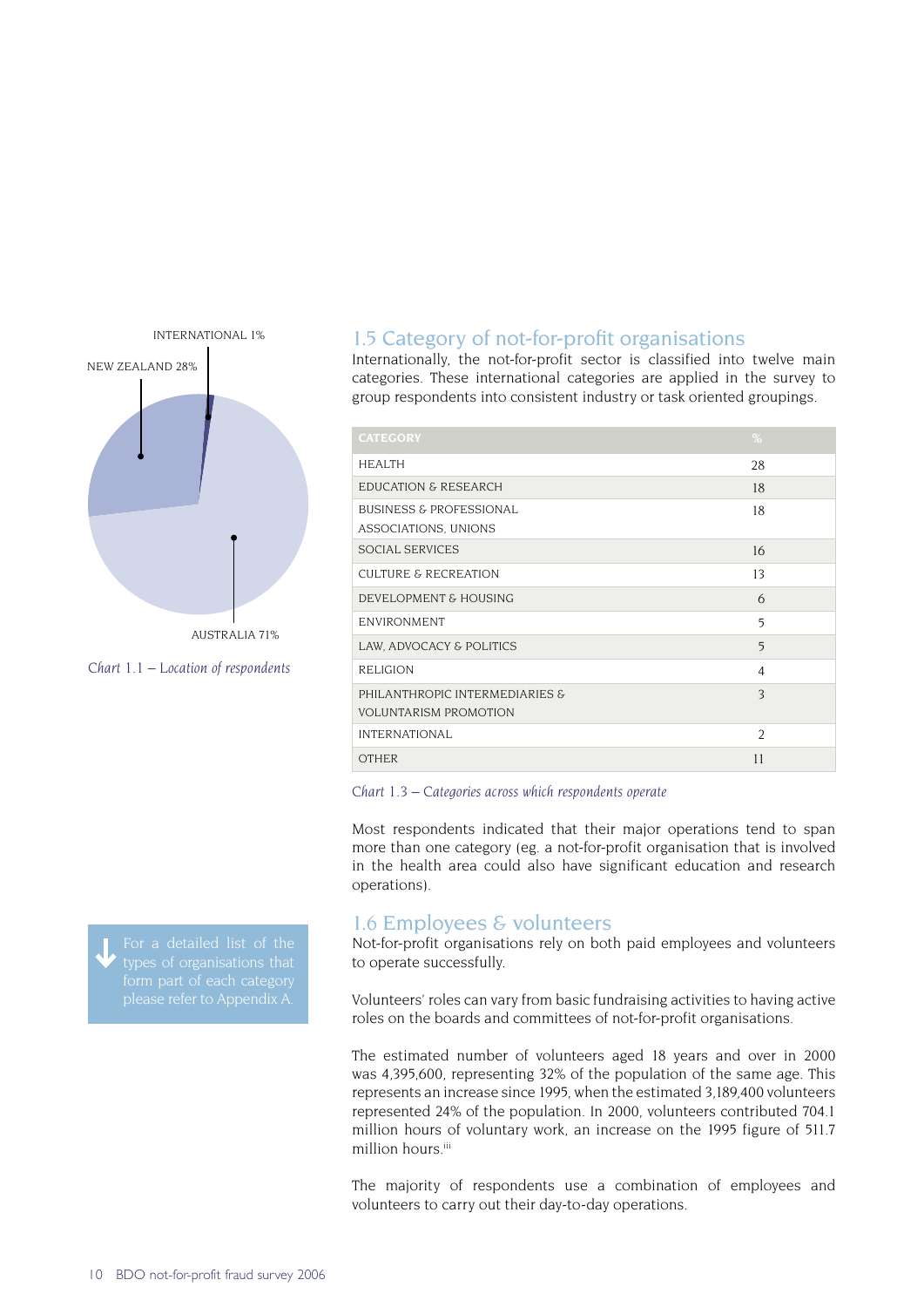|                                                            | <b>EMPLOYEES</b> | <b>VOLUNTEERS</b> |
|------------------------------------------------------------|------------------|-------------------|
| <b>NUMBER OF</b><br><b>EMPLOYEES/</b><br><b>VOLUNTEERS</b> | %                | %                 |
| $1 - 20$                                                   | 65%              | 52%               |
| $21 - 50$                                                  | 12%              | 15%               |
| $51 - 100$                                                 | 9%               | 9%                |
| $100 +$                                                    | 14%              | 24%               |

*Chart 1.4 – Employees and volunteers per respondent*

## 1.7 Operations

The turnover of survey participants varies greatly and shows the diversity in operational size of not-for-profit organisations.

| <b>TURNOVER</b>           | %   |
|---------------------------|-----|
| $<$ \$100,000             | 16% |
| \$100,000 - \$499,999     | 25% |
| \$500,000 - \$999,999     | 16% |
| \$1,000,000 - \$9,999,999 | 32% |
| $$10,000,000 +$           | 11% |

#### *Chart 1.5 – Respondents rgouped by turnover*

The major sources of funding for survey respondents varied considerably. In many cases, respondents had more than one major source of income.

| <b>SOURCE OF FUNDING*</b>        | %   |
|----------------------------------|-----|
| <b>GRANTS/GOVERNMENT FUNDING</b> | 59% |
| <b>BUSINESS OPERATIONS</b>       | 41% |
| <b>DONATIONS</b>                 | 25% |
| FUND RAISING                     | 22% |
| MEMBERSHIP FEES                  | 19% |
| <b>BEOUESTS</b>                  | 4%  |
| <b>SUBSCRIPTIONS</b>             | 3%  |
| <b>SPONSORSHIP</b>               | 2%  |
| <b>OTHER</b>                     | 4%  |

*Chart 1.6 – Major funding sources of respondents.* 

*\*The survey asked for the most significant sources of funding. In many cases more than one response was provided.*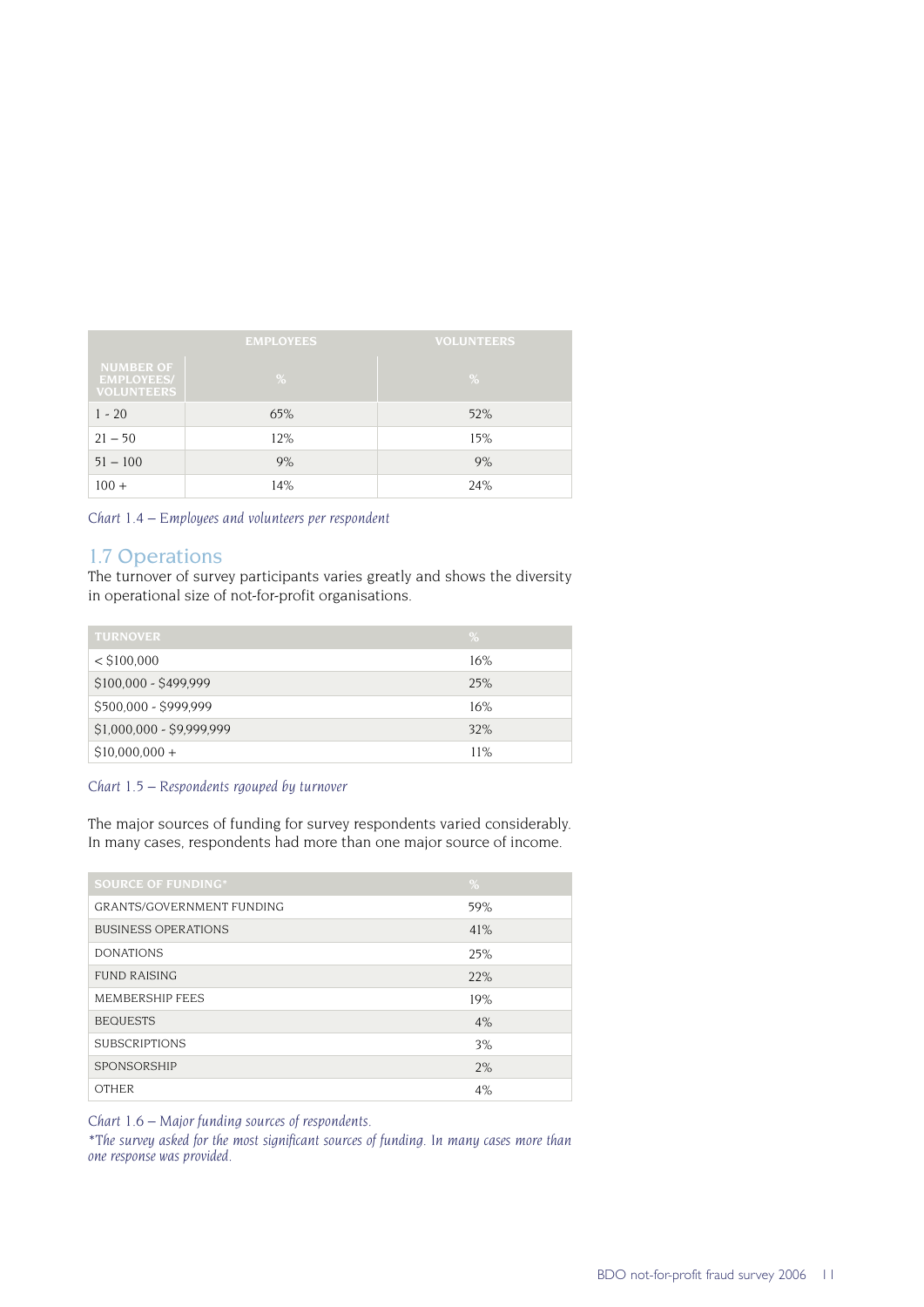The type of funding appears to be a contributing factor to the types of fraud occurring in a not-for-profit organisation. Different risks are associated with different sources of funds being received. For example, government grants/funding are usually paid directly into a bank account, so cash theft is less likely to occur but cheque or online payments fraud are more likely to occur as they are common fraud methods related to bank accounts. Cash donations are at risk of theft by the collector or other people handling the cash where as donations paid directly into a bank account are more likely to be defrauded by cheque or online payment0 fraud methods. Bequests of items such as jewellery can simply be taken/stolen before they are even sold for the benefit of the organisation.

Fraud can also have an effect on the funding received by a not-for-profit organisation. If the organisation receives negative publicity as a result of a fraud, income from sources such as donations and fundraising may decrease. Government grant documents may also have a fraud or good governance clause in them. This can mean future grants are in jeopardy if previous grants have had problems with fraud.

i http://www.asianphilanthropy.org/countries/australia/definition.html; http://www.philanthropy.org.au/research/index.html

ii http://www.asianphilanthropy.org/countries/australia/definition.html; http://www.philanthropy.org.au/research/index.html

iii http://www.philanthropy.org.au/factsheets/7-05-06-volunt.htm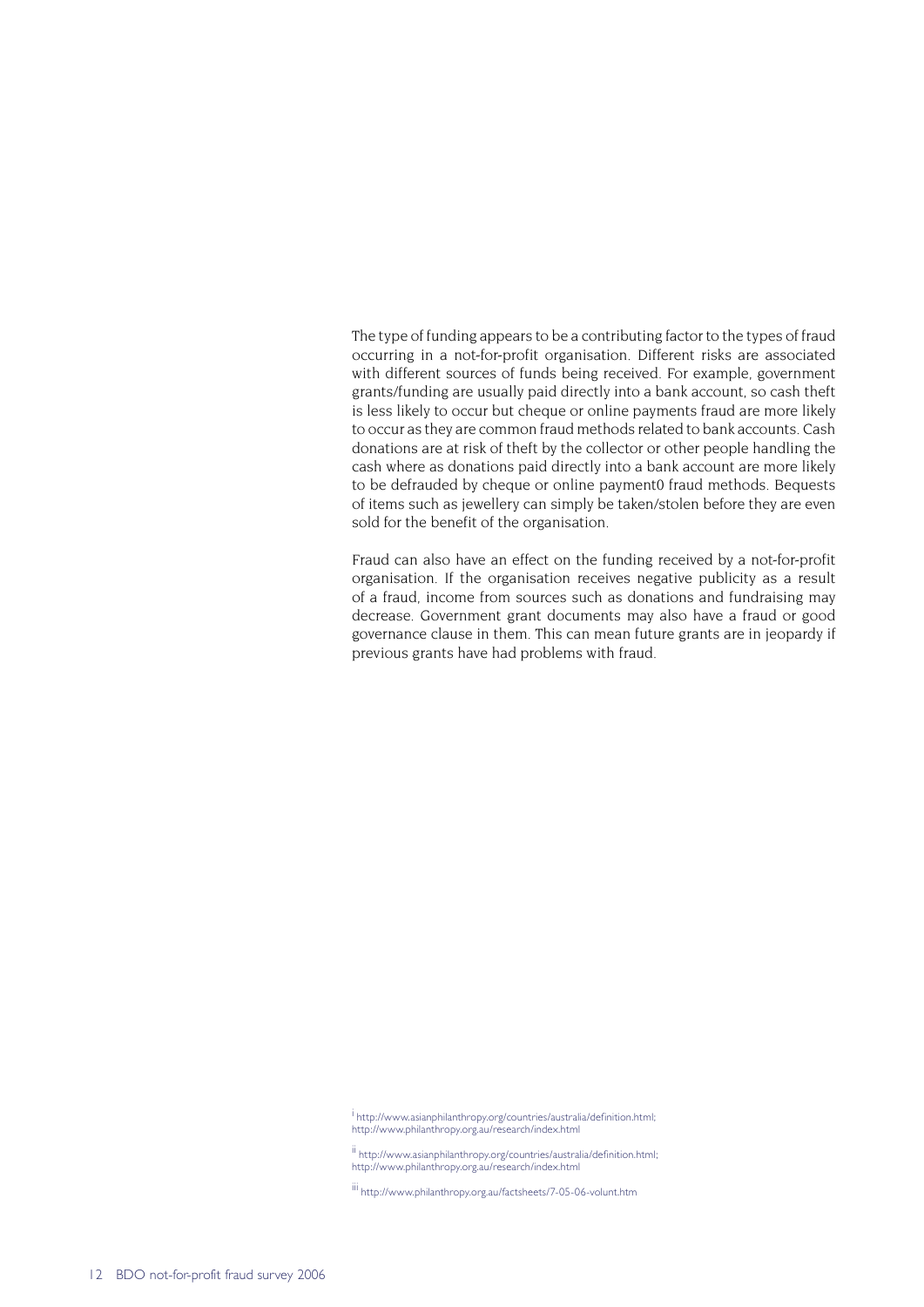# 2. How fraud is perceived by the sector

Is fraud considered an issue in the not-for-profit sector and the organisations within it? It is important to understand the perceptions that exist within the sector to fully understand the survey findings. Fraud perception was addressed from two perspectives: as an individual organisation and as a sector.

Individual organisations within the sector have control over their own operations and what steps they take to reduce the likelihood of fraud occurring within their own organisation. This section determines if individual organisations consider themselves as performing better than the not-for-profit sector as a whole when it comes to fraud prevention and control and if they perceive that fraud will continue to be a problem in the future.

The way fraud is perceived in any market sector plays a major role in how organisations approach not only prevention methods but also how they choose to deal with fraud once it has occurred.

One of the key issues for the not-for-profit sector is the perception that they are 'do-good' organisations and therefore exempt from the possibility of fraud. If anything, their trusting nature and volunteer structure can be a 'double-edged' sword – on one hand protecting them by attracting what is perceived as a certain type of person (honest) but also potentially making them more susceptible to fraud.

## 2.1 Organisation versus sector perception

There is a distinct difference in how individual organisations perceive fraud as a risk for themselves and how they perceived it as a risk for the sector. Statistics show that while fraud is not perceive as a risk individually, collectively it is.

Individual organisations tend to have an 'it won't happen to me' attitude when it comes to fraud – this may be the result of a strict control process or simply a result of having their 'head in the sand'. This attitude is not confined to the not-for-profit sector. Results of the survey show that individual not-for-profit organisations believe they have sufficient controls in place to reduce the possibility of fraud occurring (eg. external audit function), while they do recognise that fraud continues to be a problem in general and therefore is a problem for the sector.

Of those organisations that perceived fraud as a risk, it was their perception that the risk was greater as their level of turnover became greater. This is an understandable response considering that as the turnover of an organisation becomes larger, they will generally have more employees and/or volunteers, make more transactions and therefore provide more opportunities for fraud to occur.

*A general feeling amongst respondents was that fraud was not a problem because they believed their employees and volunteers were trustworthy.*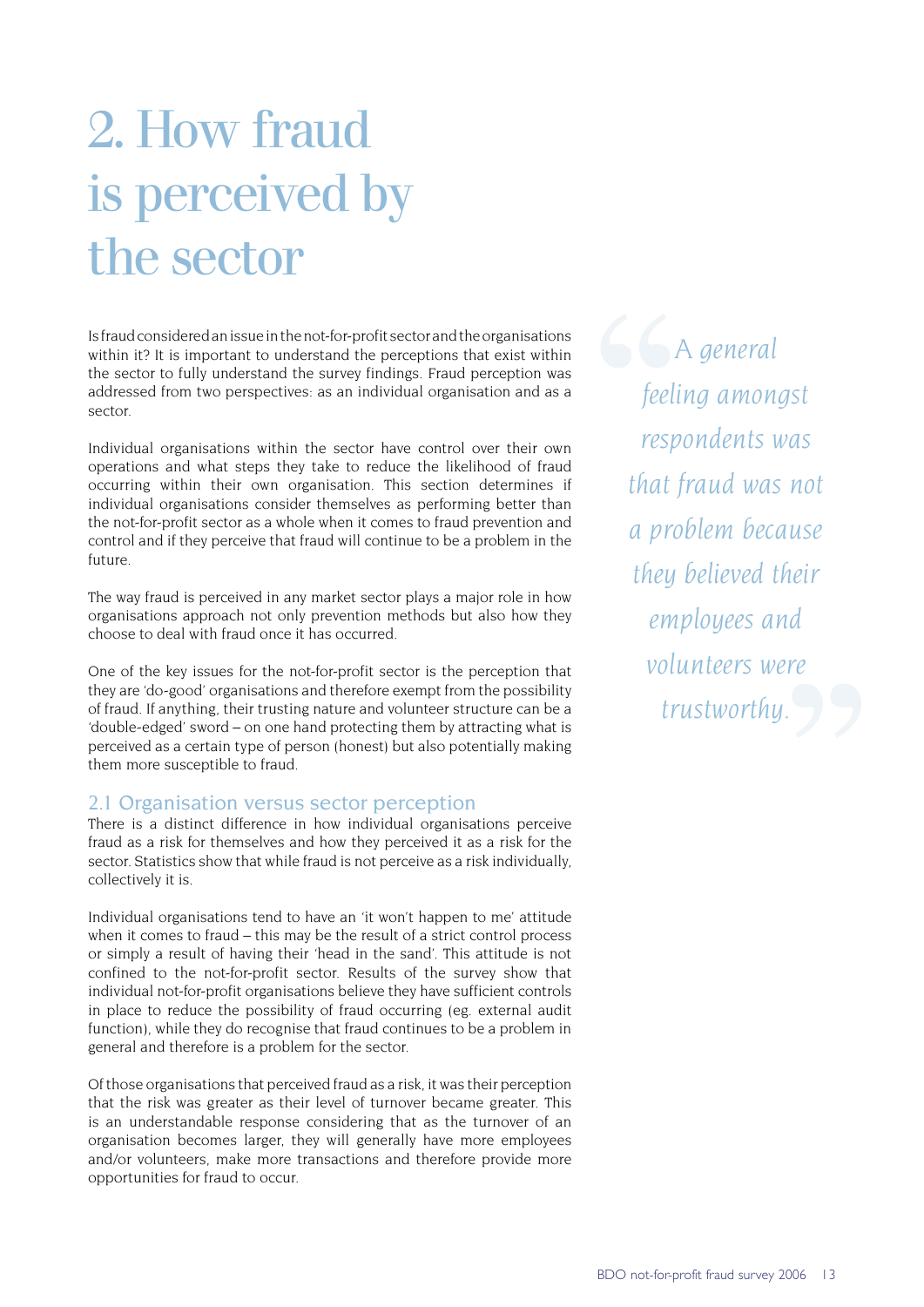



*Chart 2.12 – Perception of fraud in the sector*

In terms of the perception of sector risk, respondents remained consistent regardless of organisation turnover. This again highlights the discrepancy in perception of fraud risk at both a micro and macro level for the sector.

#### **INDIVIDUAL ORGANISATIONS**

- **WERAUD PERCEIVED TO BE A PROBLEM**
- **WERAUD NOT PERCEIVED TO BE A PROBLEM**

#### **SECTOR**

**WE SEE A PROBLEM WE A FRAUD NOT PERCEIVED TO BE A PROBLEM** 



*Chart 2.2 – Organisations who perceive fraud to be a problem for themselves and the sector*

Fraud perceptions were also examined across industry category from an individual organisation's perspective and as a sector. In Section Four of this survey, we examine the major type of fraud suffered by organisations. The results from that Section show a general link between the type of fraud occurring and the perception that fraud is a problem for their organisation.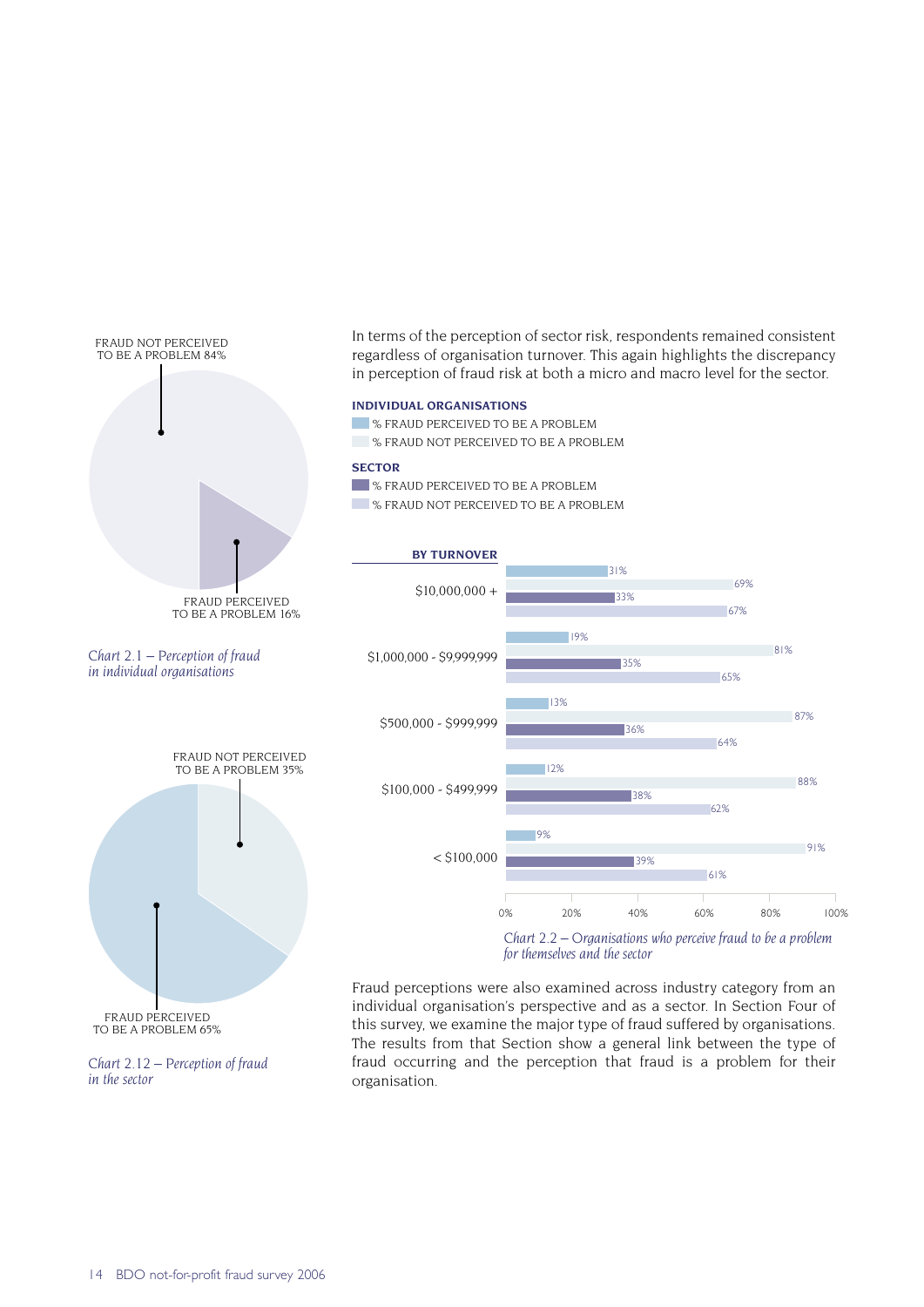An example of this is the theft of cash and inventory and assets. These types of fraud are obvious and noticeable. This creates an increased perception by these organisations that fraud in their industry category is a greater issue for them and for the sector as a whole compared to other categories.

**WE A FRAUD PERCEIVED TO BE A PROBLEM** % FRAUD NOT PERCEIVED TO BE A PROBLEM



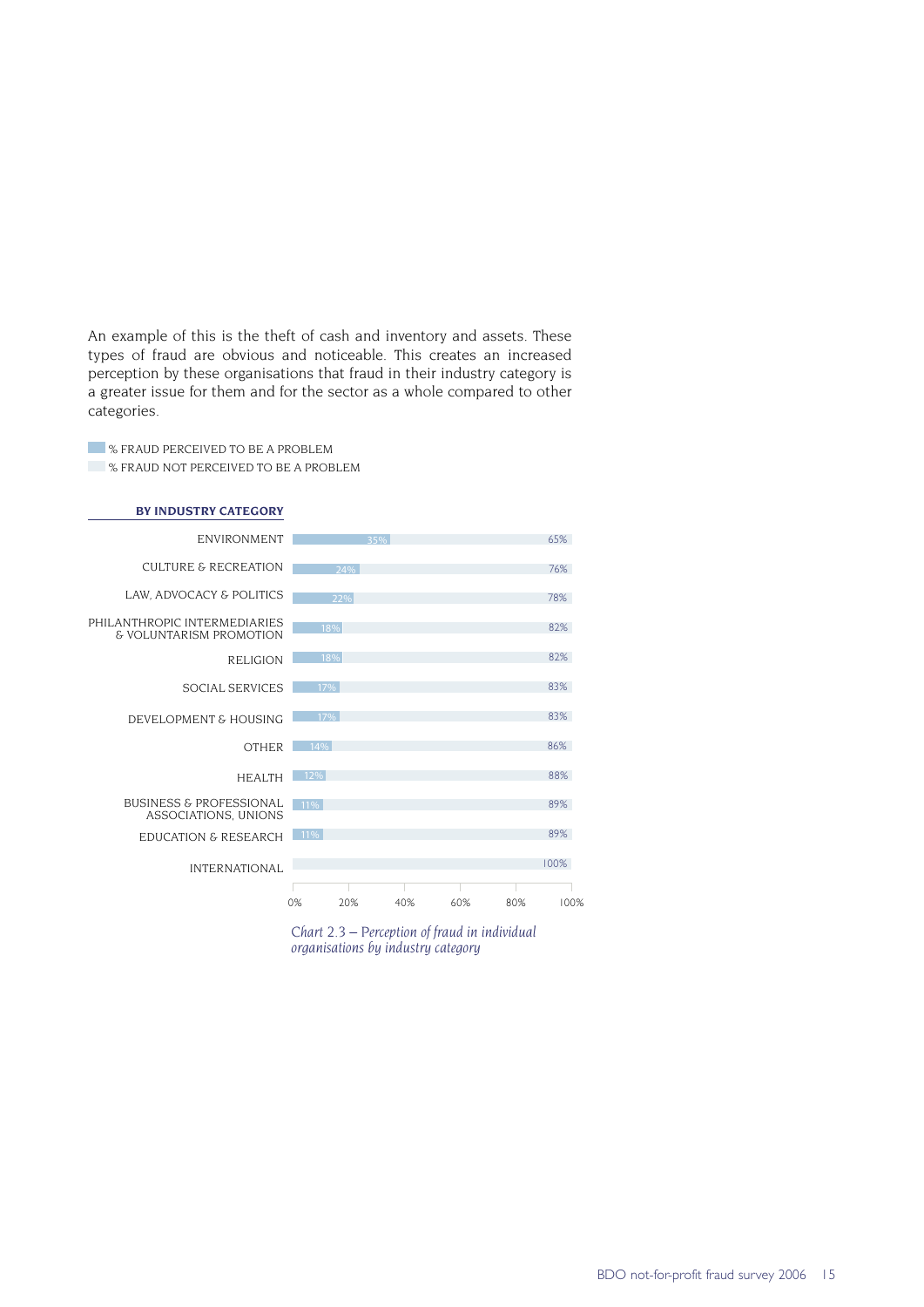

#### *Chart 2.4 – Perception of fraud in the sector by industry category*

% FRAUD PERCEIVED TO BE A PROBLEM

 % FRAUD NOT PERCEIVED TO BE A PROBLEM

16 BDO not-for-profit fraud survey 2006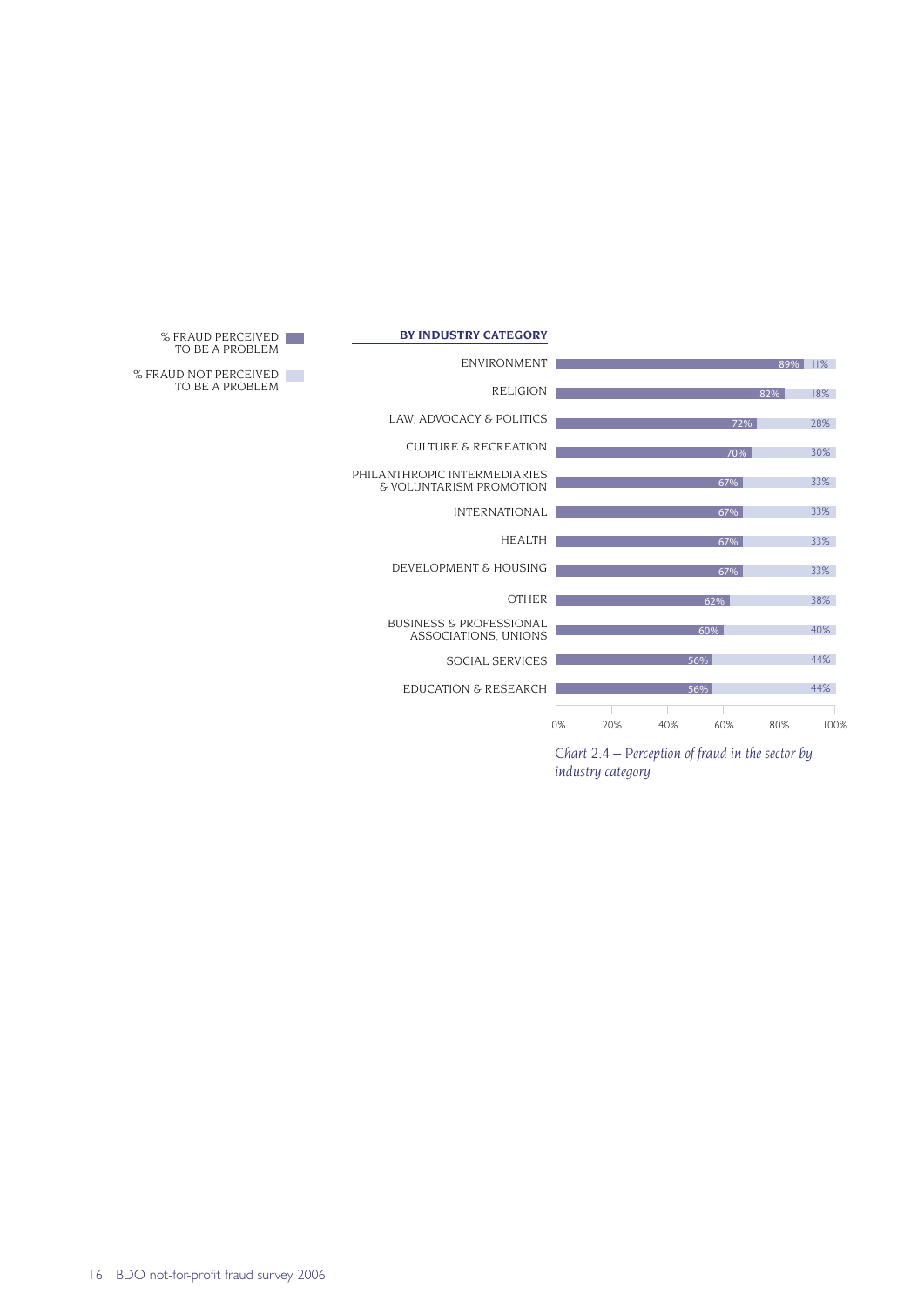## 2.2 What does the future hold?

The way fraud is perceived both now and in the future will play a major role in how both fraud prevention and control methods are approached and ultimately the level fraud experienced by the sector.

Organisations must not let their guard down. If not-for-profit organisations do not perceive fraud to be a problem in the future or are undecided about the issue, it may result in these organisations relaxing some of the controls they currently have in place to prevent and detect fraud. If this was to occur, the not-for-profit sector could see an increase in fraud in the future.

When considering this question by turnover, it is not surprising to find that again, the larger turnover organisations had the highest positive response to this question.



**WE ALSO FRAUD NOT PERCEIVED TO BE A PROBLEM IN THE FUTURE** 





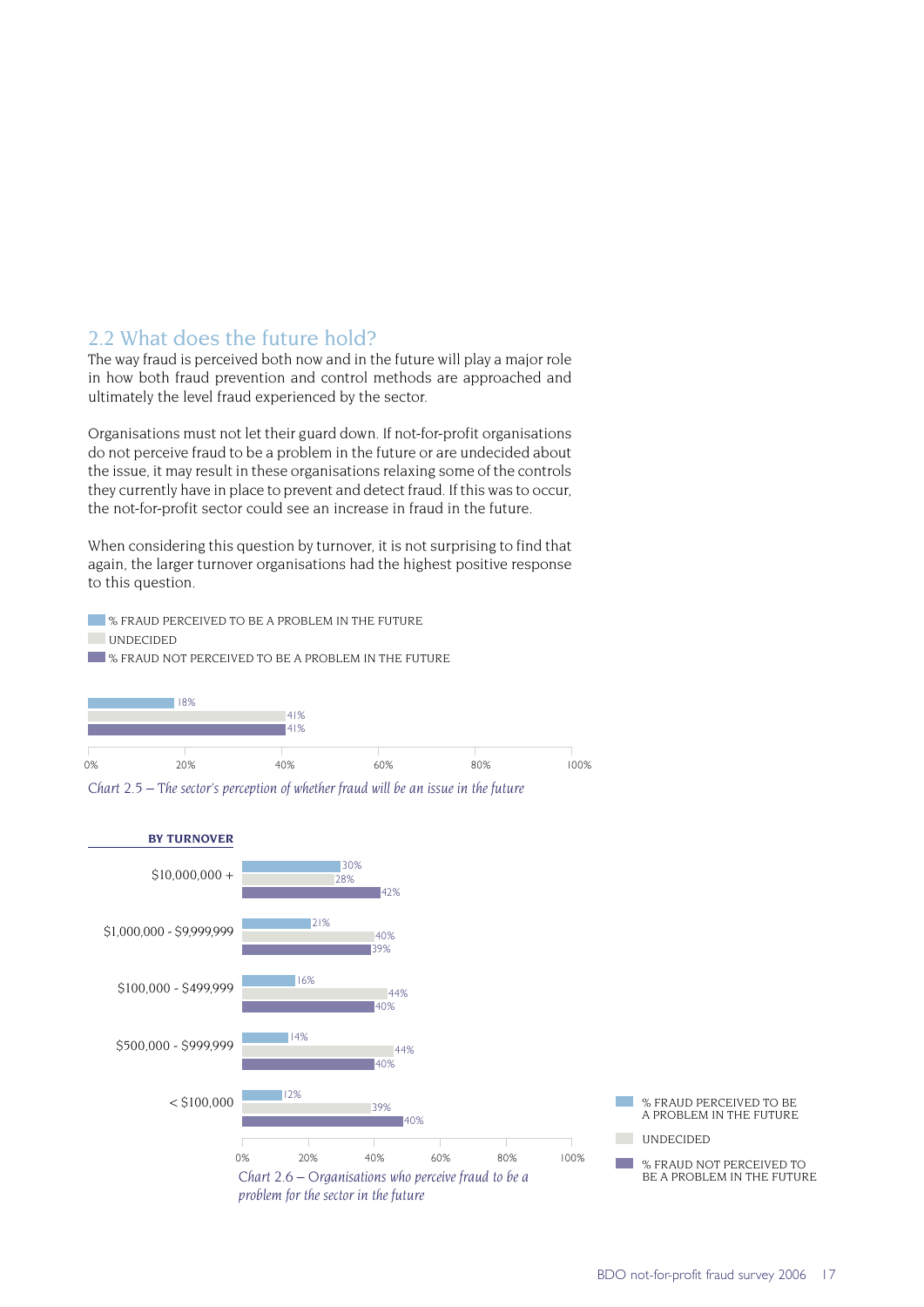

When organisation categories are considered, the response of 'undecided' varies significantly from 56% from the development and housing category down to 19% from the religion category and none from the international category respondents. Based on the number of organisations that responded 'undecided' as to the risk of fraud to the sector in the future, this may indicate a 'wait and see' attitude within the sector. Such an attitude could lead to a relaxation of controls and ultimately an increase in the level of fraud in the future.

#### **BY INDUSTRY CATEGORY**



*Chart 2.7 – Future perception of fraud in the sector by industry category*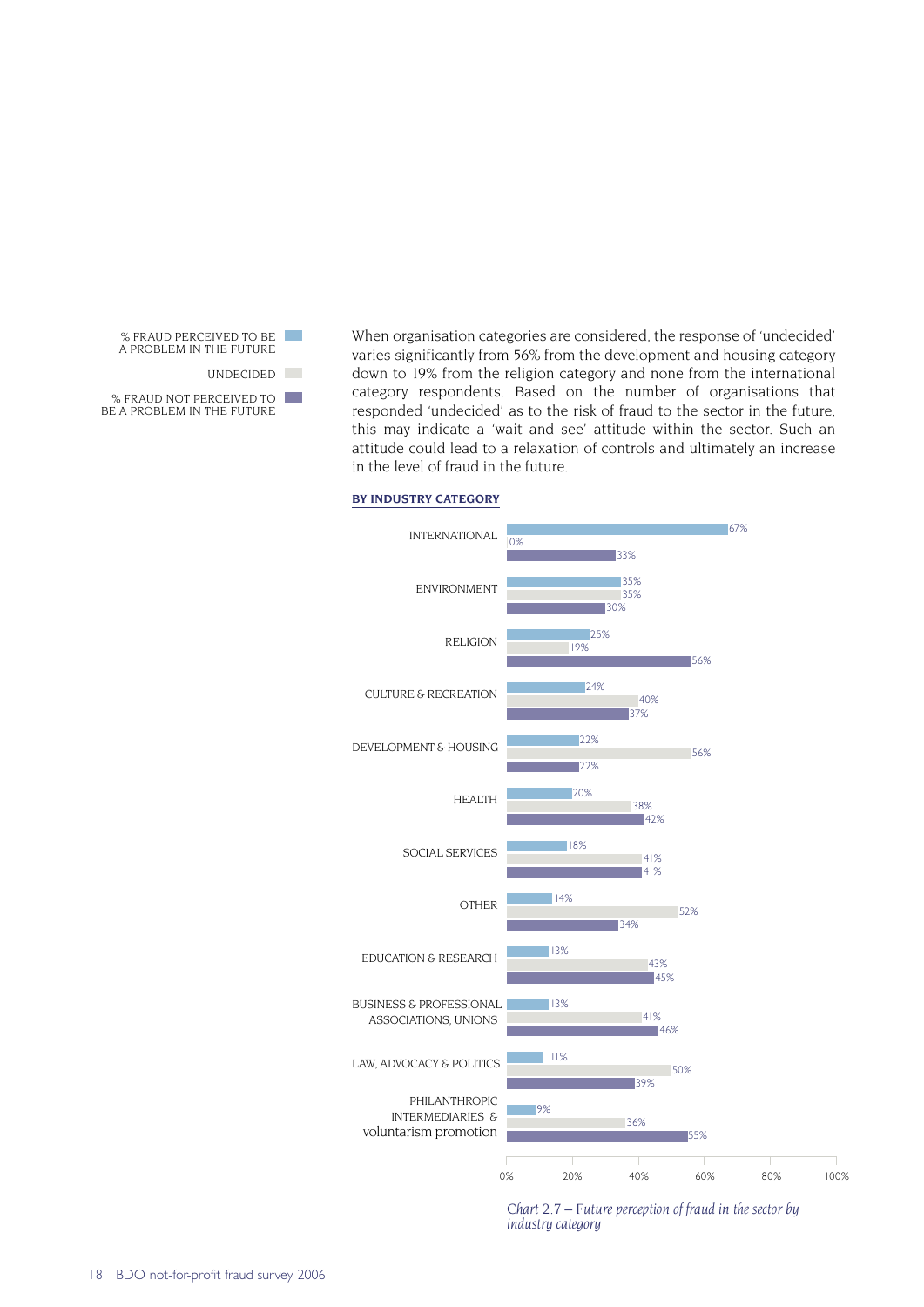What these statistics indicate is a general concern about fraud in the sector today and the impact it could have.

It will be seen in later sections of the survey, that individual not-for-profit organisations believe they have strong processes in place to prevent and detect fraud. Strong prevention and detection processes such as appropriate internal controls are needed in all organisations. By having these processes in place, the number of frauds occurring is reduced and when fraud does occur it is detected faster than if these processes were not implemented. The perception that fraud is not a problem for some organisations is not because fraud simply does not occur; it is because they have implemented prevention and detection processes.

Organisations should not reduce their fraud prevention and detection measures, even if they do not perceive fraud to be a problem in the future. Doing so would provide perpetrators with a greater opportunity to commit fraud and a greater chance of the fraud not being detected.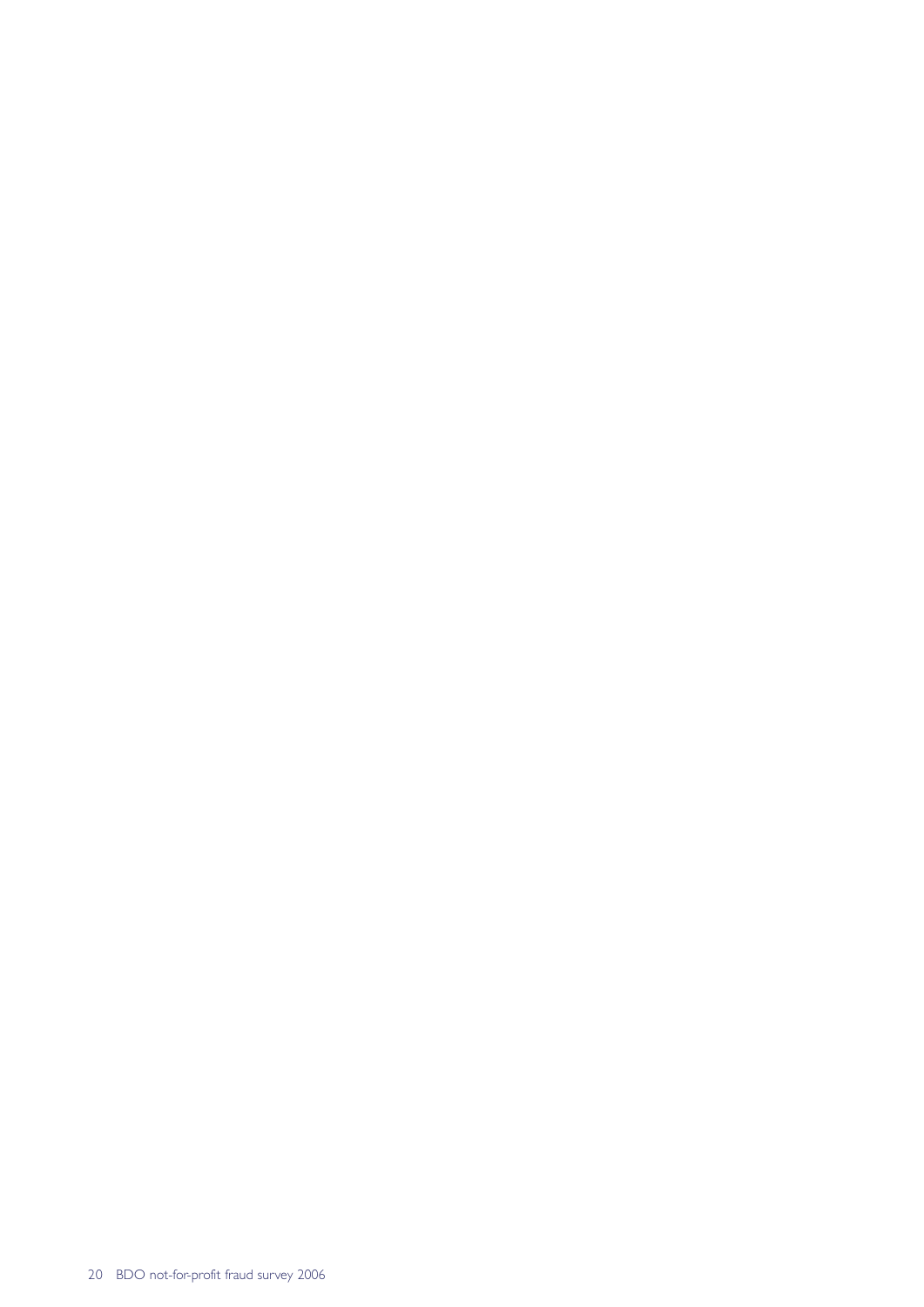# 3. Fraud in the not-for-profit sector

Based on the perceptions of fraud presented in Section Two, it may come as a surprise to some organisations that fraud does actually occur in not-for-profit organisations. In comparison to perceived risk, the number of respondents who have experienced fraud in their organisations over the past two years is extremely positive. The figure of 19% is even more impressive when compared with survey results from large organisations in the public and private sector of which 45% of respondents reported some instance of fraud<sup>i</sup>.

It is interesting to compare an organisation's perception of fraud and the actual occurrence of fraud. While 35% of organisations in the environment category responded that they perceived fraud to be a problem for their organisation, only 20% of such organisations have actually suffered a fraud in the past two years. The flip side of this is 34% of organisations in the international category and 27% of social services organisations have suffered a fraud in the past two years, while no international organisation and only 17% of social services organisations perceived fraud to be a problem.

While it is not possible to draw a direct correlation between a high level of perception that fraud is a problem in the organisation and a lower level of fraud actually occurring, the results do point in this direction. The reason for this is most probably that organisations who perceive fraud to be a problem implement appropriate controls to reduce the possibility of it occurring, while organisations that have a lower perception of fraud being a problem may not be as stringent with their fraud controls.









**Only 19% of not-for-profit organisations reported fraud compared with 45% of large organisations in the public and private sector.**

 ORGANISATIONS WHO HAVE SUFFERED FRAUD

 $\sim 100$ ORGANISATIONS WHO HAVE NOT SUFFERED FRAUD

BDO not-for-profit fraud survey 2006 21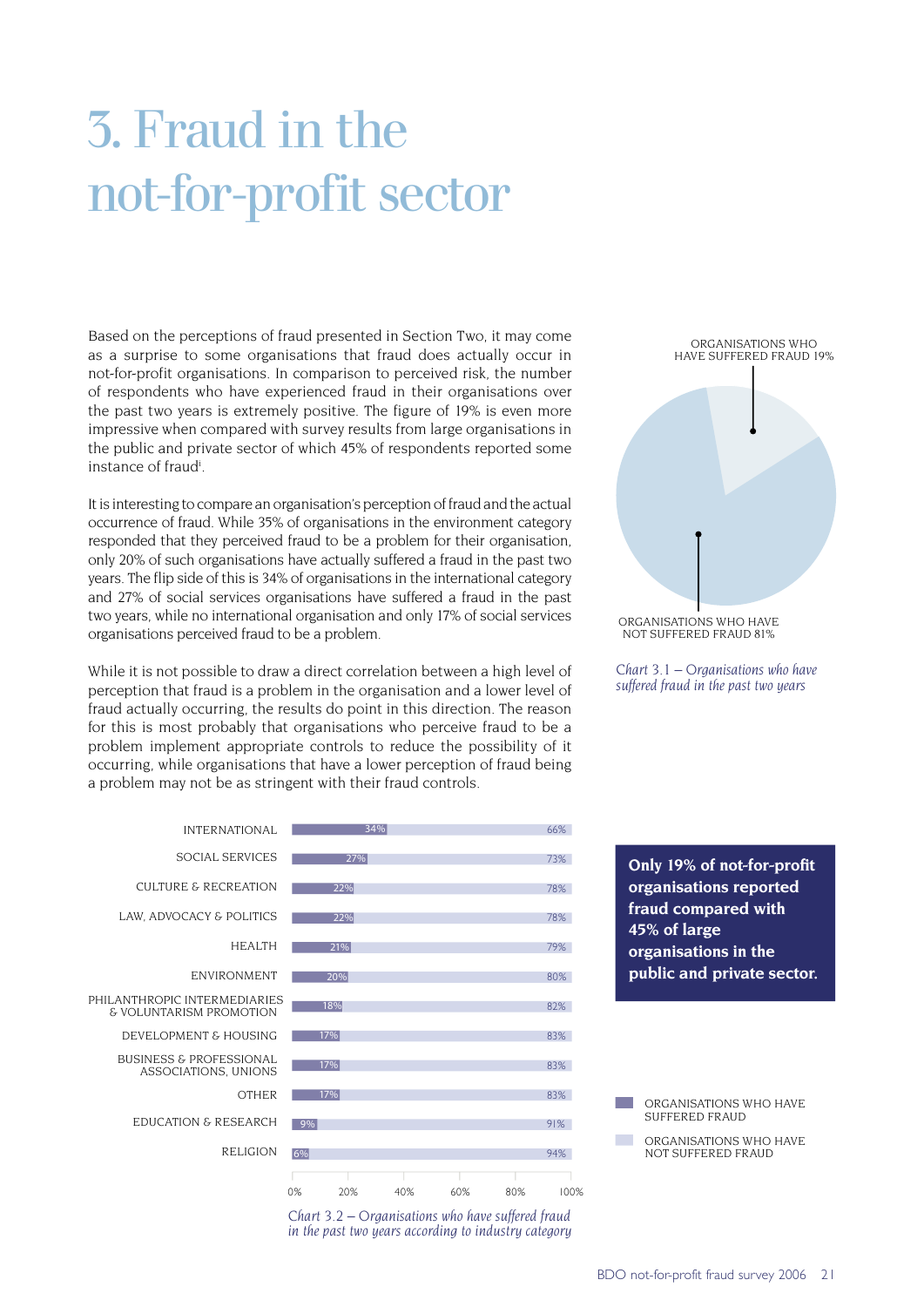*Because we operate on the smell of an oily rag there is very little to defraud* 

> *Respondent in the <\$100,000 category.*

Based on the perception that the majority of respondents do not see fraud as a major risk, they may be blinded to the possibility and therefore not recognise red flags within their own organisation. Hindsight provides organisations with an opportunity to analyse the indicators of fraud while it was occurring and why they weren't recognised at the time. By being aware of potential red flags organisations are more likely to detect fraud earlier.

## 3.1 How many frauds are occurring?

Of those respondents who experienced fraud, almost all experienced multiple cases of fraud.

| <b>TURNOVER</b>           | <b>NO OF FRAUDS</b> |
|---------------------------|---------------------|
| $<$ \$100,000             | 14                  |
| $$100,000 - $499,999$     | 124                 |
| \$500,000 - \$999,999     | 215                 |
| \$1,000,000 - \$9,999,999 | 369                 |
| $$10,000,000 +$           | 74                  |

*Chart 3.3 – Number of frauds experienced in the past two years according to turnover*

The number of frauds reported increased by turnover level until the top turnover bracket is reached, where a decline in the number of individual frauds is noted. This is reflective of an issue that all organisations face: as organisations grow, there is a need to implement controls and segregate duties, as well as increasing demand on cash flow.

Organisations rarely have the resources to deal with all issues at once. As they grow they understandably prioritise investments in order to, in many cases, survive financially. Once those organisations have gone through a phase of growth, they have more resources to implement measures that reduce the likelihood of fraud, such as improved internal controls and internal audit functions.

By looking at the different components of these frauds, implementing controls and taking a proactive approach to fraud will become easier for many organisations. Understanding what fraud is occurring in a not-forprofit organisation is a major step in combating the risk faced.

It is also interesting to note the comment that "because we operate on the smell of an oily rag there is very little to defraud". This also provides an excellent example of the great diversity of not-for-profit organisations. Many not-for-profit organisations have minimal funds and as stated, have very little to defraud. However, as organisations grow in size, there is more potential for perpetrators to access cash and other items that can be defrauded.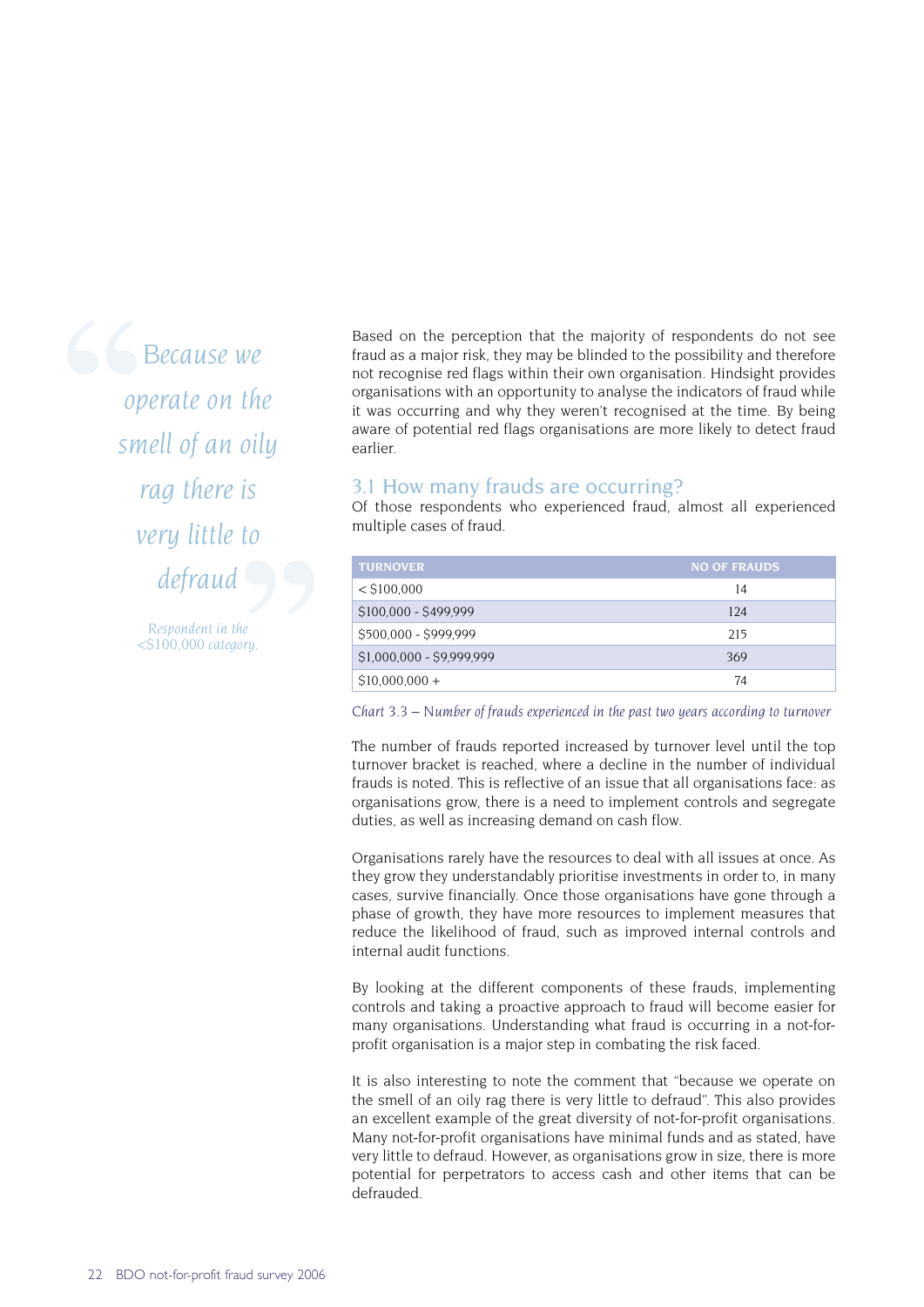The average number of frauds per respondent varied according to the category in which they operate.

| <b>CATEGORY</b>                                            | <b>NO OF</b><br><b>FRAUDS</b> | <b>NO OF</b><br><b>RESPOND-</b><br><b>ENTS</b> | <b>AVERAGE NO</b><br><b>OF FRAUDS PER</b><br><b>RESPONDENT</b> |
|------------------------------------------------------------|-------------------------------|------------------------------------------------|----------------------------------------------------------------|
| <b>CULTURE &amp; RECREATION</b>                            | 39                            | 72                                             | 0.5                                                            |
| <b>EDUCATION &amp; RESEARCH</b>                            | 16                            | 97                                             | 0.2                                                            |
| <b>HEALTH</b>                                              | 50                            | 150                                            | 0.3                                                            |
| <b>SOCIAL SERVICES</b>                                     | 46                            | 87                                             | 0.5                                                            |
| <b>ENVIRONMENT</b>                                         | 5                             | 28                                             | 0.2                                                            |
| DEVELOPMENT & HOUSING                                      | $\overline{4}$                | 30                                             | 0.2                                                            |
| LAW, ADVOCACY & POLITICS                                   | 3                             | 29                                             | 0.1                                                            |
| PHILANTHROPIC INTERMEDIARIES<br>& VOLUNTARISM PROMOTION    | $\mathfrak{D}$                | 15                                             | 0.1                                                            |
| <b>INTERNATIONAL</b>                                       |                               | 10                                             | 0.1                                                            |
| <b>RELIGION</b>                                            |                               | 21                                             | 0.1                                                            |
| <b>BUSINESS &amp; PROFESSIONAL</b><br>ASSOCIATIONS, UNIONS | 619                           | 97                                             | 6.4                                                            |
| <b>OTHER</b>                                               | 10                            | 62                                             | 0.2                                                            |

*Chart 3.4 – An average of the number of frauds in each industry category*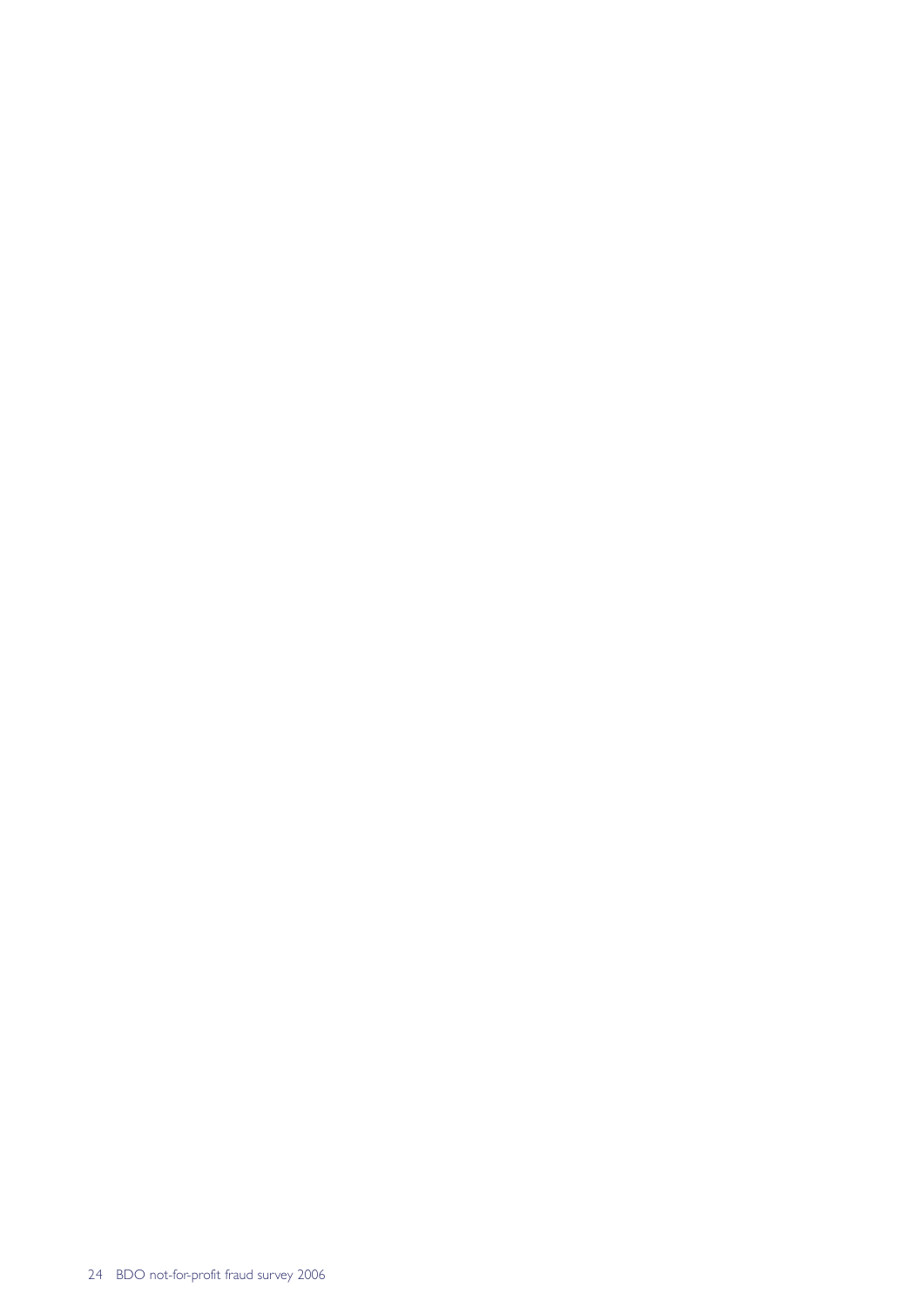## 4. Specific fraud

Respondents were specifically asked to address the single largest fraud that has occurred in their organisation over the past two years.

#### 4.1 What types of fraud were reported?

For an organisation to be in a position to proactively reduce the likelihood of fraud occurring, it is important to understand the types of frauds occurring in their organisation and the not-for-profit sector in general.



Cash theft is the most common type of fraud because of the susceptibility of cash to theft. Cash in many not-for-profits can be handled by anyone from a volunteer, to a contractor, to an employee. It is also understandable when considering the difficulties that exist for not-for-profit organisations to place controls on the collection of cash (eg. consider a street stall, a volunteer collecting donations or sales from thrift shops).

Typical in many other sectors and organisations is expense account fraud (22%) and theft of assets (18%). What is interesting though is the number of incidents of kickbacks/bribery/fraudulent personal benefits (17%) and database and intellectual property theft (15%).

The types of fraud can also be examined in relation to the category of the organisation. By doing so a number of correlations can be observed between the type of organisation and the nature of their assets (eg. cash or intellectual property) and the type of fraud perpetrated.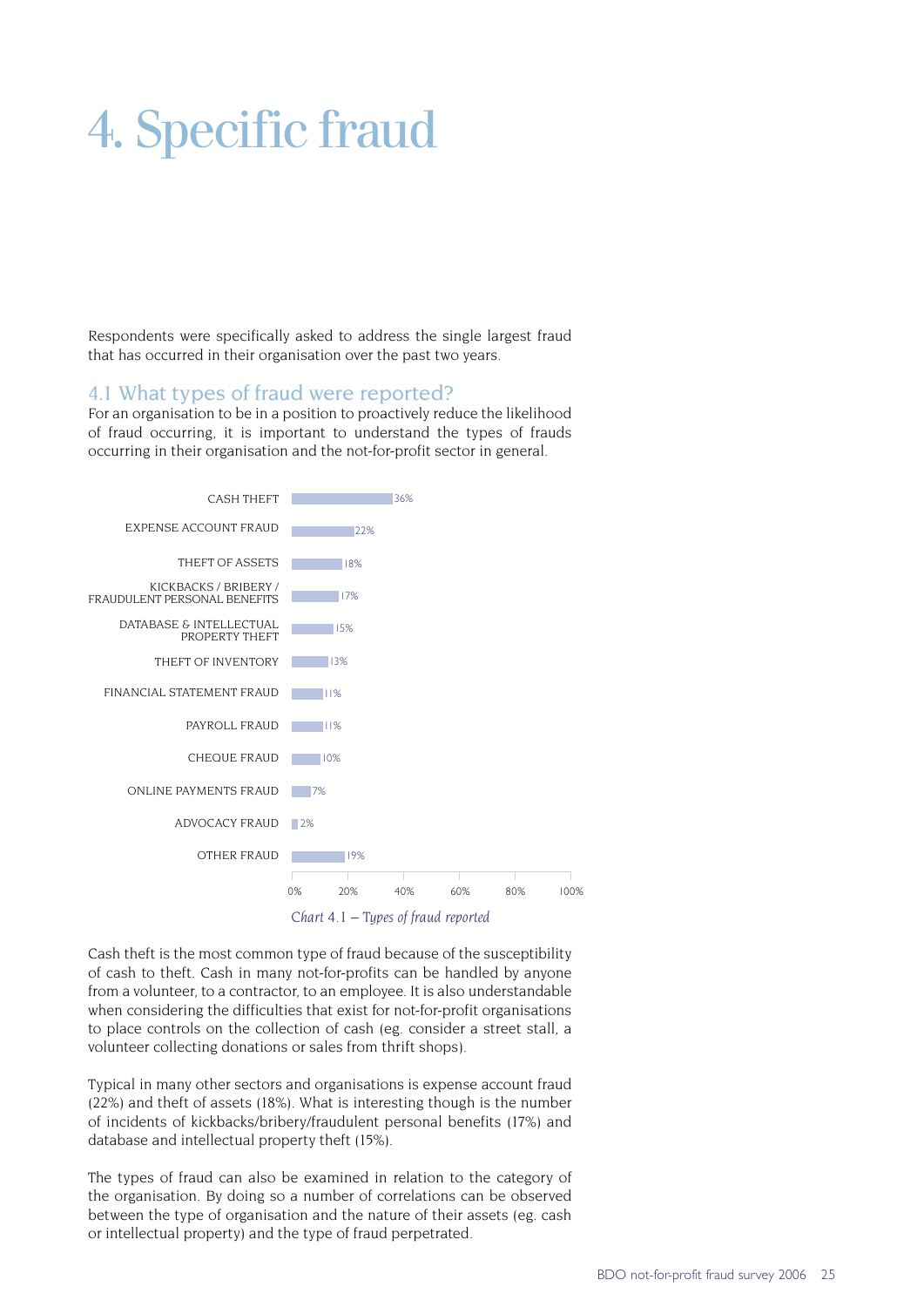*Correlations exist between the nature of an organisation's assets and the type of fraud perpetrated.*

A good example of this is the type of fraud that occurs in the education and research category. The two most common types of fraud were cash theft (22%) and database and intellectual property theft (22%). Many organisations do not recognise the value associated with their database or intellectual property. This is particularly true for organisations such as research bodies that may in the future earn income from the sale of such intellectual property.

"An ex-employee trade marked our charity name and our official logo without our knowledge. We only found out through a telephone call. We had to fight with trademark lawyers to get the name and logo back and it cost a lot of money which should have been going to our charity's purposes."

Most organisations are very conscious of the risks associated with wrongful use of financial assets (money and property). Today, intangible assets including brand and other intellectual property may be the key determinants of success. Defined processes for identifying, protecting and managing intellectual property is an important step in mitigating risk and maximising results.

In the business and professional associations, unions category, expense account fraud (17%) and kickbacks and bribery (15%) top the list.

It is important for each not-for-profit organisation to recognise the most common fraud methods encountered in their industry when implementing proactive fraud control policies.

| <b>CATEGORY</b>                                                              | <b>CASH</b><br><b>THEFT</b> | <b>THEFT</b><br>OF<br><b>ASSETS</b> | <b>DATABASE/</b><br><b>INTELLECTUAL</b><br><b>PROPERTY</b><br><b>THEFT</b> | <b>EXPENSE</b><br><b>ACCOUNT</b><br><b>FRAUD</b> | <b>CHEQUE</b><br><b>FRAUD</b> | <b>KICKBACKS</b><br>/BRIBERY<br>/FRAUDULENT<br><b>PERSONAL</b><br><b>BENEFITS</b> | <b>CREDIT</b><br><b>CARD</b><br><b>FRAUD</b> | <b>THEFT OF</b><br><b>INVENTORY</b> |
|------------------------------------------------------------------------------|-----------------------------|-------------------------------------|----------------------------------------------------------------------------|--------------------------------------------------|-------------------------------|-----------------------------------------------------------------------------------|----------------------------------------------|-------------------------------------|
| <b>CULTURE &amp; RECREATION</b>                                              | 30%                         | 16%                                 |                                                                            |                                                  |                               |                                                                                   |                                              |                                     |
| <b>EDUCATION &amp; RESEARCH</b>                                              | 22%                         |                                     | 22%                                                                        |                                                  |                               |                                                                                   |                                              |                                     |
| <b>HEALTH</b>                                                                | 18%                         |                                     |                                                                            | 13%                                              |                               |                                                                                   |                                              |                                     |
| DEVELOPMENT & HOUSING                                                        | 20%                         |                                     | 20%                                                                        |                                                  | 60%                           |                                                                                   |                                              |                                     |
| SOCIAL SERVICES                                                              | 19%                         |                                     |                                                                            |                                                  |                               | 16%                                                                               |                                              |                                     |
| LAW, ADVOCACY & POLITICS                                                     | 30%                         |                                     |                                                                            |                                                  |                               |                                                                                   |                                              |                                     |
| <b>BUSINESS &amp; PROFESSIONAL</b><br>ASSOCIATIONS, UNIONS                   |                             |                                     |                                                                            | 17%                                              |                               | 15%                                                                               | 10%                                          |                                     |
| <b>ENVIRONMENT</b>                                                           |                             |                                     |                                                                            |                                                  |                               |                                                                                   |                                              | 17%                                 |
| PHILANTHROPIC<br><b>INTERMEDIARIES &amp;</b><br><b>VOLUNTARISM PROMOTION</b> |                             | 25%                                 |                                                                            | 25%                                              |                               |                                                                                   | 25%                                          |                                     |
| <b>INTERNATIONAL</b>                                                         | 100%                        |                                     |                                                                            |                                                  |                               |                                                                                   |                                              |                                     |
| <b>RELIGION</b>                                                              | 100%                        |                                     |                                                                            |                                                  |                               |                                                                                   |                                              |                                     |
| <b>OTHER</b>                                                                 | 38%                         |                                     |                                                                            |                                                  |                               |                                                                                   |                                              |                                     |

*Chart 4.2 – Most common types of fraud per category*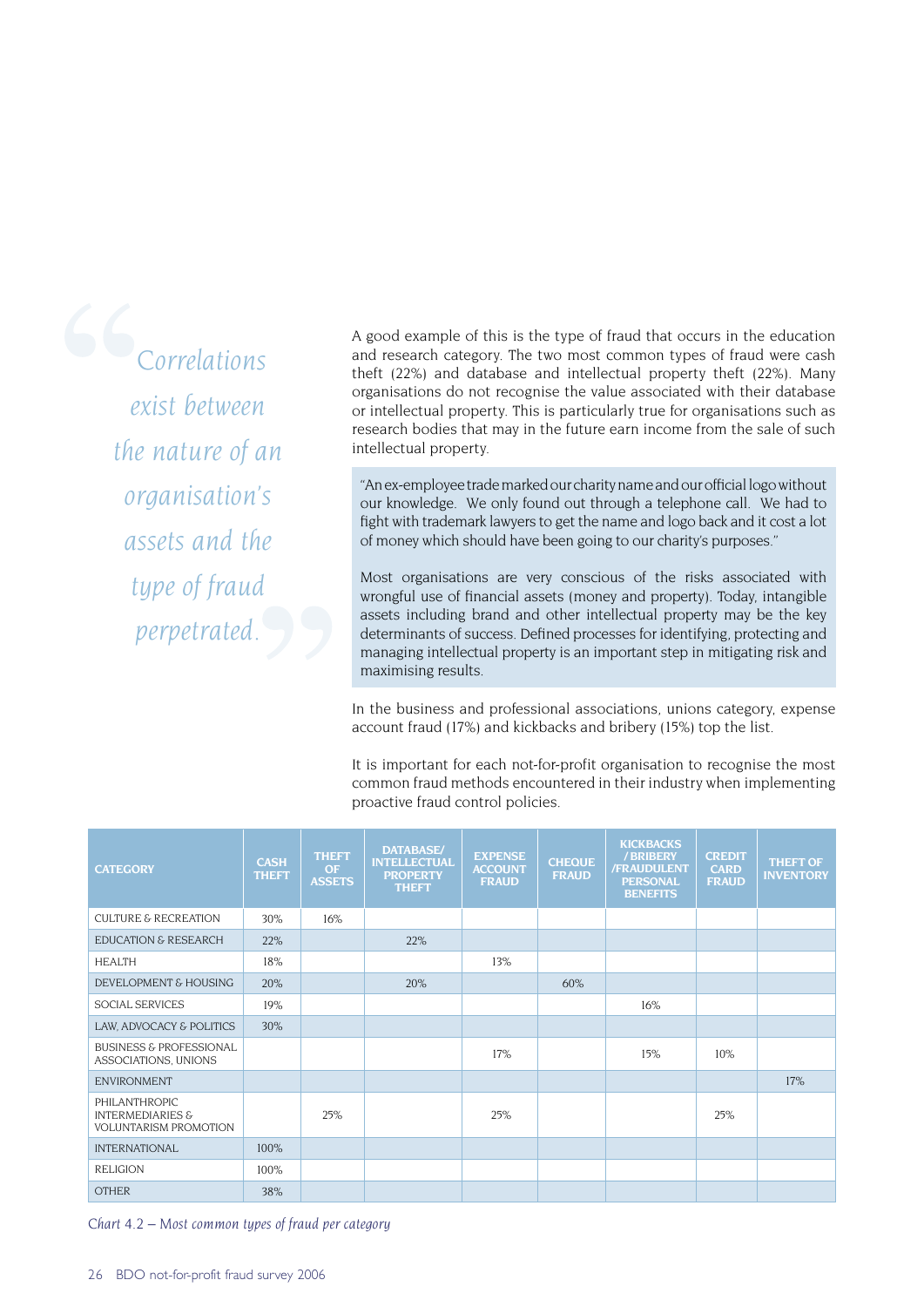## 4.2 Who committed the fraud?

One of the key findings from the survey relates to who is carrying out fraud in not-for-profit organisations. The survey results show a typical fraudster in the not-for-profit sector is different to that found in large organisations in the public and private sector<sup>i</sup>:





- **40 49 years old**
- **Non-accounting employee**







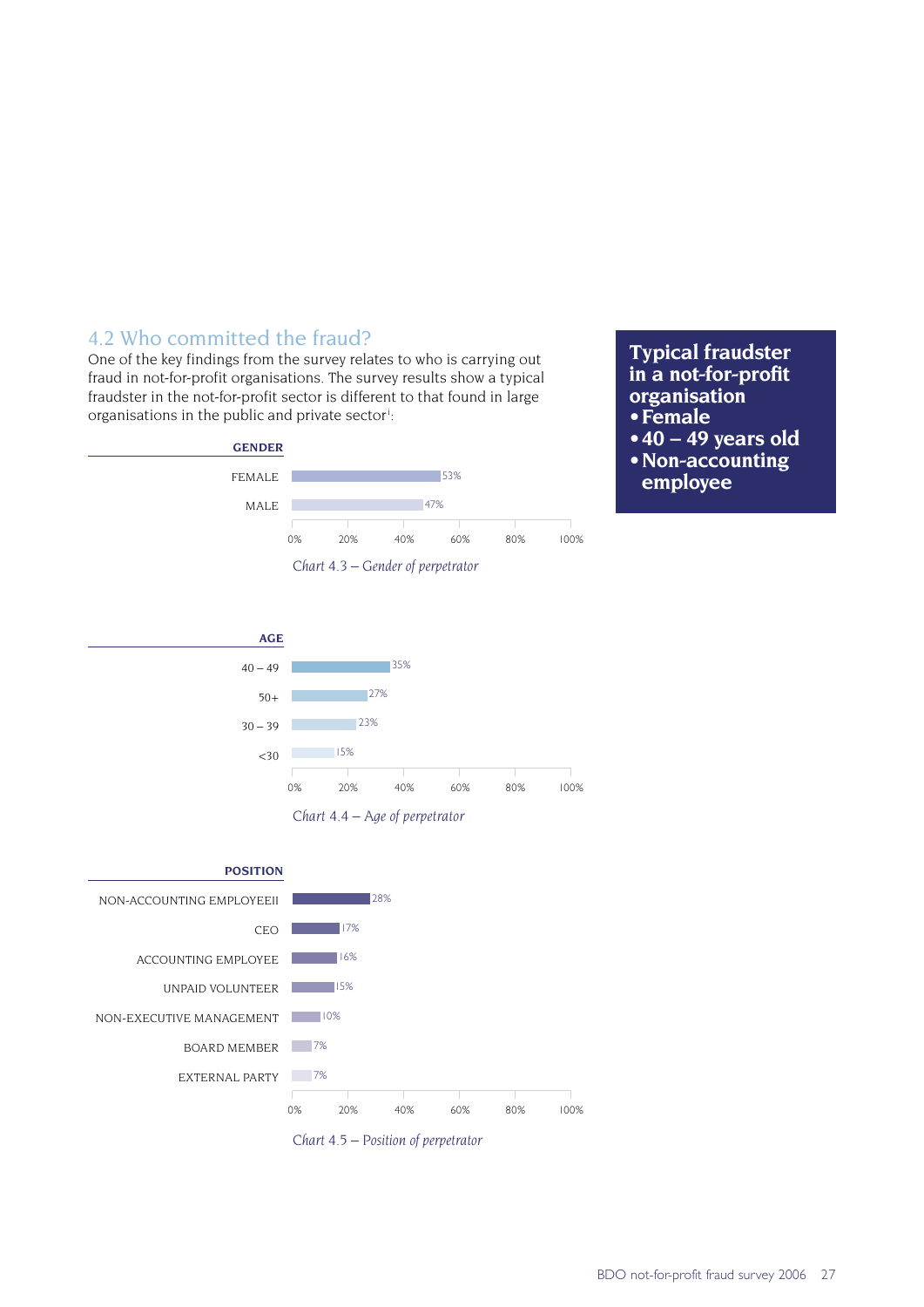The typical fraudster in large organisations in the public and private sector is a male, who is 31 years of age in a non-management position<sup>iii</sup>. In notfor-profit organisations the typical fraudster is female, in her forties and a paid non-accounting employee. This difference in survey results may stem from the high involvement of females in the not-for-profit sector.

Available statistics on the gender break-up of the sector relate only to volunteers. Coincidentally, these statistics mirror perfectly the gender break-up of people who commit fraud ie. females represent 53% and males represent 47% of volunteers in the sectoriv.

It is interesting to note that only 15% of fraud was committed by unpaid volunteers. Volunteers are a major component of the not-for-profit sector and many organisations could not operate without their support. This result should provide comfort to those organisations that do rely so heavily on volunteers with a paid employee being five times more likely to commit fraud than a volunteer.

#### 4.3 Was collusion involved?

If collusion was involved the typical person involved in the collusion was a male, over 50 years of age who was either a volunteer or external party.

When collusion is involved in a fraud, it will usually mean it is more difficult to detect. For example, if two people are involved in the payroll process and duties have already been segregated, if they decide to collude, the control is no longer effective and fraud is easily committed. Consider the example of an employee being provided with kickbacks from a supplier – the employee buys products solely from this supplier as a result of receiving the kickback even though the supplier's product is priced significantly higher than other suppliers.

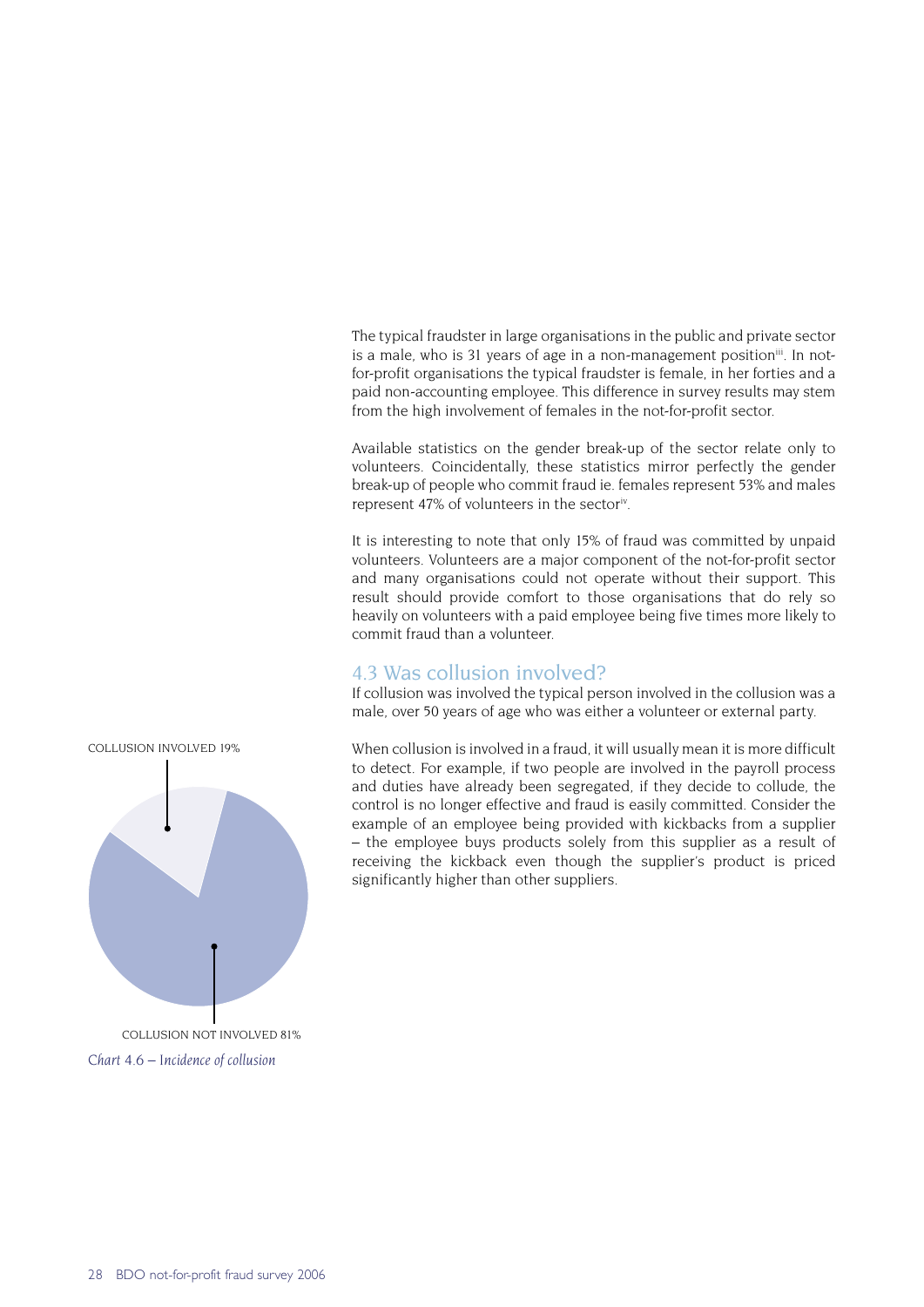





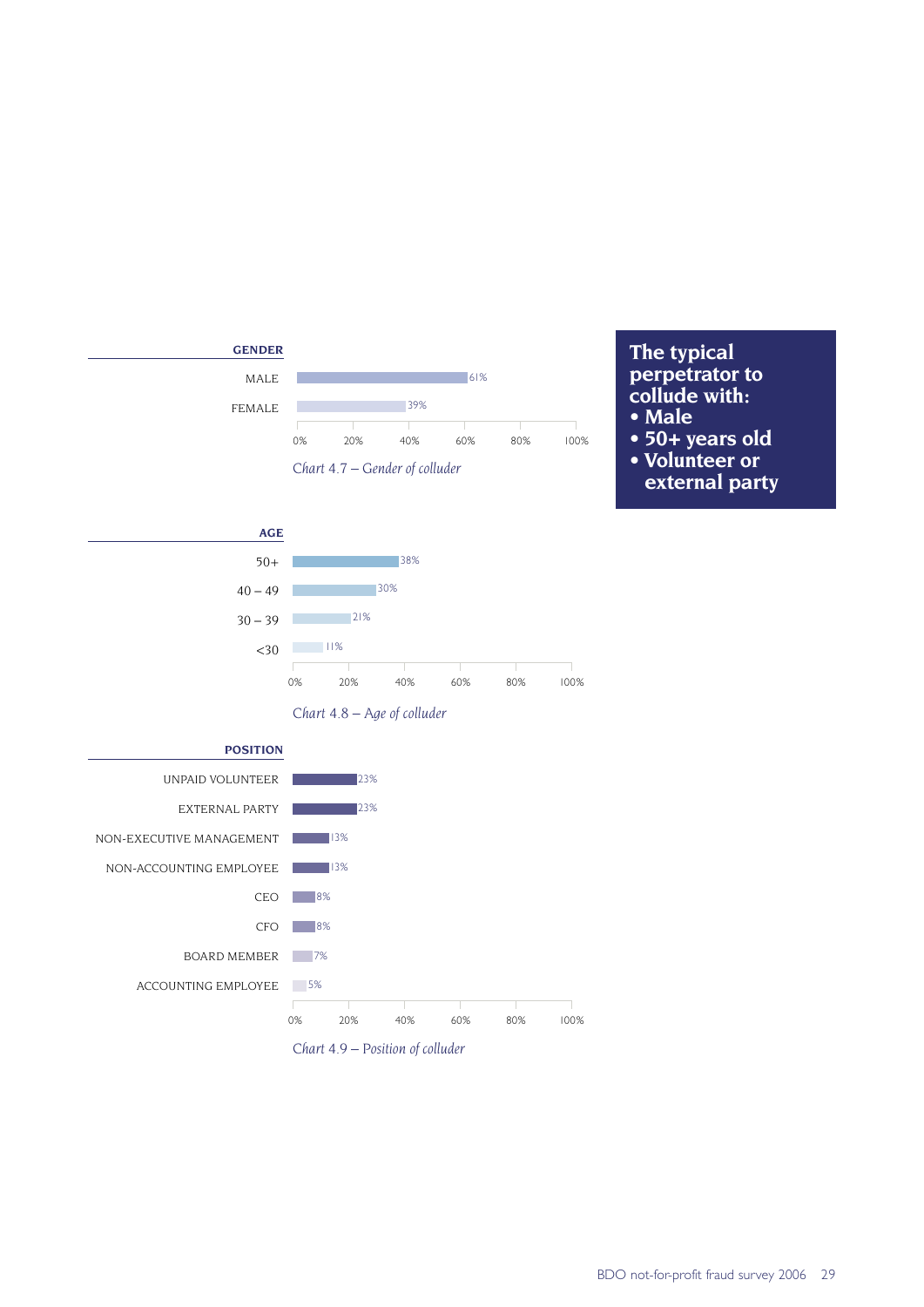**89% of reported fraud in the not-for-profit sector is under \$50,000**

### 4.4 What was the value of the fraud?

It is extremely encouraging to note that 89% of reported frauds in the notfor-profit sector are under \$50,000. This is compared to an average fraud of \$337,734 in large organisations in the public and private sector<sup>y</sup>. Of the reported cases of fraud, 50% of respondents believed they discovered the full extent of the fraud.

The reasons the value of frauds reported are significantly lower than large organisations in the public and private sector include:

- Many not-for-profit organisations have insignificant amounts of assets or funds that can be defrauded eg. 16% of respondents had a turnover of less than \$100,000 per year;
- Fraud can be opportunistic. For example, a person dealing with cash can simply put the money in their pocket and walk away with it. These types of frauds are generally of a lesser value but are easier to commit. Cash theft was recognised as the major type of fraud in the not-for profit sector and therefore contributes to the lower value of frauds in comparison to other sectors.
- As many respondents to the survey stated, they have a number of honest people working in their organisation. This is reflected in the number of frauds being discovered by tip offs from employees.



*Chart 4.10 – Value of frauds committed*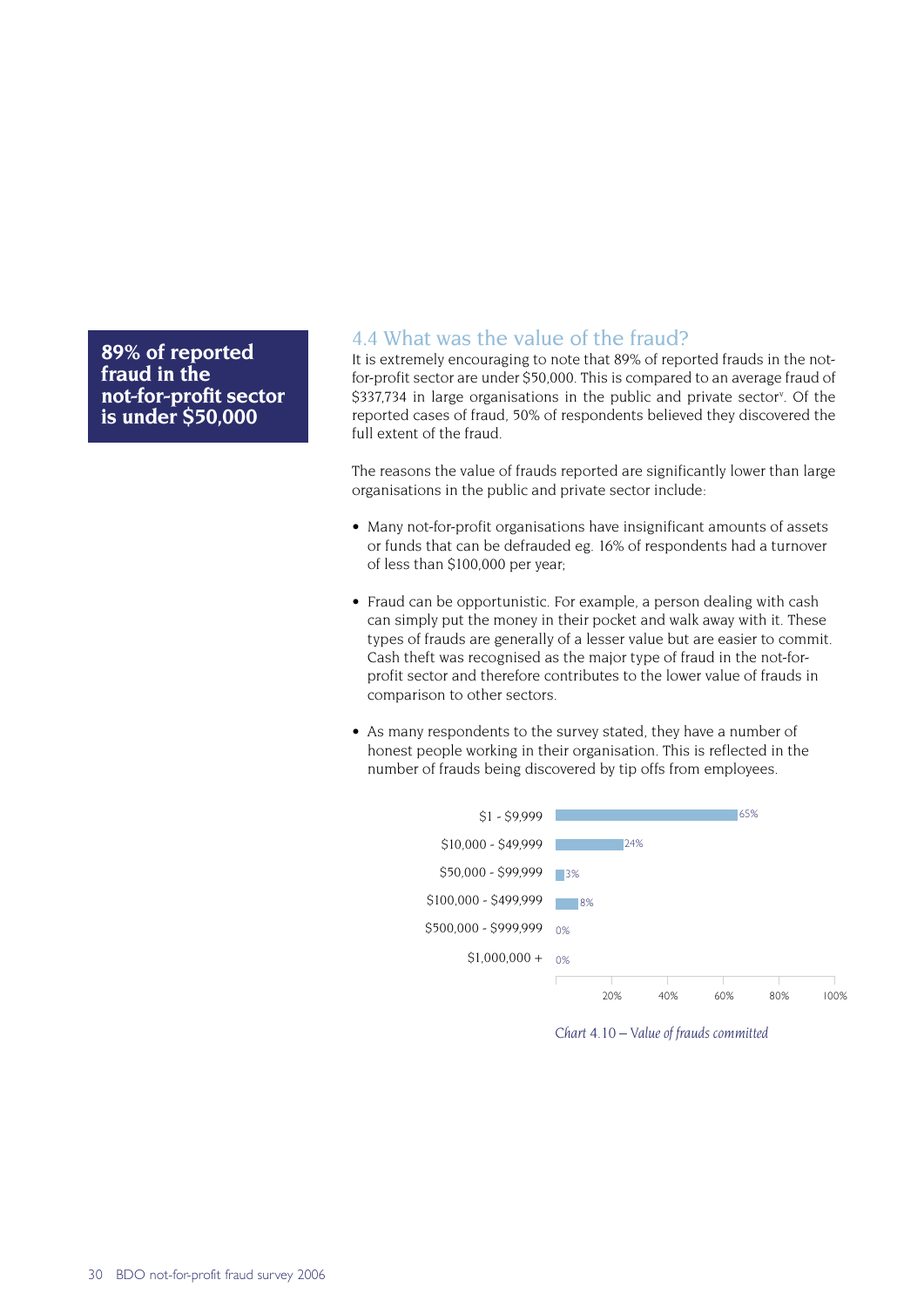| <b>CATEGORY</b>                                            | $S1 -$<br>\$9,999 | \$10,000<br>- \$49,999 | <b>S50.000</b><br>\$99,999 | \$100,000<br>$-$ \$499,999 |
|------------------------------------------------------------|-------------------|------------------------|----------------------------|----------------------------|
| <b>HEALTH</b>                                              | 71%               | 19%                    | 6%                         | 3%                         |
| <b>EDUCATION &amp; RESEARCH</b>                            | 100%              |                        |                            |                            |
| <b>BUSINESS &amp; PROFESSIONAL</b><br>ASSOCIATIONS, UNIONS | 37%               | 32%                    | 5%                         | 26%                        |
| <b>SOCIAL SERVICES</b>                                     | 55%               | 45%                    |                            |                            |
| <b>CULTURE &amp; RECREATION</b>                            | 74%               | 21%                    | 5%                         |                            |
| DEVELOPMENT & HOUSING                                      |                   | 67%                    |                            | 33%                        |
| <b>ENVIRONMENT</b>                                         | 75%               |                        |                            | 25%                        |
| LAW, ADVOCACY & POLITICS                                   | 100%              |                        |                            |                            |
| <b>RELIGION</b>                                            | 100%              |                        |                            |                            |
| PHILANTHROPIC INTERMEDIARIES<br>& VOLUNTARISM PROMOTION    | 100%              |                        |                            |                            |
| <b>INTERNATIONAL</b>                                       | 100%              |                        |                            |                            |
| <b>OTHER</b>                                               | 80%               |                        |                            | 20%                        |

*Chart 4.11 – Value of largest fraud by category*

## 4.5 How was the fraud discovered?

Details of how frauds have been discovered help us identify some of the most effective ways for your organisation to remain proactive in fighting fraud.



**37% of fraud is discovered by tip offs, while only 8% of organisations have a whistleblowers' policy and only 3% of organisations have whistleblowers' facilities.**

*Chart 4.12 – Methods of fraud discovery*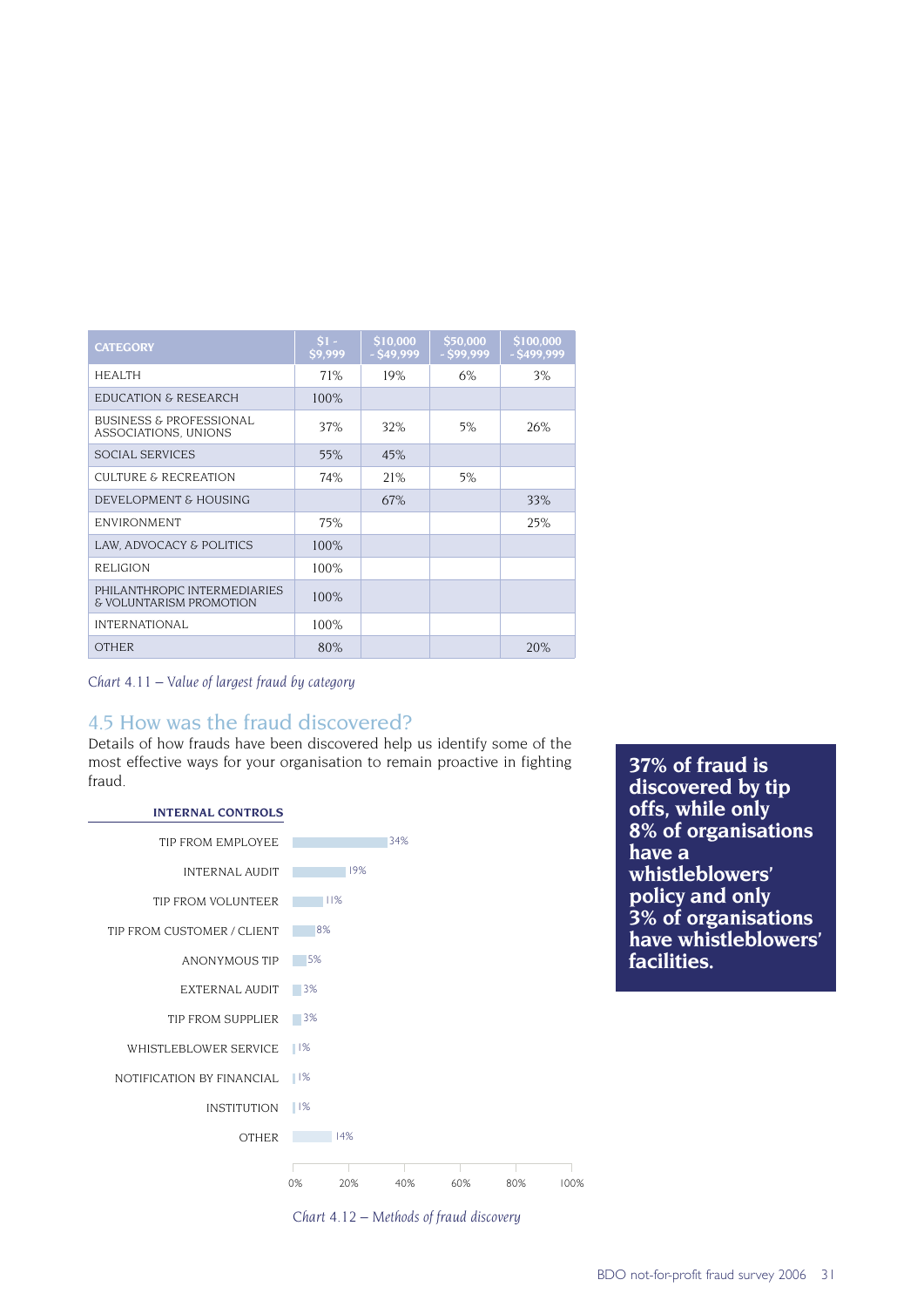## **58% of fraud was discovered within one year.**

Effective internal controls are the most successful method of discovering fraud, with 34% of frauds discovered this way. Tips from employees, volunteers and other parties, count for 37% of fraud discovered.

#### 4.6 When was the fraud discovered?

It is extremely encouraging that 58% of the reported fraud was discovered within one year of it commencing, thus reducing the value of the fraud significantly. This is a major factor contributing to 89% of frauds being under \$50,000.

| LENGTH OF TIME TAKEN TO DISCOVER FRAUD | $\%$ |
|----------------------------------------|------|
| $<$ 1 YEAR                             | 58%  |
| $1 - 2$ YEARS                          | 29%  |
| $3 - 5$ YEARS                          | 11%  |
| $6+YEARS$                              | 2%   |

*Chart 4.13 – Period of time before a fraud was discovered*

A lack of fraud detection controls can result in fraud continuing for extended periods. The longer the fraud continues the higher the value of the fraud. Perpetrators usually test the water with small value fraud and when this is not discovered they increase not only their level of activity but the value of each offence.

#### 4.7 What motivated the person to commit the fraud?

There is usually an underlying reason why people commit fraud. Some perpetrators believe committing fraud is the only way to solve a problem they are facing (eg. financial pressures) while others simply see committing fraud as a challenge. The challenge comes about by determining a way to breach controls and then to not have the fraud discovered.

| <b>MOTIVATIONS</b>                                     | %     |
|--------------------------------------------------------|-------|
| FINANCIAL PROBLEMS / PRESSURES                         | 26%   |
| TO MAINTAIN A LIFESTYLE                                | 19%   |
| REVENGE AGAINST THE ORGANISATIONVI                     | 17%   |
| <b>GAMBLING</b>                                        | 10%   |
| NOT ESTABLISHED                                        | 6%    |
| EGO / CHALLENGE                                        | 5%    |
| <b>FAMILY PRESSURE</b>                                 | 4%    |
| DRUG PROBLEM                                           | 3%    |
| TO OPERATE PERSONAL BUSINESS INTERESTS                 | 2%    |
| CONSIDERED INTELLECTUAL PROPERTY WAS PERSONAL PROPERTY | $1\%$ |
| <b>OTHER</b>                                           | 7%    |

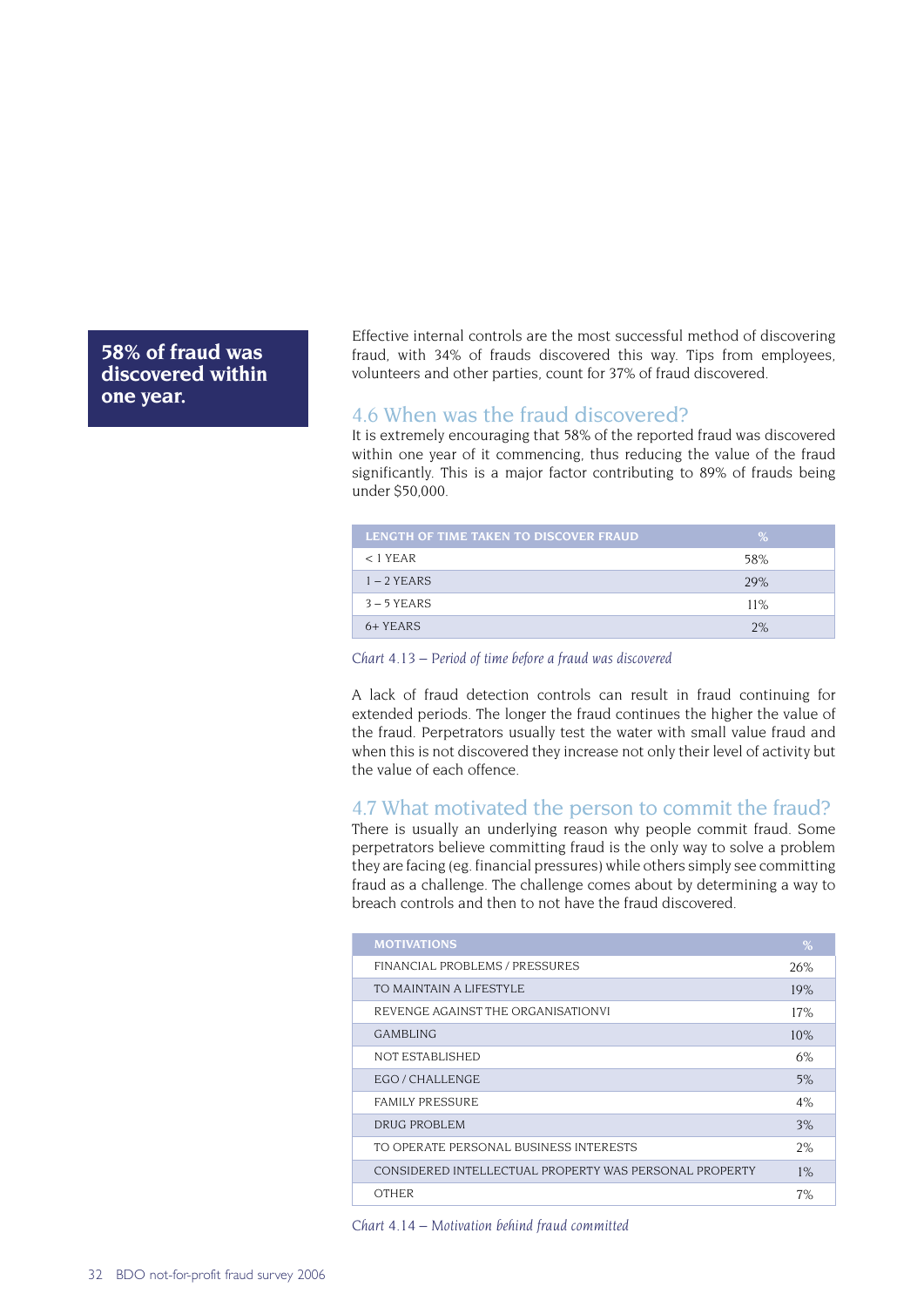Interesting results become apparent when the reasons people commit fraud in the not-for-profit sector are compared to reasons people commit fraud in large organisations in the public and private sector<sup>vii</sup>. These include:

#### **Revenge**

Revenge against the organisation accounted for 17% of frauds in the notfor-profit sector while only 0.7% of frauds were reported as being the result of revenge in large organisations in the public and private sectorviii. The perception that employees of not-for-profit organisations are not paid well compared with their counterparts in large organisations in the public and private sector may help explain this result.

#### **Financial problems and pressures**

Financial problems and pressures was the reason given for 26% of the fraud in the not-for-profit sector while it accounted for only 3% of fraud in large organisations in the public and private sector<sup>ix</sup>. The perception of disproportionate salary and wage levels may again be an explanation for such a difference between the two sets of results.

The above reasons for committing fraud can generally be grouped into two types: perpetrators who feel they are forced into committing fraud because there are no other alternatives available (eg. financial pressures become overwhelming and they can see no other way out but to commit fraud to escape the debt) and perpetrators who offend as a form of revenge or greed (eg. funding a gambling habit, supporting a level of lifestyle they would normally not be able to afford).

#### 4.8 What action was taken after the fraud discovery?

The majority of organisations that did not report fraudulent matters to the police did not believe the frauds were sufficiently large enough to be reported. Considering 89% of fraud reported in the survey was less than \$50,000, it is understandable that 51% of organisations did not believe the police would be sufficiently interested in the matter and did not want to become involved in a protracted investigation and prosecution.

Police have limited resources and therefore they prioritise investigations. This can sometimes lead to a protracted criminal investigation (even if the complainant has conducted a full investigation themself). Once the investigation process has been finalised and the person charged the matter is then progressed through the court system. In some cases this could be as long as two to three years.

The thought of having to revisit the events as well as coming face to face with the perpetrator at committal and trial can often be overwhelming. This combined with the delays in the court system are often a deterrent to report the matter to the police.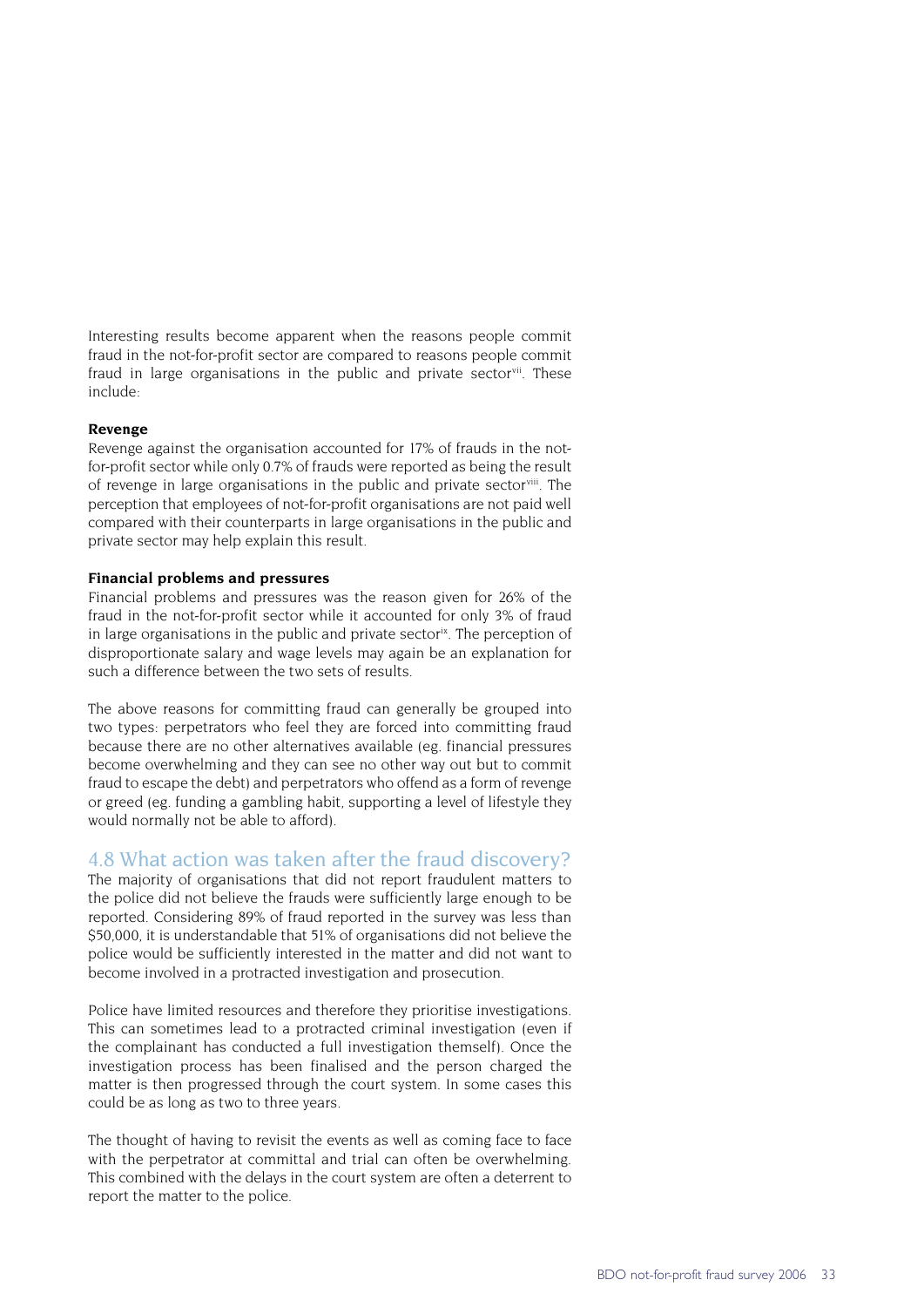

FRAUD NOT REPORTED TO POLICE 64% *Chart 4.15 – Incidence of fraud reported to the police*



EMPLOYMENT TERMINATED 70%

EMPLOYMENT NOT TERMINATED 30%

*Chart 4.16 – Organisations who terminated the employment of the perpetrator*

Another key deterrent for organisations is the possibility of bad publicity with 15% of respondents indicating that this was the case. The major concerns in relation to this were a loss of funding either through grants, donations and other sources or damage to the reputation of the organisation.

Some comments received from respondents in relation to why the matter was not reported to police include:

- "Litigation does not necessarily address the psychological and philosophical issues and motivations behind a theft."
- "The full amount was repaid immediately."
- "It was our own fault."
- "The matter was rectified internally."
- "It was more an issue of our own internal quality control."

It is interesting to note that 30% of organisations did not terminate the employment of the person who committed the fraud. This may be as a result of organisations considering some frauds to be minor. This potentially can send a dangerous message to other employees. By not terminating, an employee remains present to continue to commit fraud. It also sends the wrong message to other employees/volunteers that they can commit fraud with little or no consequences – they will not lose their job and could possibly not have to repay their debt.

The amount of loss recovered from perpetrators is generally linked to the reason they have committed the fraud in the first place. For example, a person who has a gambling problem will have minimal funds available due to their addiction; similarly a person funding a drug problem will have little or no assets. In comparison, a person who commits fraud to maintain a lifestyle may have assets such as a house, a car or even a boat which potentially can be disposed of to recover the loss.

| <b>VALUE RECOVERED</b> | %   |
|------------------------|-----|
| <b>NONE</b>            | 65% |
| $76\% - 100\%$         | 21% |
| $1\% - 25\%$           | 6%  |
| $26\% - 50\%$          | 5%  |
| $51\% - 75\%$          | 3%  |

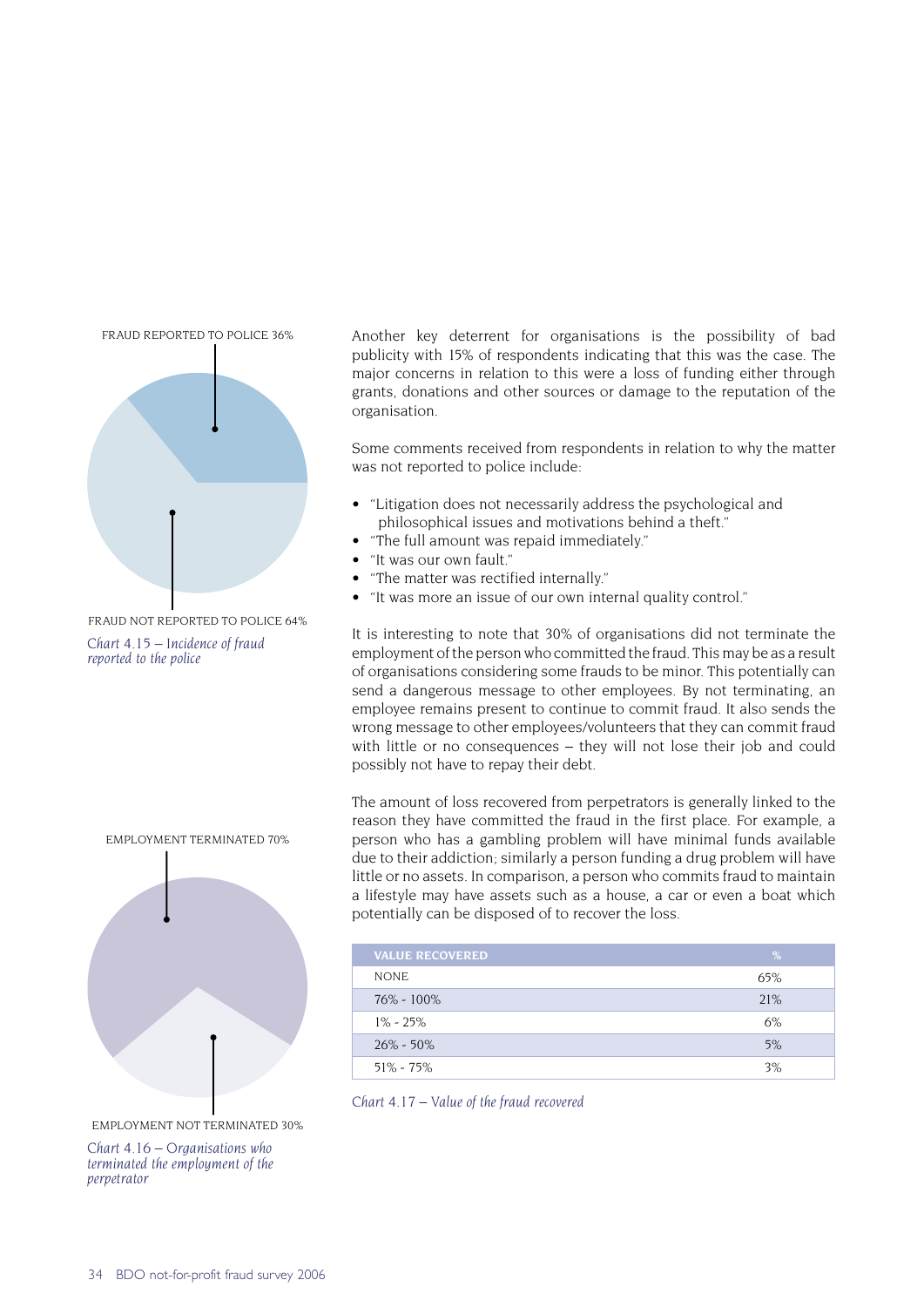Even though it is the organisation that suffers as a result of the fraud, the perpetrator can still cause further issues by taking unfair dismissal action.

This Section addressed a specific case of fraud as experienced by an organisation over the past two years. The type of fraud, who committed the fraud, the element of collusion, value, method of discovery, timing of discovery, motivation and actions taken once the fraud was discovered were all examined. Based on this information the typical fraud in a notfor-profit organisation is:

- Cash theft
- Committed by a female in her forties, in a non-accounting role
- No collusion involved
- On average was less than \$50,000
- Discovered by either internal controls or a tip off
- Discovered within twelve months of the fraud occurring
- The result of financial problems or pressures on the perpetrator
- Not reported to the police
- No funds were recovered from the perpetrator



UNFAIR DISMISSAL ACTION NOT TAKEN 92%

*Chart 4.18 – Percentage of terminated perpetrators who took unfair dismissal action*



*Chart 4.19 – Results of unfair dismissal actions*

<sup>i</sup> KPMG Fraud Survey 2004.

ii Non-accounting employee is an employee that does not undertake a standard accounting/bookkeeping role within the organisation.

- iii KPMG Fraud Survey 2004.
- iv Australia Bureau of Statistics, 4441.0 Voluntary Work, Australia, 2000.
- <sup>v</sup> KPMG Fraud Survey 2004.

<sup>vi</sup> This includes such things as revenge as a result of not being paid as much as they believe they deserve to be paid or they did not receive a promotion they believed they were entitled to.

vii KPMG Fraud Survey 2004.

viii<sub>KPMG</sub> Fraud Survey 2004.

ix KPMG Fraud Survey 2004.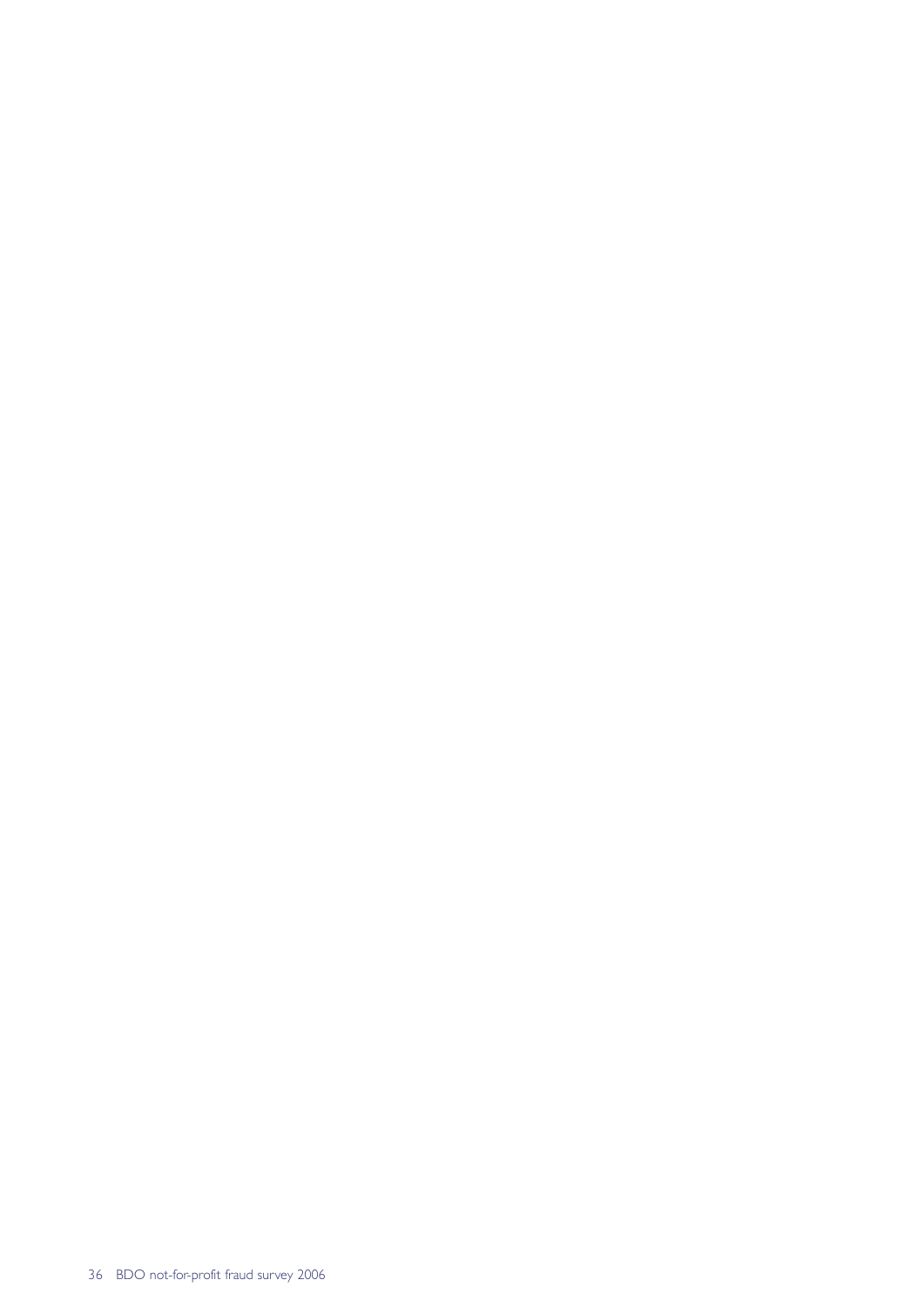# 5. Fraud prevention

Throughout this survey we have talked continuously about the importance of fraud prevention methods. The types of methods organisations have in place can be linked directly back to their perceptions of fraud both in their own organisations and in the sector. What organisations fail to realise is that without fraud prevention methods, detecting fraud becomes almost impossible unless you literally stumble across it.

#### 5.1 Is fraud prevention important?

There is a direct correlation between the size and turnover of an organisation and whether that organisation determines fraud prevention to be important ie. the larger the turnover of the organisation the more likely the organisation was to consider that fraud prevention was important.

As discussed in the analysis of how fraud is perceived by the sector, this is to do with the number of employees and the greater exposure these organisations have to the possibility of fraud.



|                       | <b>TURNOVER OF THE ORGANISATION</b> |                            |                            |                                |                     |  |
|-----------------------|-------------------------------------|----------------------------|----------------------------|--------------------------------|---------------------|--|
|                       | $<$ \$100,000                       | \$100,000<br>$-$ \$499,000 | \$500,000<br>$-$ \$999,999 | \$1,000,000<br>$-$ \$9,999,999 | \$10,000,000<br>$+$ |  |
| NOT IMPORTANT         | 11%                                 | 5%                         | $1\%$                      | 2%                             | $0\%$               |  |
| SLIGHTLY IMPORTANT    | 16%                                 | 10%                        | 13%                        | 8%                             | 11%                 |  |
| <b>IMPORTANT</b>      | 34%                                 | 30%                        | 30%                        | 35%                            | 26%                 |  |
| <b>VERY IMPORTANT</b> | 17%                                 | 28%                        | 30%                        | 23%                            | 37%                 |  |
| EXTREMELY IMPORTANT   | 22%                                 | 27%                        | 26%                        | 32%                            | 26%                 |  |

*Chart 5.2 – Ranking of importance by turnover*

**84.8% of survey participants considered fraud prevention to be important, very important or extremely important to the organisation.**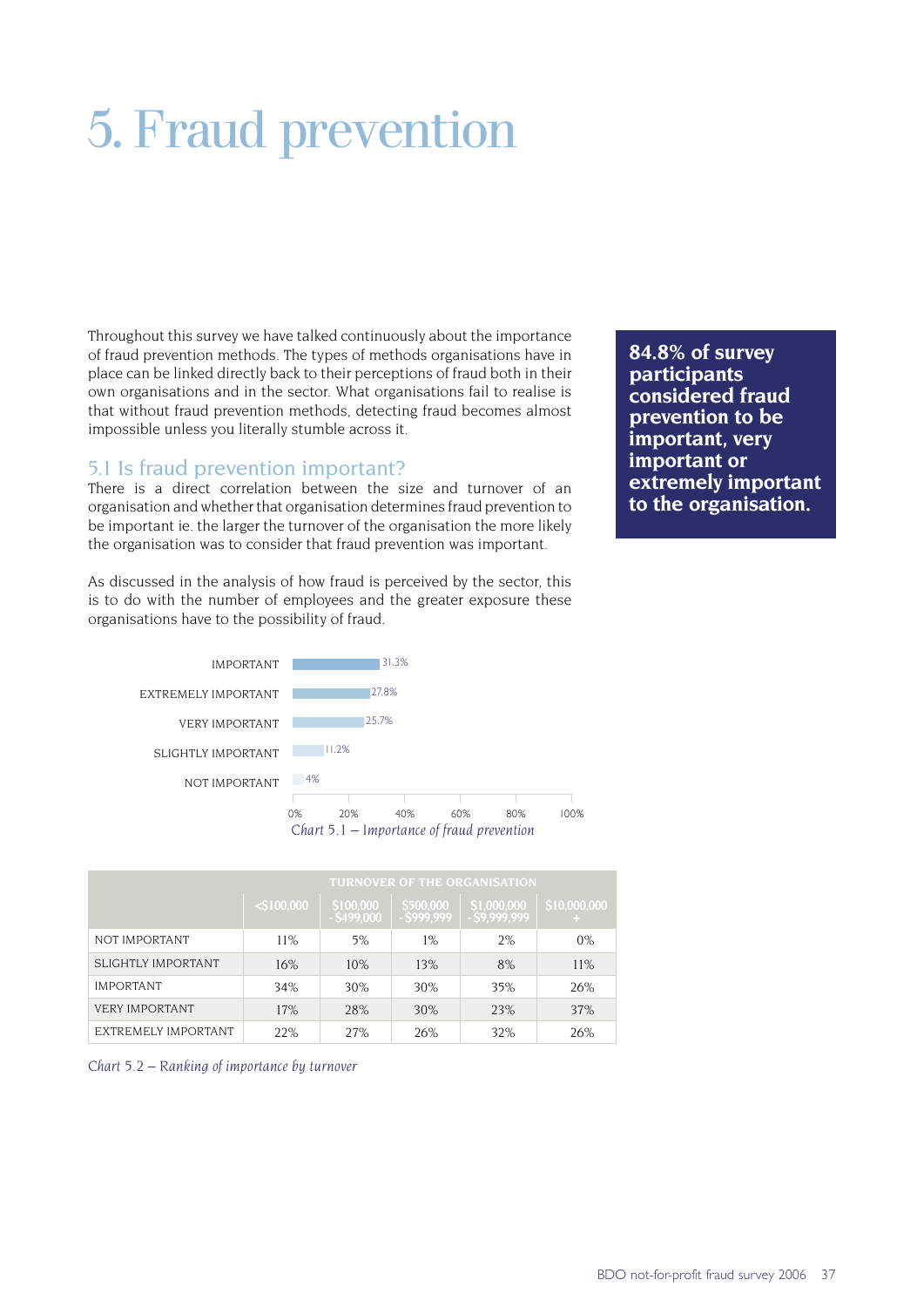A significant percentage of all categories of organisation considered fraud prevention to be important. This could explain the finding that most organisations do not see fraud as a problem because adequate preventative mechanisms have been put in place.

There is also no apparent correlation between the perception of fraud as a problem and the importance of fraud prevention when industry categories are considered.



*Chart 5.3 – Importance of fraud prevention by category*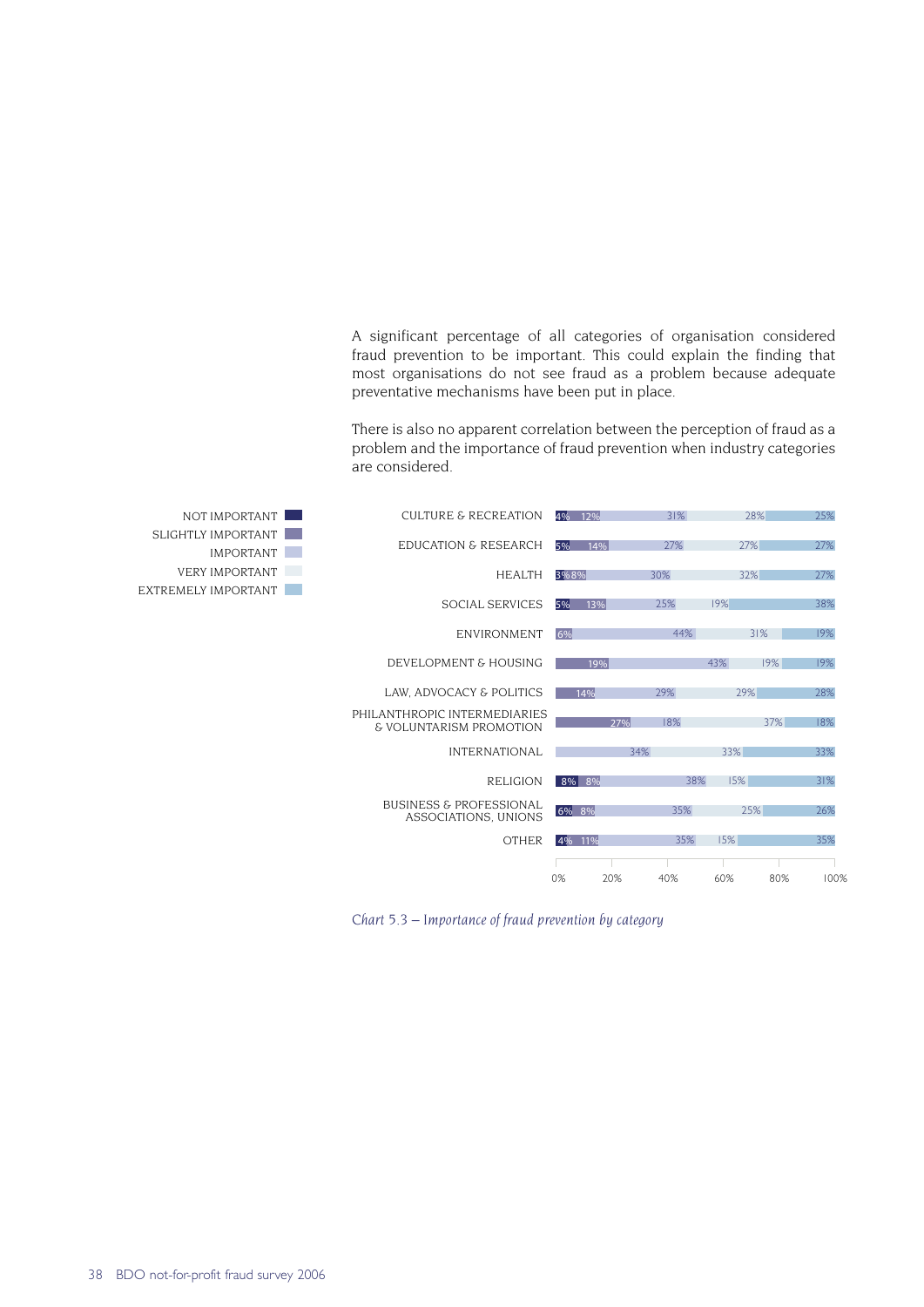## 5.2 What are the main methods currently used to prevent the risk of fraud?

Strong internal controls (42%) and an ethical culture (31%) within the organisation were considered important in reducing the risk of fraud along with both internal audit (28%) and external audit (33%) functions.

Whistleblower facilities have become a common method of discovering fraud in large organisations in the public and private sector. Amongst such organisations, survey results indicate that 48% of respondents had some form of anonymous reporting system while only 3% of not-for-profit organisations reported that they utilised such a system.



*Chart 5.4 – Methods currently used to reduce fraud*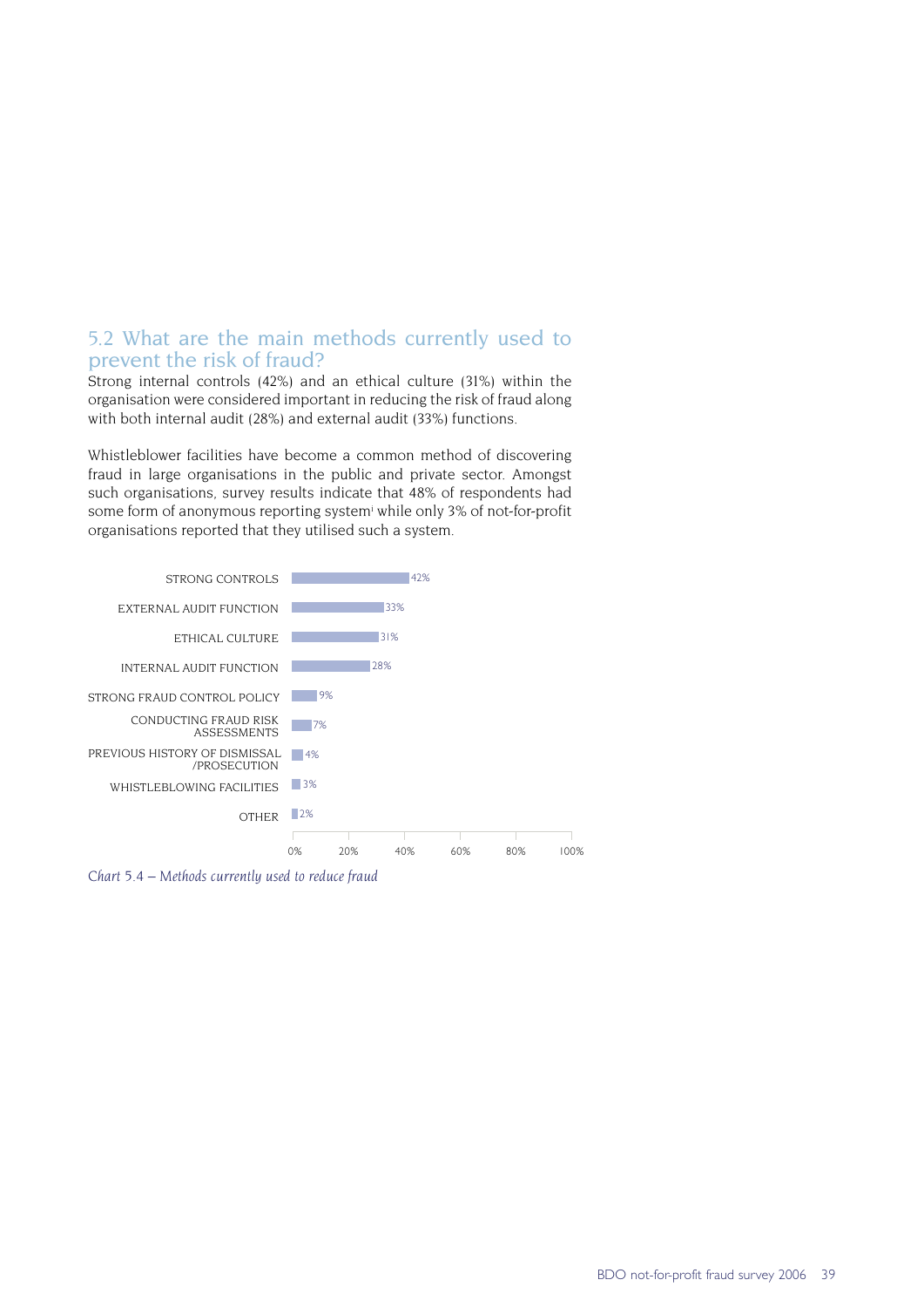



It is interesting to compare how fraud has been discovered to what methods participants are using to reduce the likelihood of fraud occurring in their organisation and to discover fraud if it does occur.

Only 8% of organisations have responded that they have a whistleblowers policy and only 3% have a whistleblowers service available to employees and other parties for reporting fraud. However, 37% of fraud was discovered by tip offs from employees or other parties.

While external audit is often relied upon by organisations as a method to discover fraud (33%), it only accounts for a minimal number of the frauds discovered (3%). External audit has long been thought of as a method of detecting fraud and therefore by having an external audit conducted on a yearly basis, any fraud that was occurring within the organisation would be discovered.

However, Australian Auditing Standard AUS210.13 clearly states "the primary responsibility for the prevention and detection of fraud rests with both those charged with governance of the entity and with management". It is not the principal responsibility of an organisations external auditor to detect fraud while many organisations believe this is the case. This is a common misconception across many sectors not only the not-for-profit sector.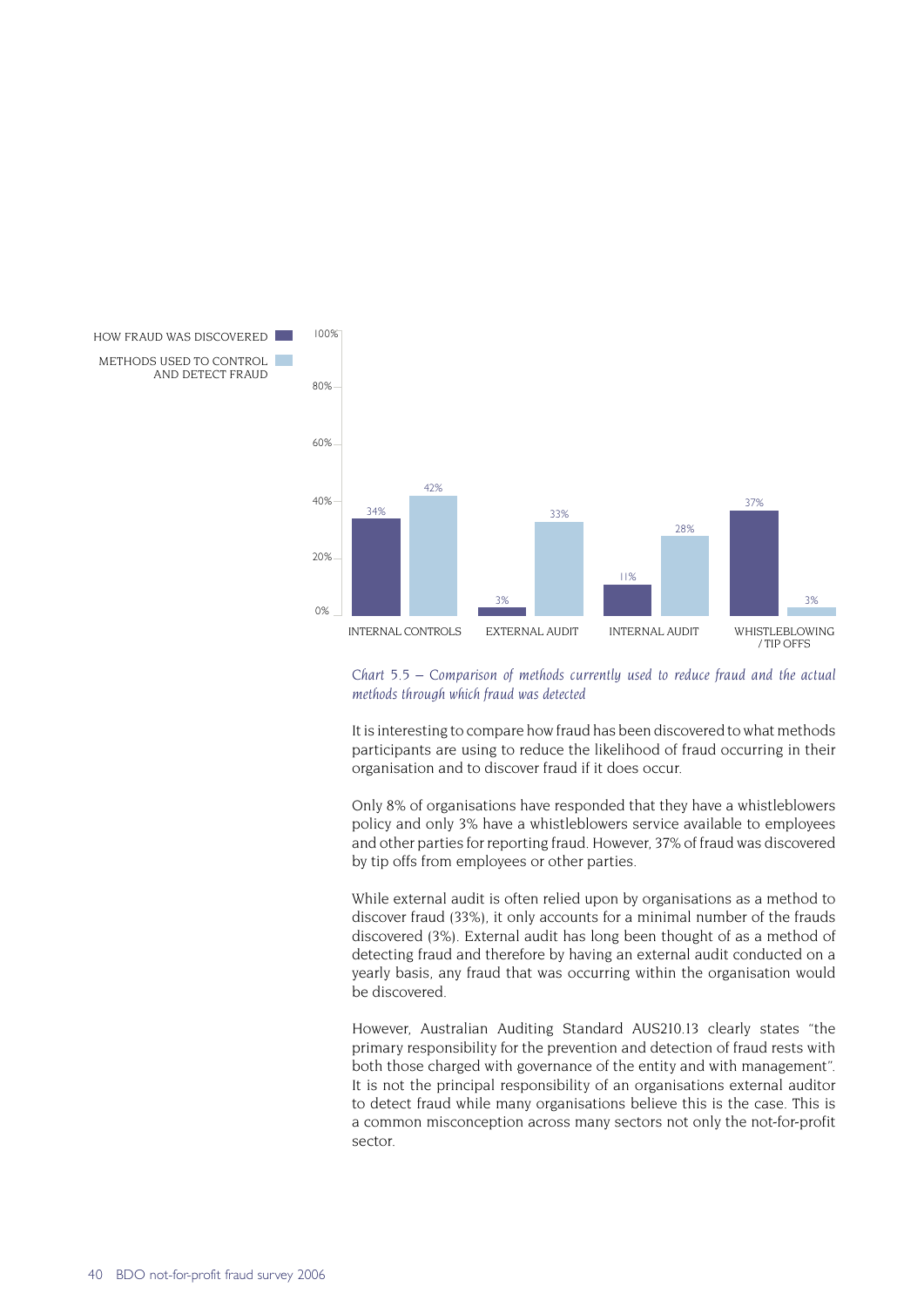## 5.3 Do organisations have specific fraud related policies and assessments?



 *organisations currently have in place*

It is interesting to note that while the vast majority of respondents to the survey considered fraud prevention to be important to their organisation, only 30% of participants had implemented a fraud control policy, while only 8% had implemented a whistleblowers policy.

Having these policies in place provides employees and volunteers with an understanding of the organisations tolerance of fraud. It alone can act as a deterrent.

**Only 30% of respondents organisations had implemented a Fraud Control Policy**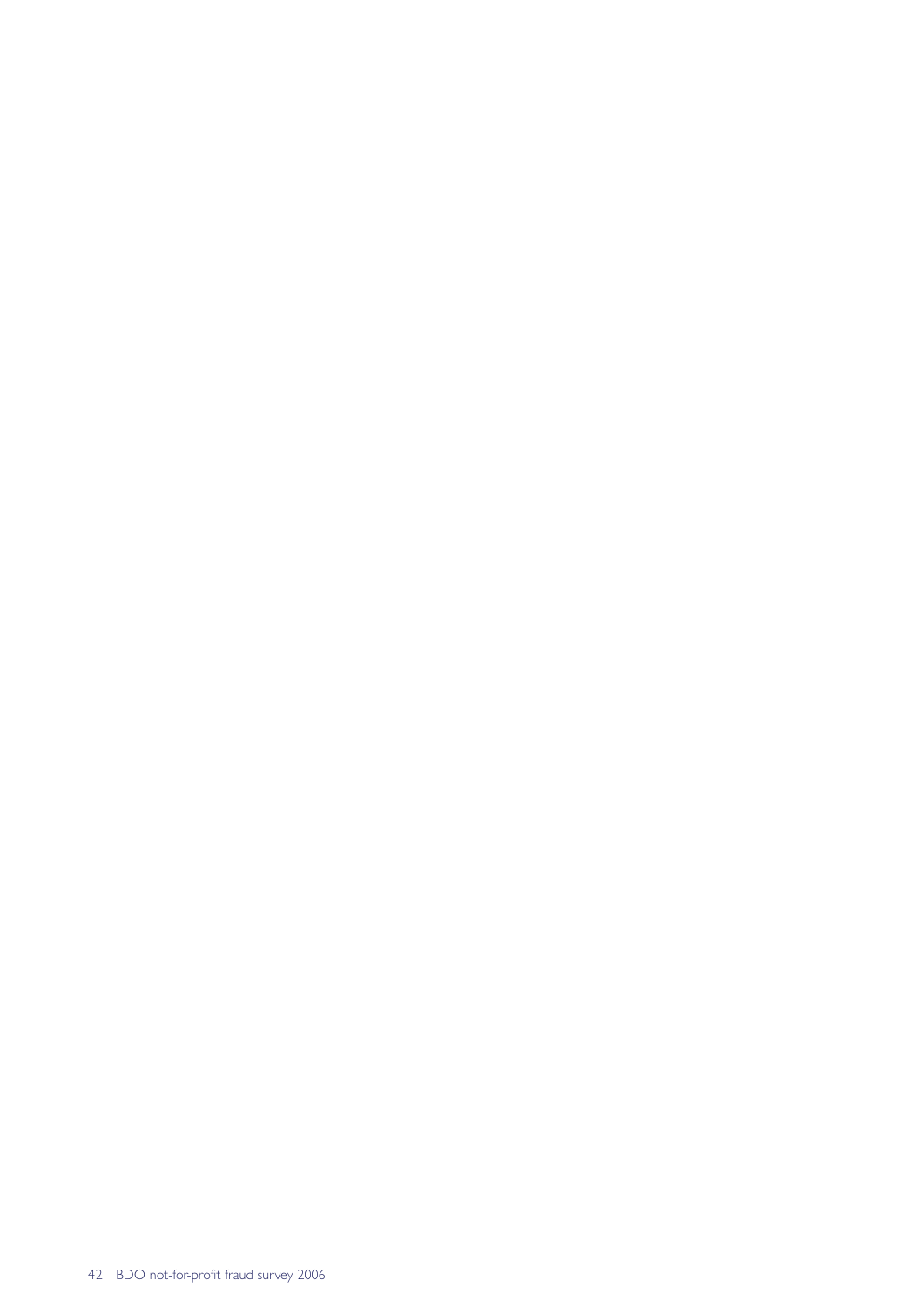# 6. Appendix A

## 6.1 International classification of non-profit organisations: detailed tablei

## Group 1 - Culture and recreation

#### 1 100 Culture and arts

**Media and communications.** Production and dissemination of information and communication; includes radio and TV stations; publishing of books, journals, newspapers and newsletters; film production; and libraries.

**Visual arts, architecture, ceramic art.** Production, dissemination and display or visual arts and architecture; includes sculpture, photographic societies, painting, drawing, design centres and architectural associations.

**Performing arts.** Performing arts centres, companies and associations; includes theatre, dance, ballet, opera, orchestras, chorals and music ensembles.

**Historical, literary and humanistic societies.** Promotion and appreciation of the humanities, preservation of historical and cultural artifacts and commemoration of historical events; includes historical societies, poetry and literary societies, language associations, reading promotion, war memorials and commemorative funds and associations.

**Museums.** General and specialised museums covering art, history, sciences, technology and culture.

#### **Zoos and aquariums.**

#### 1 200 Sports

Provision of amateur sport, training, physical fitness and sport competition services and events; includes fitness and wellness centres.

## 1 300 Other recreation and social clubs

**Recreation and social clubs.** Provision of recreational facilities and services to individuals and communities; includes playground associations, country clubs, men's and women's clubs, touring clubs and leisure clubs.

**Service clubs.** Membership organisations providing services to members and local communities, for example, Lions, Zonta International, Rotary Club and Kiwanis.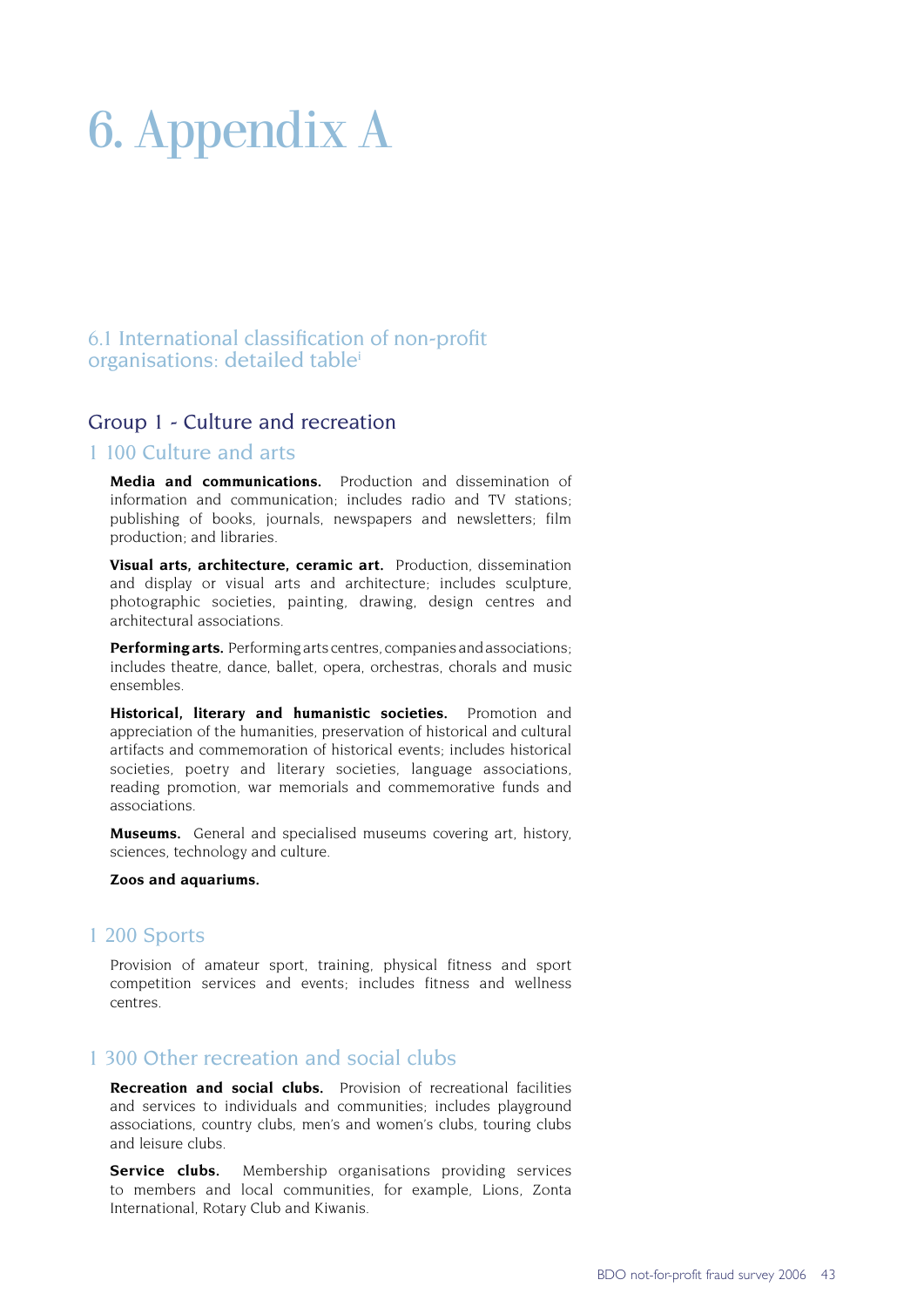#### Group 2 - Education and research

#### 2 100 Primary and secondary education

**Elementary, primary and secondary education.** Education at elementary, primary and secondary levels; includes pre-school organisations other than day care.

#### 2 200 Higher education

**Higher education.** Higher learning, providing academic degrees; includes universities, business management schools, law schools and medical schools.

## 2 300 Other education

**Vocational/technical schools.** Technical and vocational training specifically geared towards gaining employment; includes trade schools, paralegal training and secretarial schools.

**Adult/continuing education.** Institutions engaged in providing education and training in addition to the formal education system; includes schools of continuing studies, correspondence schools, night schools and sponsored literacy and reading programmes.

#### 2 400 Research

**Medical research.** Research in the medical field; includes research on specific diseases, disorders or medical disciplines.

**Science and technology.** Research in the physical and life sciences and engineering and technology.

**Social sciences, policy studies.** Research and analysis in the social sciences and policy area.

## Group 3 - Health

## 3 100 Hospitals and rehabilitation

**Hospitals.** Primarily inpatient medical care and treatment.

**Rehabilitation.** Inpatient health care and rehabilitative therapy to individuals suffering from physical impairments due to injury, genetic defect or disease and requiring extensive physiotherapy or similar forms of care.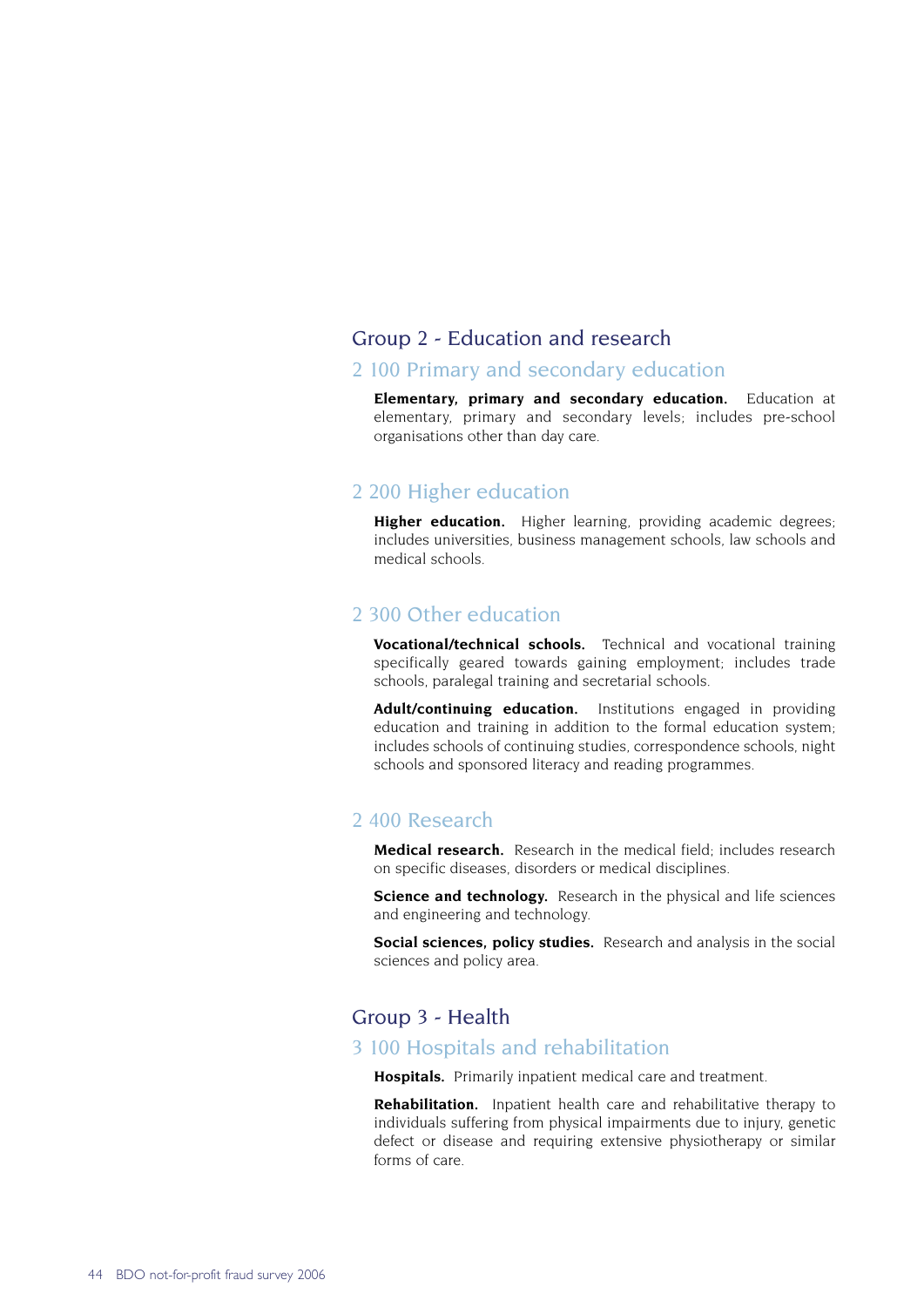#### 3 200 Nursing homes

**Nursing homes.** Inpatient convalescent care and residential care, as well as primary health-care services; includes homes for the frail elderly and nursing homes for the severely handicapped.

## 3 300 Mental health and crisis intervention

**Psychiatric hospitals.** Inpatient care and treatment for the mentally ill.

**Mental health treatment.** Outpatient treatment for mentally ill patients; includes community mental health centres and halfway homes.

**Crisis intervention.** Outpatient services for counsel in acute mental health situations; includes suicide prevention and support to victims of assault and abuse.

## 3 400 Other health services

**Public health and wellness education.** Public health promotion and health education; includes sanitation screening for potential health hazards, first aid training and services and family planning services.

**Health treatment, primarily outpatient.** Organisations that provide primarily outpatient health services, eg. health clinics and vaccination centres.

**Rehabilitative medical services.** Outpatient therapeutic care; includes nature cure centres, yoga clinics and physical therapy centres.

**Emergency medical services.** Services to persons in need of immediate care; includes ambulatory services and paramedical emergency care, shock/trauma programmes, lifeline and ambulance services.

## Group 4 - Social services

#### 4 100 Social services

**Child welfare, child services and day care.** Services to children, adoption services, child development centres, foster care; includes infant-care centres and nurseries.

Youth services and youth welfare. Services to youth; includes delinquency prevention services, teen pregnancy prevention, drop-out prevention, youth centres and clubs and job programmes for youth; includes YMCA, YWCA, Boy Scouts, Girl Scouts and Big Brothers/Big Sisters.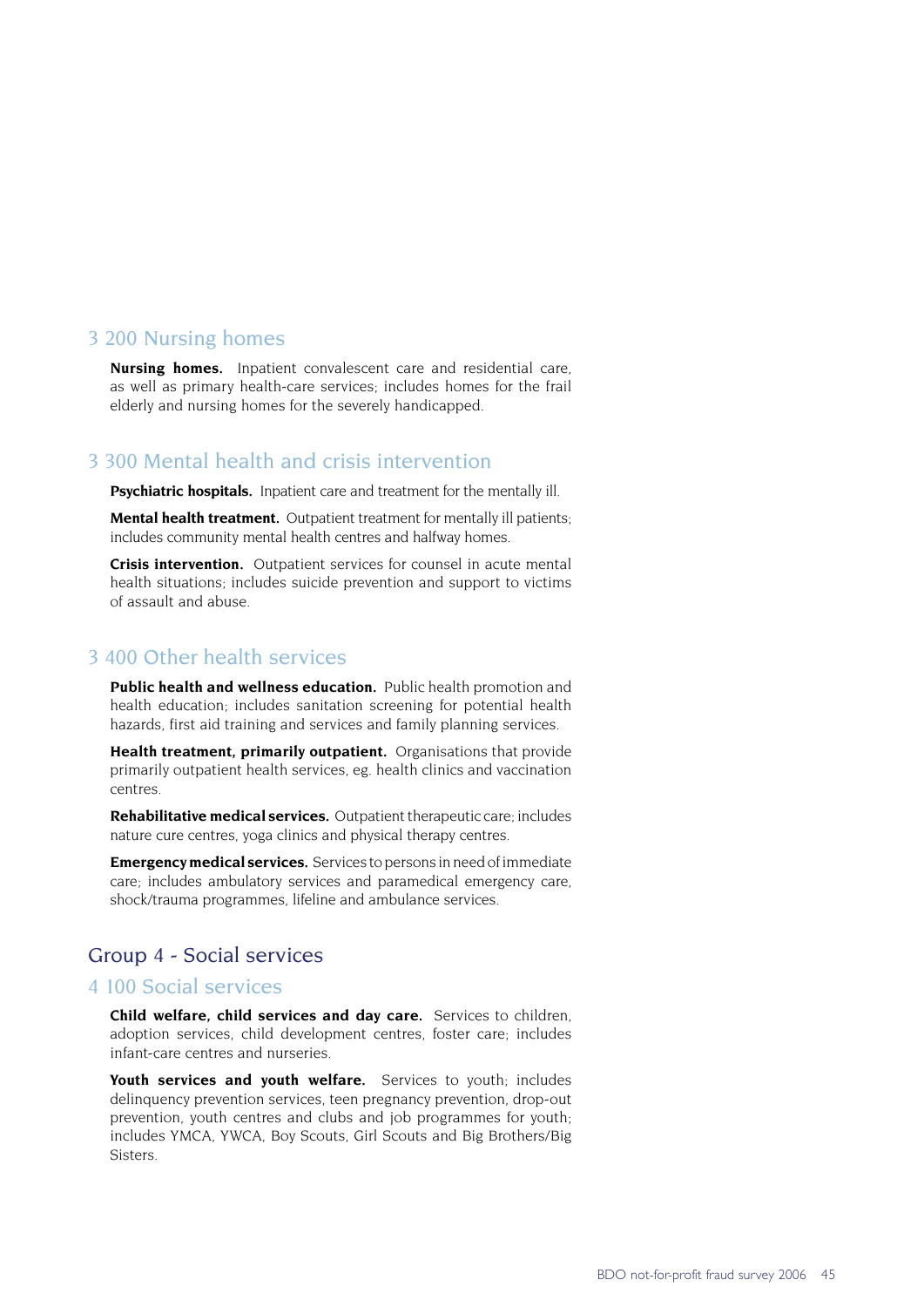**Family services.** Services to families: includes family life/parent education, single parent agencies and services and family violence shelters and services.

**Services for the handicapped.** Services for the handicapped: includes homes, other than nursing homes, transport facilities, recreation and other specialised services.

**Services for the elderly.** Organisations providing geriatric care; includes in-home services, homemaker services, transport facilities, recreation, meal programmes and other services geared towards senior citizens (does not include residential nursing homes).

**Self-help and other personal social services.** Programmes and services for self-help and personal development; includes support groups, personal counselling and credit counselling/money management services.

#### 4 200 Emergency and relief

**Disaster/emergency prevention and control.** Organisations that work to prevent, predict, control and alleviate the effects of disasters, to educate or otherwise prepare individuals to cope with the effects of disasters, or to provide relief to disaster victims; includes volunteer fire departments, life boat services etc.

**Temporary shelters.** Organisations providing temporary shelters to the homeless; includes travellers aid and temporary housing.

**Refugee assistance.** Organisations providing food, clothing, shelter and services to refugees and immigrants.

### 4 300 Income support and maintenance

**Income support and maintenance.** Organisations providing cash assistance and other forms of direct services to persons unable to maintain a livelihood.

**Material assistance.** Organisations providing food, clothing, transport and other forms of assistance; includes food banks and clothing distribution centres.

## Group 5 - Environment

#### 5 100 Environment

**Pollution abatement and control.** Organisation that promote clean air, clean water, reducing and preventing noise pollution, radiation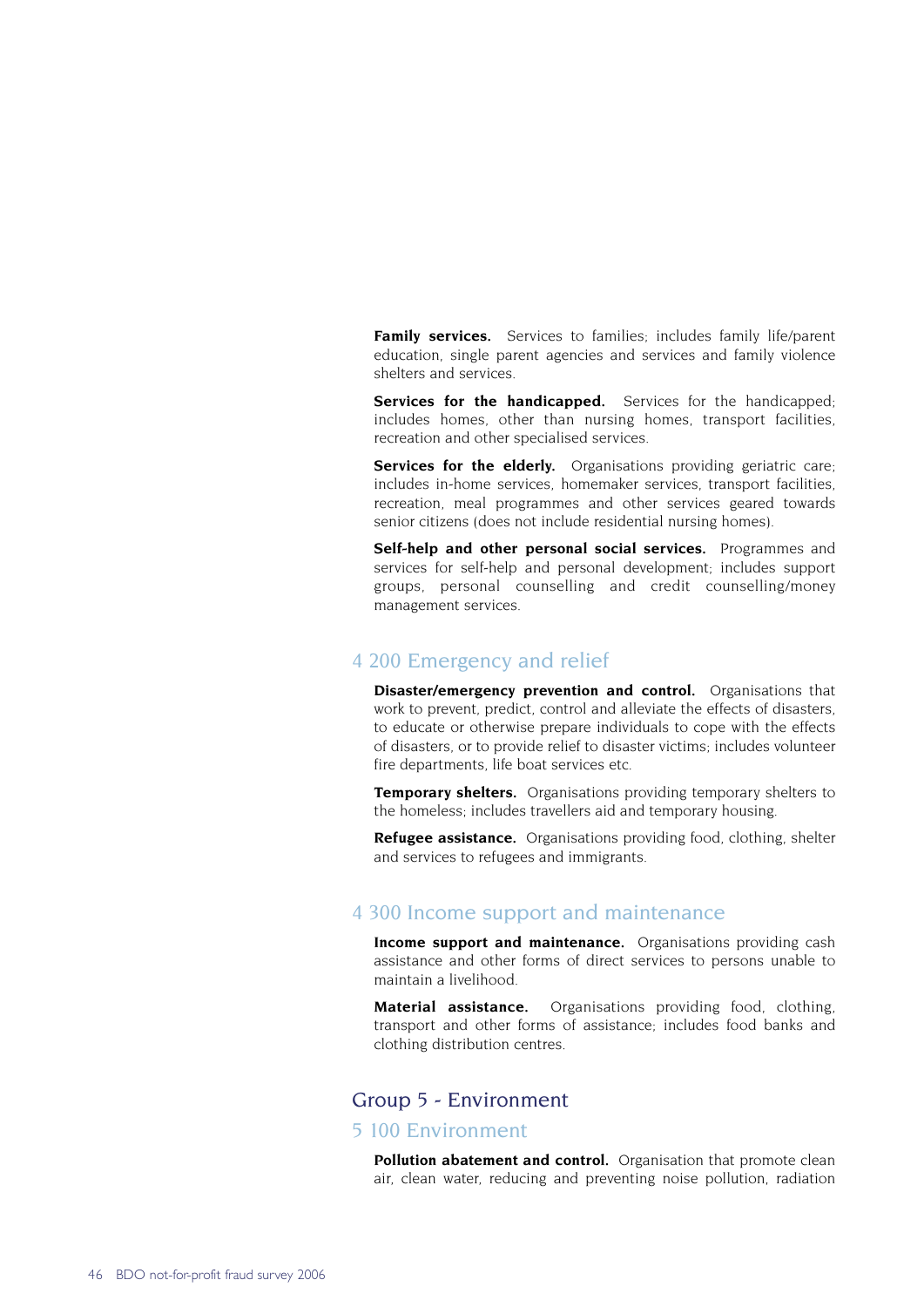control, treatment of hazardous wastes and toxic substances, solid waste management and recycling programmes.

**Natural resources conservation and protection.** Conservation and preservation of natural resources, including land, water, energy and plant resources for the general use and enjoyment of the public.

**Environmental beautification and open spaces.** Botanical gardens, arboreta, horticultural programmes and landscape services; organisations promoting anti-litter campaigns; programmes to preserve the parks, green spaces and open spaces in urban or rural areas; and city and highway beautification programmes.

### 5 200 Animal protection

**Animal protection and welfare.** Animal protection and welfare services; includes animal shelters and humane societies.

**Wildlife preservation and protection.** Wildlife preservation and protection; includes sanctuaries and refuges.

**Veterinary services.** Animal hospitals and services providing care to farm and household animals and pets.

## Group 6 - Development and housing

#### 6 100 Economic, social and community development

**Community and neighbourhood organisations.** Organisations working towards improving the quality of life within communities or neighbourhoods, eg. squatters' associations, local development organisations and poor people's cooperatives.

**Economic development.** Programmes and services to improve economic infrastructure and capacity; includes building and infrastructure, such as roads, and financial services, such as credit and savings associations, entrepreneurial programmes, technical and managerial consulting and rural development assistance.

**Social development.** Organisations working towards improving the institutional infrastructure and capacity to alleviate social problems and to improve general public well-being.

#### 6 200 Housing

**Housing associations.** Development, construction, management, leasing, financing and rehabilitation of housing.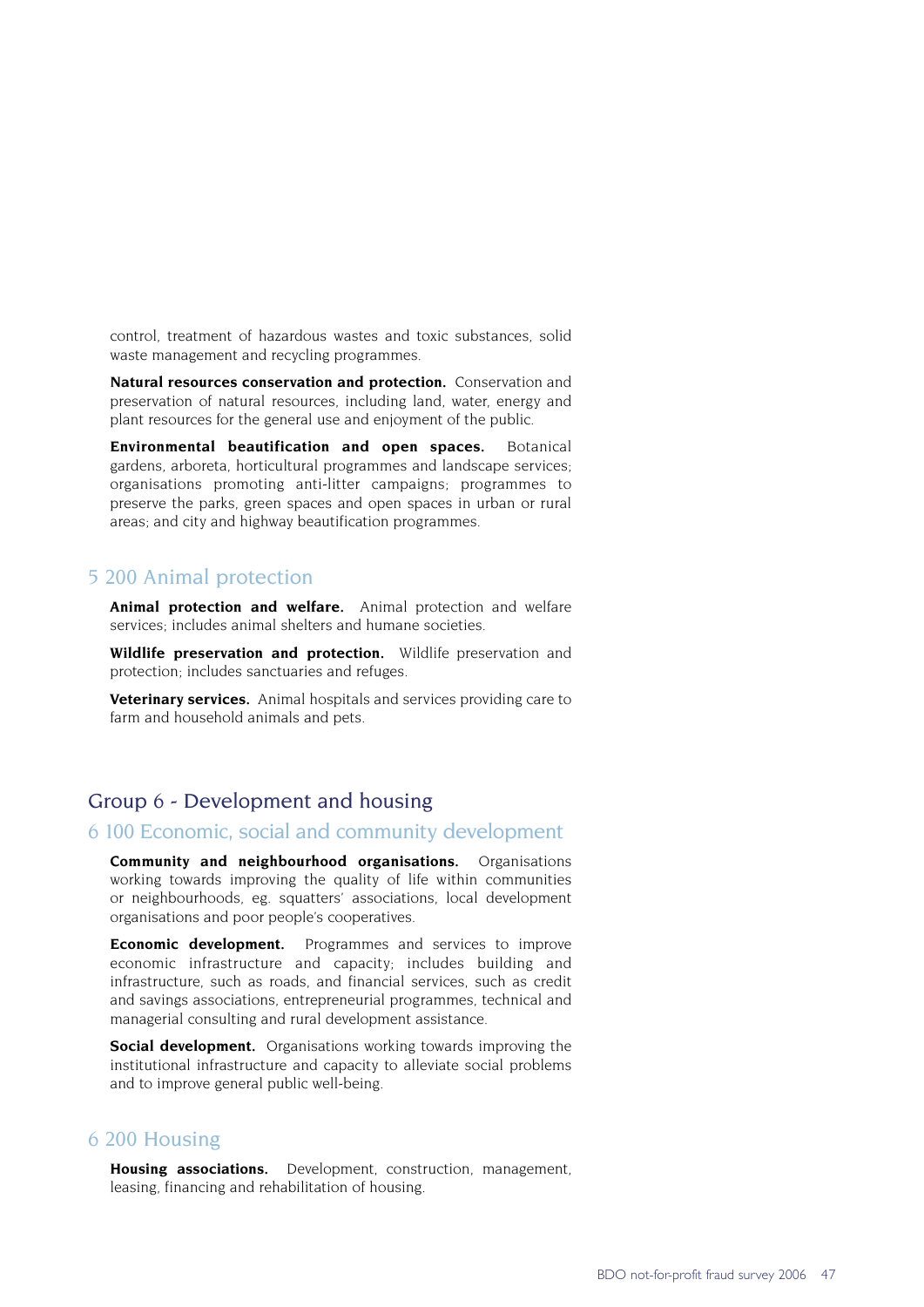**Housing assistance.** Organisations providing housing search, legal services and related assistance.

## 6 300 Employment and training

**Job training programmes.** Organisations providing and supporting apprenticeships, internships, on-the-job training and other training programmes.

**Vocational counselling and guidance.** Vocational training and guidance, career counselling, testing and related services.

**Vocational rehabilitation and sheltered workshops.** Organisations that promote self-sufficiency and income generation through job training and employment.

## Group 7 - Law, advocacy and politics

#### 7 100 Civic and advocacy organisations

**Advocacy organisations.** Organisations that protect the rights and promote the interests of specific groups of people, eg. the physically handicapped, the elderly, children and women.

**Civil rights associations.** Organisations that work to protect or preserve individual civil liberties and human rights.

**Ethnic associations.** Organisations that promote the interests of or provide services to members belonging to a specific ethnic heritage.

**Civic associations.** Programmes and services to encourage and spread civic mindedness.

#### 7 200 Law and legal services

Legal services. Legal services, advice and assistance in dispute resolution and court-related matters.

**Crime prevention and public policy.** Crime prevention to promote safety and precautionary measures among citizens.

**Rehabilitation of offenders.** Programmes and services to reintegrate offenders; includes halfway houses, probation and parole programmes, prison alternatives.

**Victim support.** Services, counsel and advice to victims of crime.

**Consumer protection associations.** Protection of consumer rights and the improvement of product control and quality.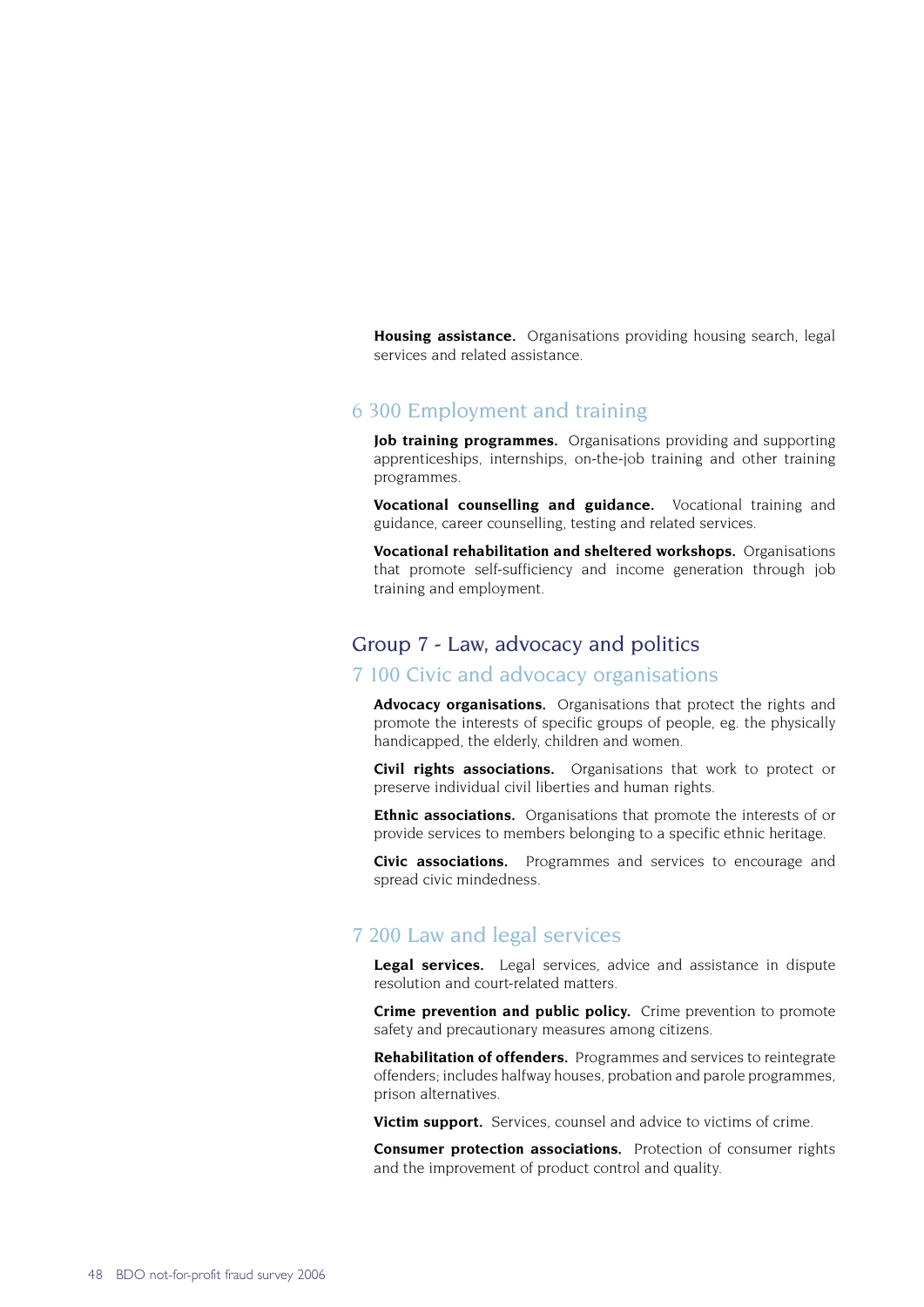#### 7 300 Political organisations

**Political parties and organisations.** Activities and services to support the placing of particular candidates into political office; includes dissemination of information, public relations and political fund-raising.

## Group 8 - Philanthropic intermediaries and voluntarism promotion

#### 8 100 Grant-making foundations

**Grant-making foundations.** Private foundations, including corporate foundations, community foundations and independent public-law foundations.

### 8 200 Other philanthropic intermediaries and voluntarism promotion

**Volunteerism promotion and support.** Organisations that recruit, train and place volunteers and promote volunteering.

**Fund-raising organisations.** Federated, collective fund-raising organisations; includes lotteries.

## Group 9 - International

#### 9 100 International activities

**Exchange/friendship/cultural programmes.** Programmes and services designed to encourage mutual respect and friendship internationally.

**Development assistance associations.** Programmes and projects that promote social and economic development abroad.

**International disaster and relief organisations.** Organisations that collect, channel and provide aid to other countries during times of disaster or emergency.

**International human rights and peace organisations.** Organisations which promote and monitor human rights and peace internationally.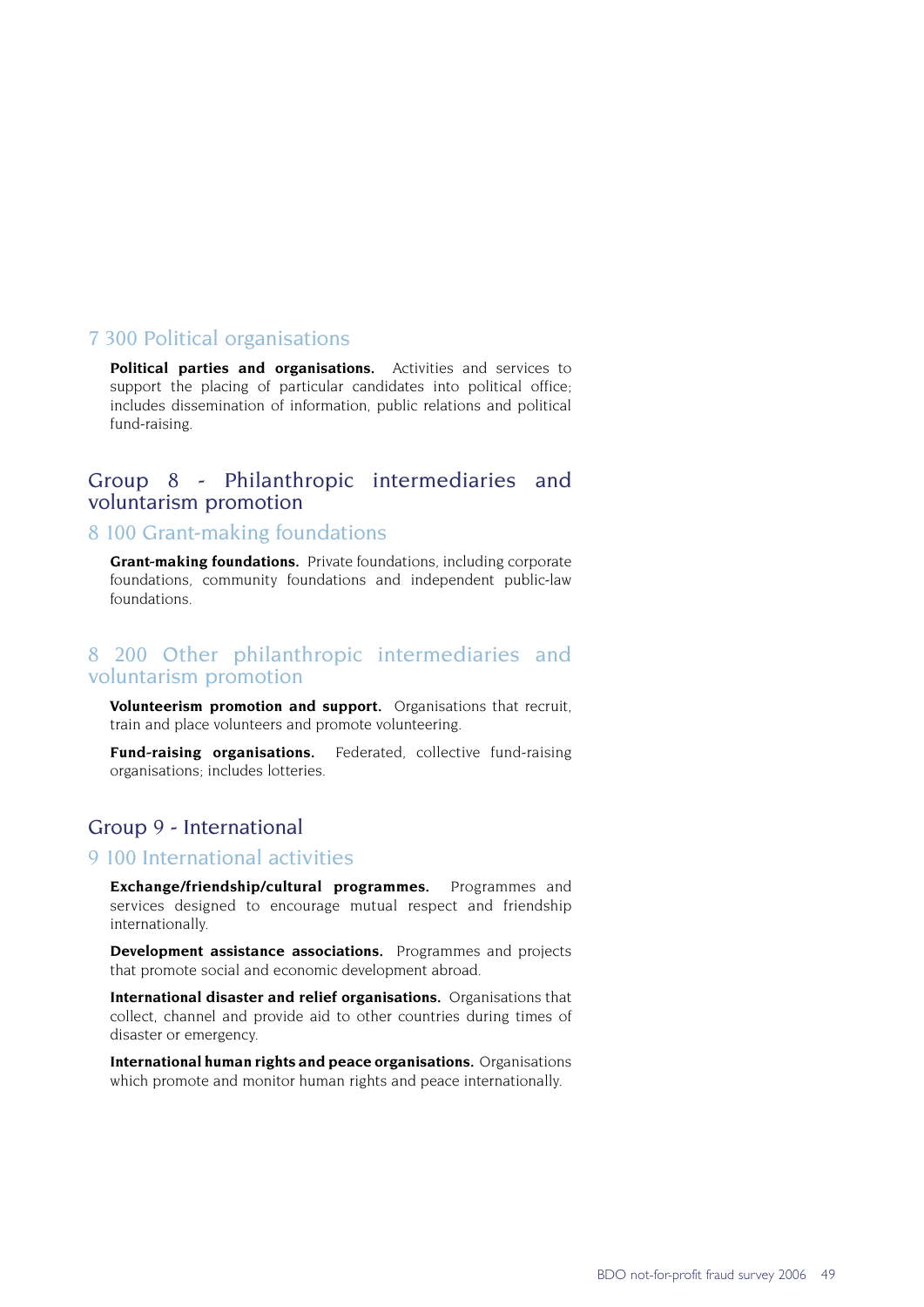## Group 10 - Religion

#### 10 100 Religious congregations and associations

**Congregations.** Churches, synagogues, temples, mosques, shrines, monasteries, seminaries and similar organisations promoting religious beliefs and administering religious services and rituals.

**Associations of congregations.** Associations and auxiliaries of religious congregations and organisations supporting and promoting religious beliefs, services and rituals.

## Group 11 - Business and professional associations, unions

### 11 100 Business associations

**Business associations.** Organisations that work to promote, regulate and safeguard the interests of special branches of business, eg. manufacturers' association, farmers' association and bankers' association.

### 11 200 Professional associations

**Professional associations.** Organisations promoting, regulating and protecting professional interests, eg. bar associations and medical associations.

#### 11 300 Labour unions

**Labour unions.** Organisations that promote, protect and regulate the rights and interests of employees.

## Group 12 - (Not elsewhere classified) 12 100 Not elsewhere classified

i Adapted from Lester Salamon, Helmut Anheier, Regina List, Stefan Toepler, S. Wojciech Sokolowski and associates, Global Civil Society: Dimensions of the Non-profit Sector. (Baltimore: Johns Hopkins Center for Civil Society Studies, 1999).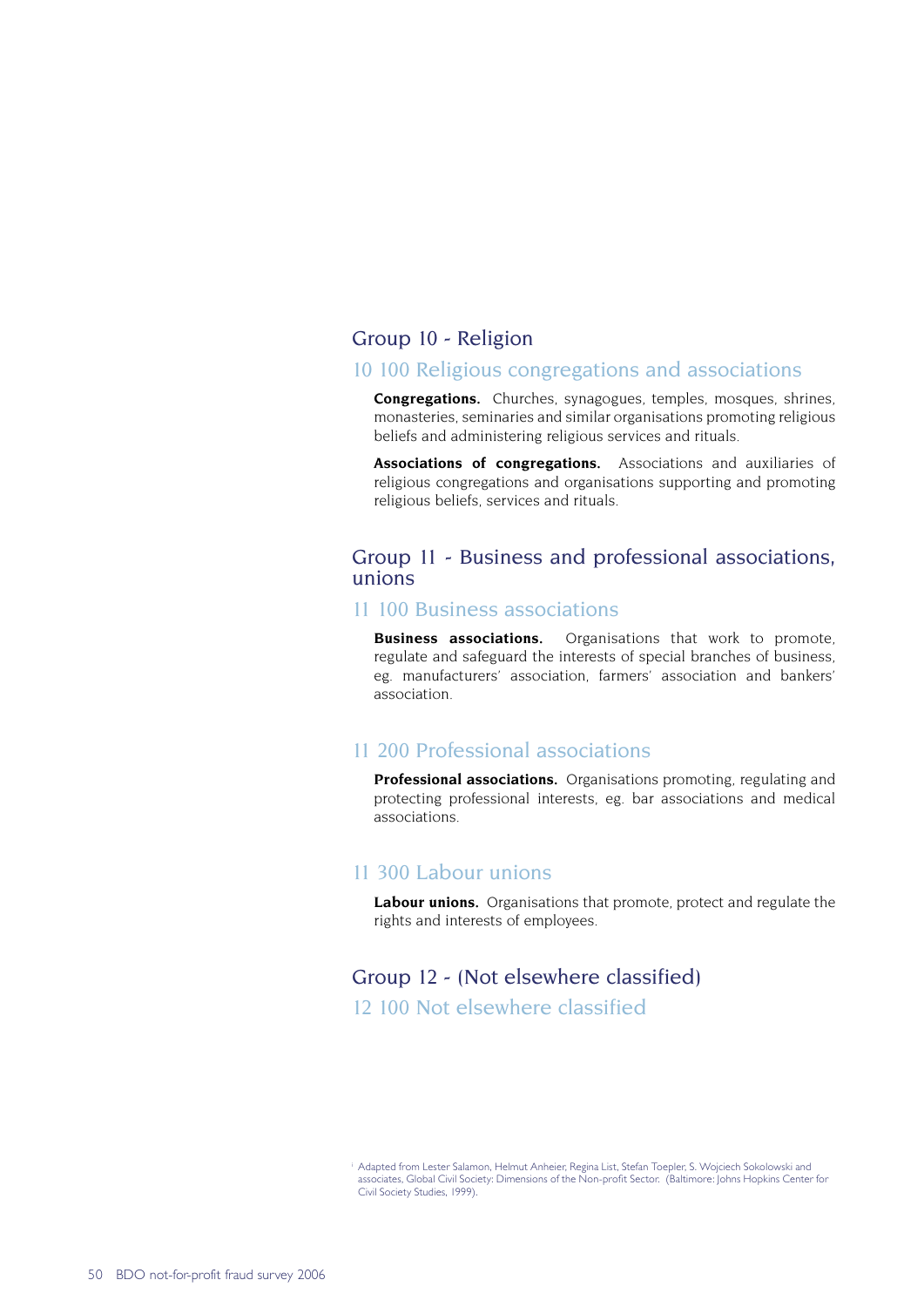## **Contacts**

**Queensland**  Ms Lisa Bundesen, Partner Phone (07) 3237 5731 Email lbundesen@bdokendalls.com.au

**New South Wales** Mr Doug Meredith, Partner Phone (02) 9286 5603 Email dmeredith@bdosyd.com.au

#### **Victoria**

Mr Eric Passaris, Partner Phone (03) 9615 8504 Email eric.passaris@bdomel.com.au

#### **South Australia**

Mr Gregory Wiese Phone (08) 8224 5262 Email gregory.wiese@bdosa.com.au

#### **Western Australia**

Mr Sherif Andrawes Phone (08) 9360 4202 Email andrawes@bdowa.com.au

#### **Northern Territory**

Mr Mal Sciacca Phone (08) 8981 7066 Email msciacca.dar@bdo.net.au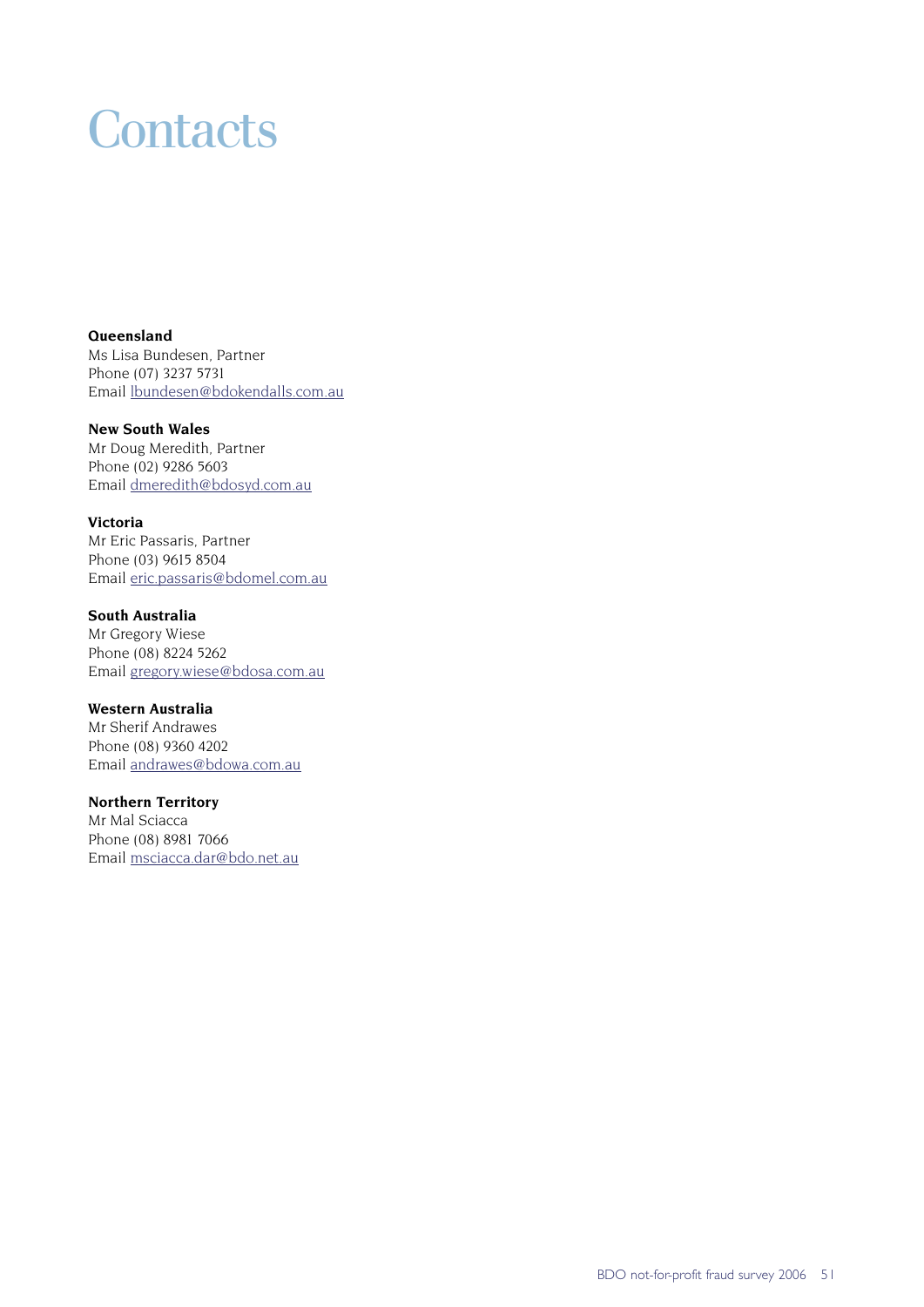## Survey contributors

#### BDO

BDO operates throughout Australia and the world with around 25,000 staff in more than 600 offices in over 100 countries.

Our national service lines include:

- Audit & Assurance
- Business Advisory Services
- Business Recovery & Insolvency
- Consulting
- Corporate Finance
- Taxation

Our services also include a range of specialisations, in particular, Accredited Family Business Advisory Services and Accredited Growth Services.

These services are provided to individuals, clients ranging from large corporates to small and medium growth-focused enterprises representing a broad range of industry sectors, as well as government departments and the public sector.

BDO provides an alternative value-based option for these clients. An option that gives all of the flexibility, specialist expertise, closeness and personal service typical of a local firm, together with all of the capabilities, network and strength of a large scale global service.

We continually strive - through our people, relationships, results and reputation - to provide our clients with value that is without equal.



#### Not-For-Profit Network

Established in 2004, Not-For-Profit Network's vision is of strong, vibrant and sustainable not-for-profit sectors in Australia and New Zealand.

We fulfill this vision by providing specialised services, publications and events that facilitate the sharing of information, skills, experiences and resources.

Where services exist, we fulfill our vision by promoting them through our communication channels. Where we see a need for services we create or facilitate them, which is why we are pleased to join with BDO and Queensland University of Technology in this fraud survey – to determine where fraud can occur and identify and communicate ways to mitigate these risks.

Other services we have created include our free email bulletin, which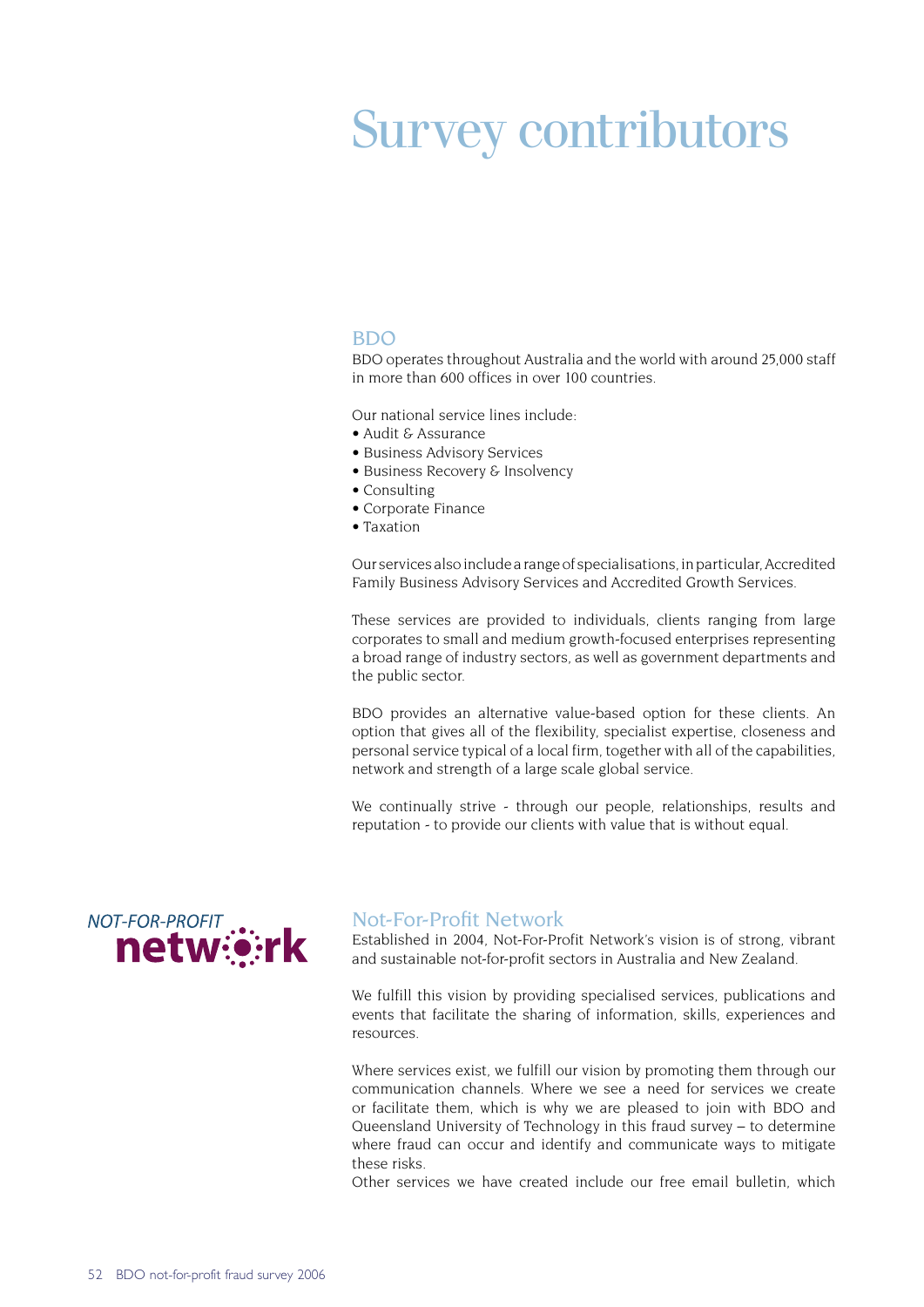showcases resources available on the world wide web in an easily digestible form, as well as advising readers about news and upcoming events and providing a forum to communicate about issues.

Our Association Management and Membership Matters publications provide practical information on a variety of topics related to running a nonprofit organisation, as well as highlighting news, resources, and events available through other organisations.

Events like Executive Update, Membership Roadshow, Risk Roadshow and the International Not-for-profit Convention and Exhibition provide a forum to share information and experiences and to network with peers.

Through our website, www.nfpn.com.au, we provide a comprehensive online resource library, a calendar of upcoming events, a directory of suppliers to the sector and more.

We are also able to consult on marketing and membership related issues. To learn more about Not-For-Profit Network, please contact us by calling +61 (0)7 3210 2288, emailing info@nfpn.com.au or visiting www.nfpn.com. au.

## Queensland University of Technology (QUT)

The School of Accountancy at QUT is one of five discipline-based schools within the Faculty of Business. The School's research and academic programs focus on the areas of accountancy, business law, taxation, accounting information systems, electronic business, voluntary sector studies, philanthropy and social entrepreneurship. Strategic alliances with leading business, industry and government groups ensure that staff within the School are actively involved in applied research, and that its courses are contemporary and relevant. The School also hosts the Centre of Philanthropy and Nonprofit Studies, which is internationally regarded as a leader in research in the areas of philanthropy and nonprofit organisations.

The School offers the Master of Business (Forensic Accounting), which is a course for accountancy graduates, developing skills in identifying indicators of poor corporate governance, mismanagement, misrepresentation of financial statements and fraud.

For further information contact the QUT School of Accountancy, by calling +61 (0)7 3864 5292, emailing accenq@qut.com or visiting www.bus.qut. edu.au/schools/accountancy.